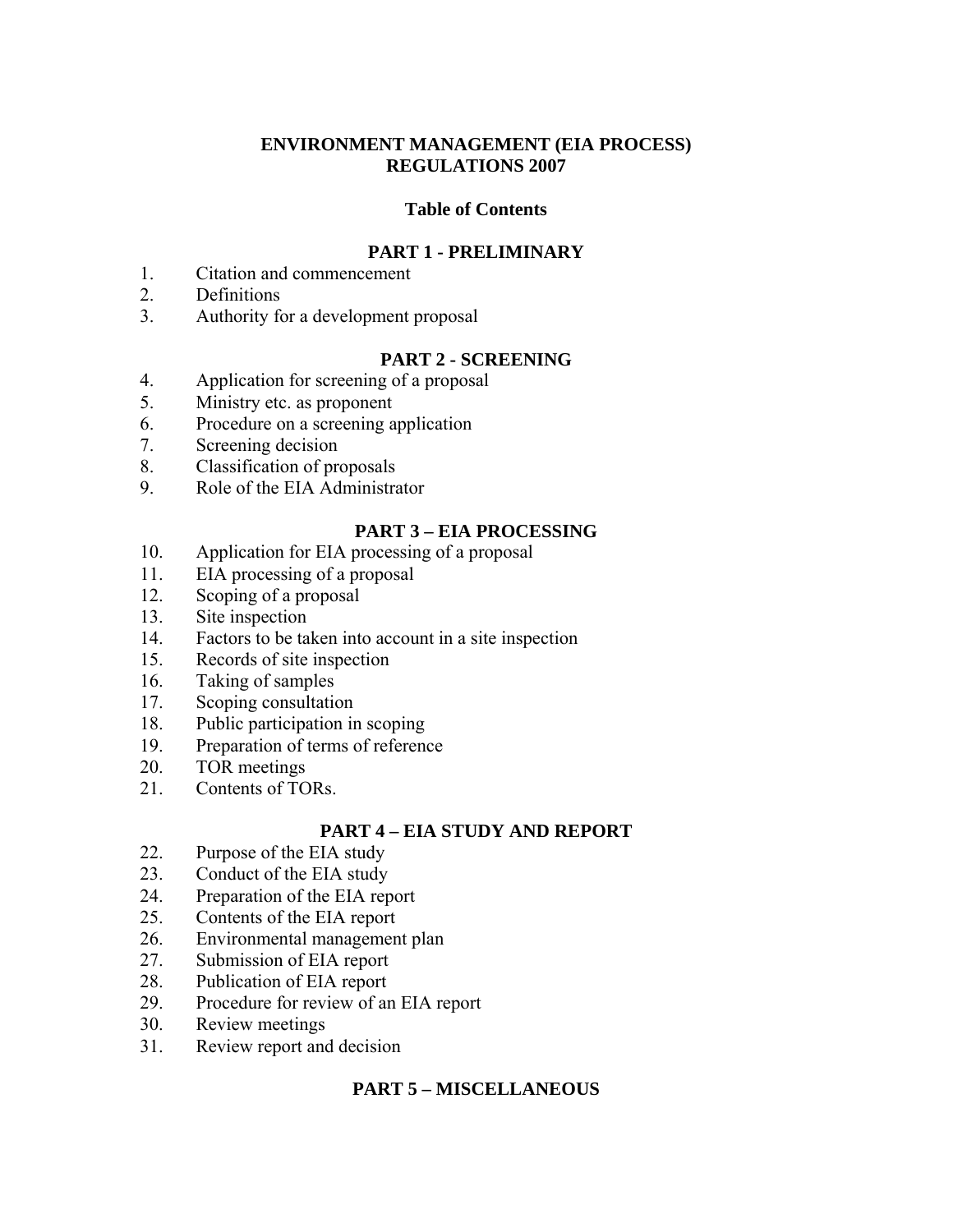- 32. Environmental bond
- 33. Disposal of an environmental bond
- 34. Compliance inspection
- 35. Variation or cancellation of EIA approval
- 36. Amendments to applications, etc.
- 37. Identity of corporate body
- 38. Discontinuance of application for approval
- 39. Registration of consultants
- 40. Loss of registration as a consultant
- 41. Environmental register
- 42. Confidentiality of Information
- 43. EIA Guidelines
- 44. Notices
- 45. Forms
- 46. Fees
- 47. Recovery of moneys
- 48. Appeals

### Schedule 1 - Forms

Form 1 - EIA screening application

Form 2 – EIA processing application

Form 3 - Application for registration/renewal EIA /review consultants.

Schedule 2 - Fees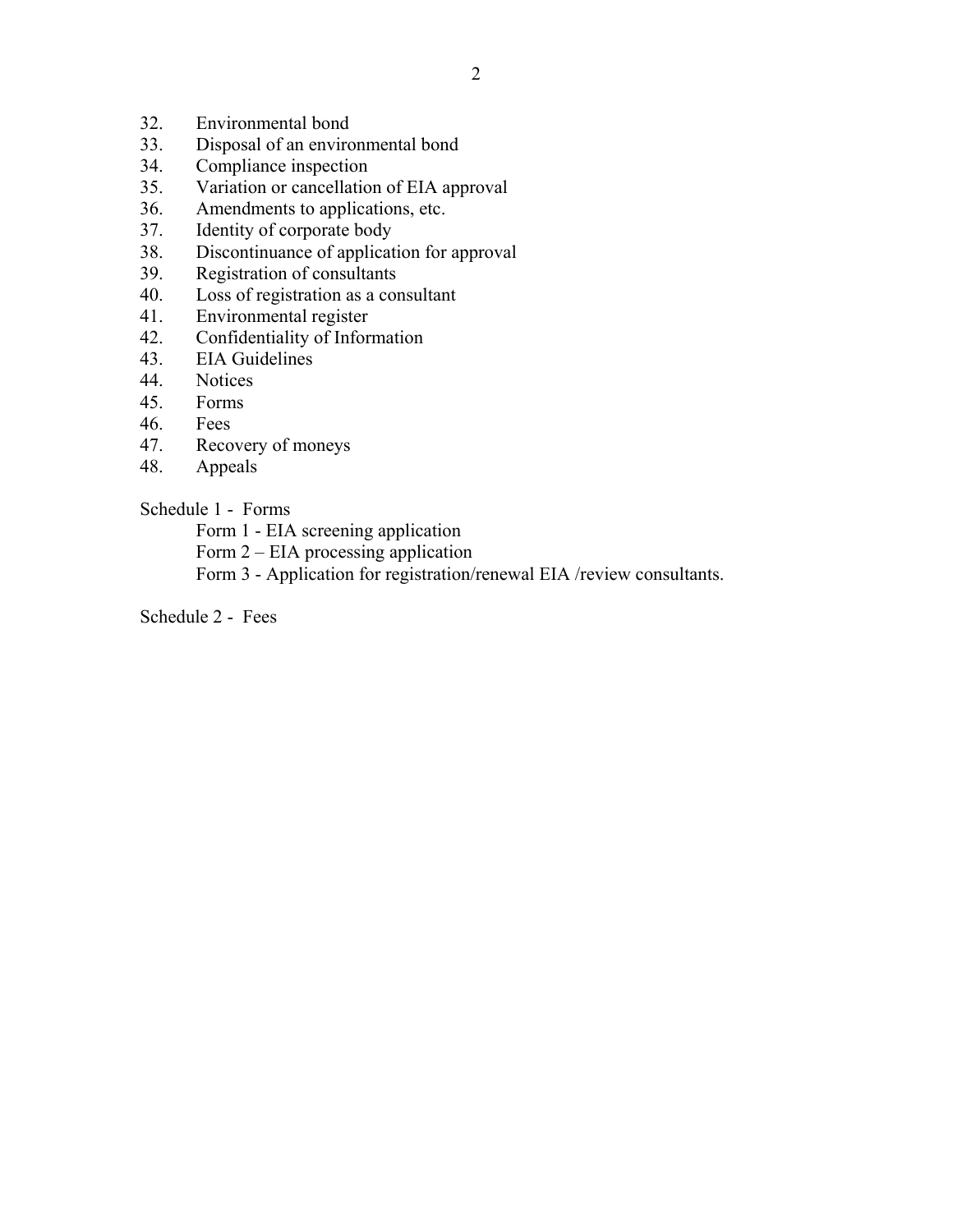### **ENVIRONMENT MANAGEMENT ACT 2005 (No. 2 of 2005)**

**\_\_\_\_\_\_\_\_** 

# **Environment Management (EIA Process) Regulations 2007**

IN exercise of the powers conferred on me by sections  $28(1)(f)$ ,  $28(3)$ ,  $29(2)$ ,  $30(2)$  and 61(1) of the Environment Management Act 2005, I make these Regulations –

#### **PART 1 – PRELIMINARY**

*Citation and commencement* 

**1.** (1) These Regulations may be cited as the Environment Management (EIA Process) Regulations 2007.

(2) These Regulations come into force on date on which the Act comes into force.

#### *Definitions*

**2.** In these Regulations –

"Act" means the Environment Management Act 2005;

"CEO" means the chief executive officer of the Ministry, as amended to "Permanent Secretary" under the Titles of Offices Order 2007 (Legal Notice No. 9 of 2007);

- "compliance inspection" means the inspection of the site of an approved development activity or undertaking pursuant to regulation 34;
- "contact person" means an individual who is designated by a proponent as the person for by the Department in relation to the EIA process;

"day", in respect of a period of 10 days or less, means a working day;

"EIA" means an environmental impact assessment;

"EIA approval" of a proposal means approval of the proposal for purposes of Part 4 of the Act, but does not imply approval under any other law;

- "EIA consultant", in relation to a proposal, means a consultant employed by a proponent for the EIA aspects of a proposal and registered under regulation 39 as a principal consultant;
- "EIA report" means a comprehensive study report of the potential environmental or resource management impact of a proposal;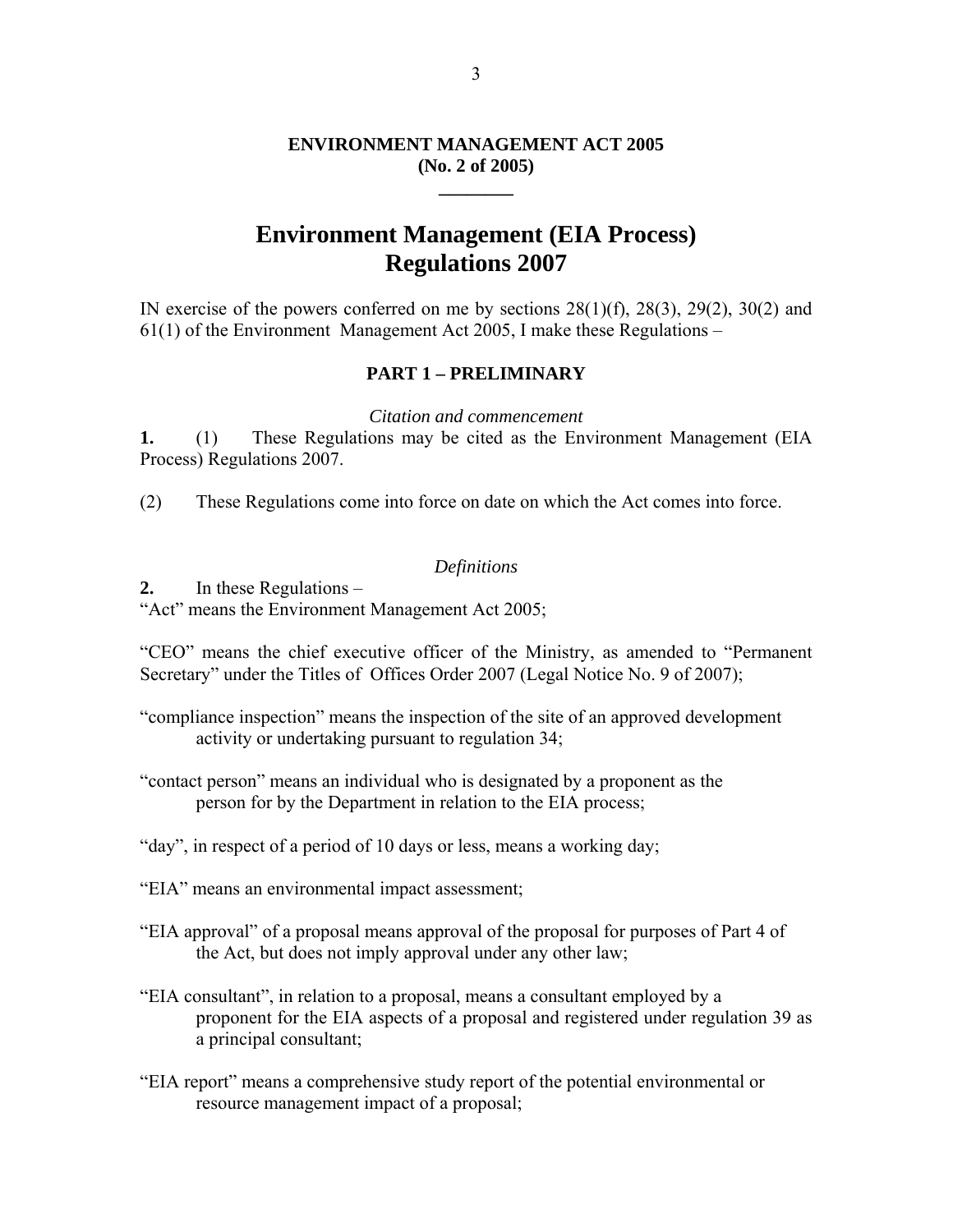- "EIA study" means the study of the environmental impact of a proposal with a view to producing an EIA report;
- "environmental bond" means a bond given by the proponent in accordance with regulation 32;

"environmental management plan" means a plan produced pursuant to regulation 26;

"GMO" means a genetically modified organism;

- "genetically modified organism" means any living organism other than a human being that possesses a novel combination of genetic material obtained through the use of modern biotechnology, and includes -
	- (a) genetically modified human cells and tissues maintained outside the human body;
	- (b) animal cells and tissues maintained in laboratories for research and investigation;

"inspection notice" means a written notice of an intention to inspect a site for purposes of scoping or of compliance inspection;

"living organism" means any biological .entity capable of transferring or replicating genetic material, including sterile organisms, viruses and viroids;

"LMO" means a living modified organism;

- "living modified organism" means any living organism that possesses a novel combination of genetic material obtained through the use of modern biotechnology;
- "major development proposal " means a Part 1 proposal;
- "Ministry" means the Ministry responsible for the administration of the Act;
- "Part 1 proposal" means a development proposal that falls under Part 1 of Schedule 2 to the Act;
- "Part 2 proposal" means a development proposal that falls under Part 2 of Schedule 2 to the Act;
- "Part 3 proposal" means a development proposal that falls under Part 3 of Schedule 2 to the Act;

"processing authority" for a proposal means the approving authority, or -

(a) if the approving authority is the proponent – the EIA Administrator;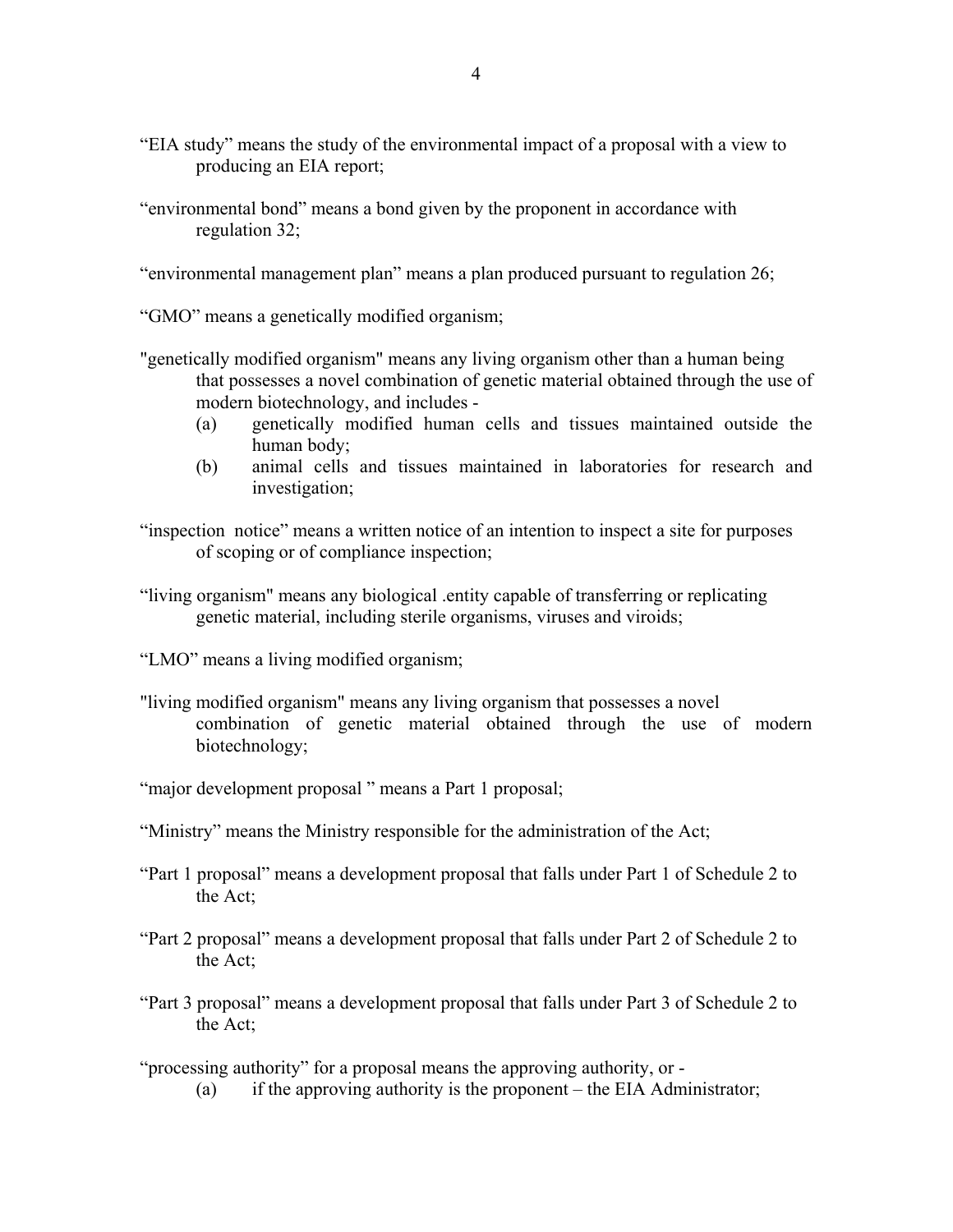(b) if the proposal is a Part 1 proposal – the EIA Administrator;

"proposal" means a development proposal as defined in the Act;

- "register" means the environmental register kept pursuant to section 17 of the Act and regulation 42;
- "review committee" means a committee appointed by the processing authority for an EIA report under regulation 29;
- "review consultant" means a person registered under regulation 39 as a an EIA review consultant;
- "review meeting" means a public meeting held pursuant to regulation 30;
- "review report" means the report on the review of an EIA report pursuant to regulation 31;
- "scoping inspection" means the inspection of the site of a proposed development activity or undertaking pursuant to regulation 13;
- "scoping inspection notice" means a notice issued under regulation 13;
- "scoping meeting" means a public meeting held pursuant to regulation 18;
- "screening", in relation to a development proposal, means determining in accordance with section 27 of the Act –
	- (a) whether the proposal is subject to the EIA process; and if so
	- (b) whether it is a Part 1, Part 2 or Part 3 proposal;

"TORs" means the terms of reference for an EIA study;

"TOR meeting" means a public meeting held pursuant to regulation 20;

"written" and "in writing" include, subject to regulation 44, a record or communication in electronic form.

### *Authority for a development proposal*

**3.** (1) Every proponent of a development proposal must apply to the approving authority for a decision on the proposal under Part 4 of the Act before undertaking any work in respect of it that will alter the nature of any land as defined in the Act.

 (2) If a proponent does not know the identity of the approving authority, the proponent may in writing seek the advice of the EIA Administrator, providing for that purpose such documents and other information relating to the proposal as the EIA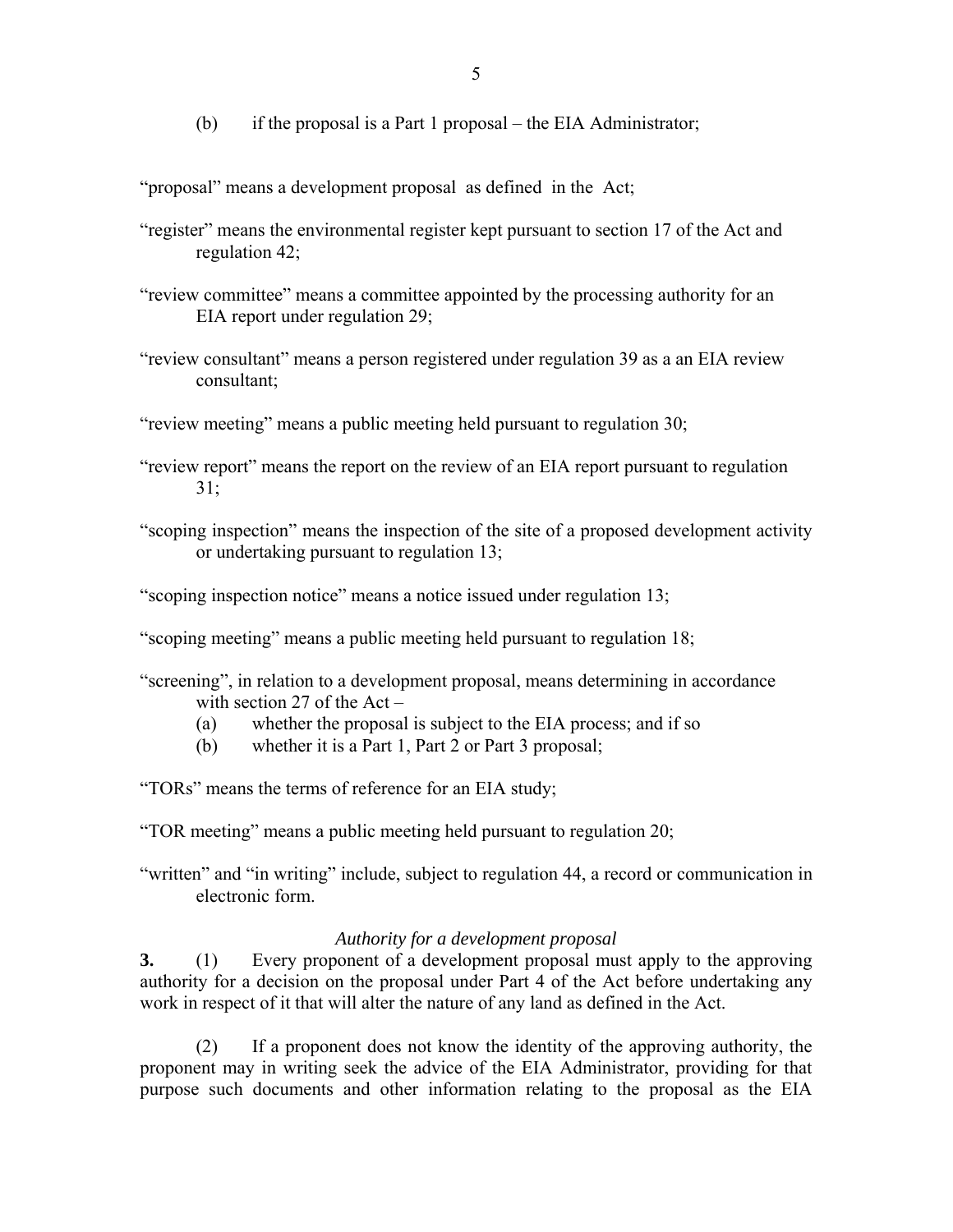Administrator may reasonably require.

 (3) If the proponent of a proposal is the Ministry or other entity that would otherwise be the approving authority, the application for a decision under Part 4 of the Act must be made to the EIA Administrator and the provisions of these Regulations are to be read as if the proposal were a Part 1 proposal.

### **PART 2 – SCREENING**

#### *Application for screening of a proposal*

**4.** (1) Every proponent of a development proposal must apply for screening of the proposal in accordance with these Regulations and section 27 of the Act.

(2) A proponent who wishes to apply for screening of a proposal must apply to the approving authority on Form 1 in Schedule 1 to these Regulations and pay the prescribed fee.

- (3) The application must include
	- (a) details of the contact person;
	- (b) evidence as to the ownership of the land that is the subject of the proposal;
	- (c) an indication of whether the owner consents to the development;
	- (d) in the case of native land, an indication of the view of the Native Lands Trust Board on the proposal;
	- (e) an assessment of any environmental or resource impacts that the proposal is likely to have;
	- (f) an indication of how such impacts will be managed or mitigated;
	- (g) a statement as to what public consultations have been held on the proposal, if any;
	- (h) an indication of public response to the proposal, as evidenced by such consultations or otherwise.
- (4) The application must be accompanied by
	- (a) the prescribed screening fee;
	- (b) a locality plan sufficient to identify the land or premises to which the proposal relates;
	- (c) any other information, plans or drawings needed to describe the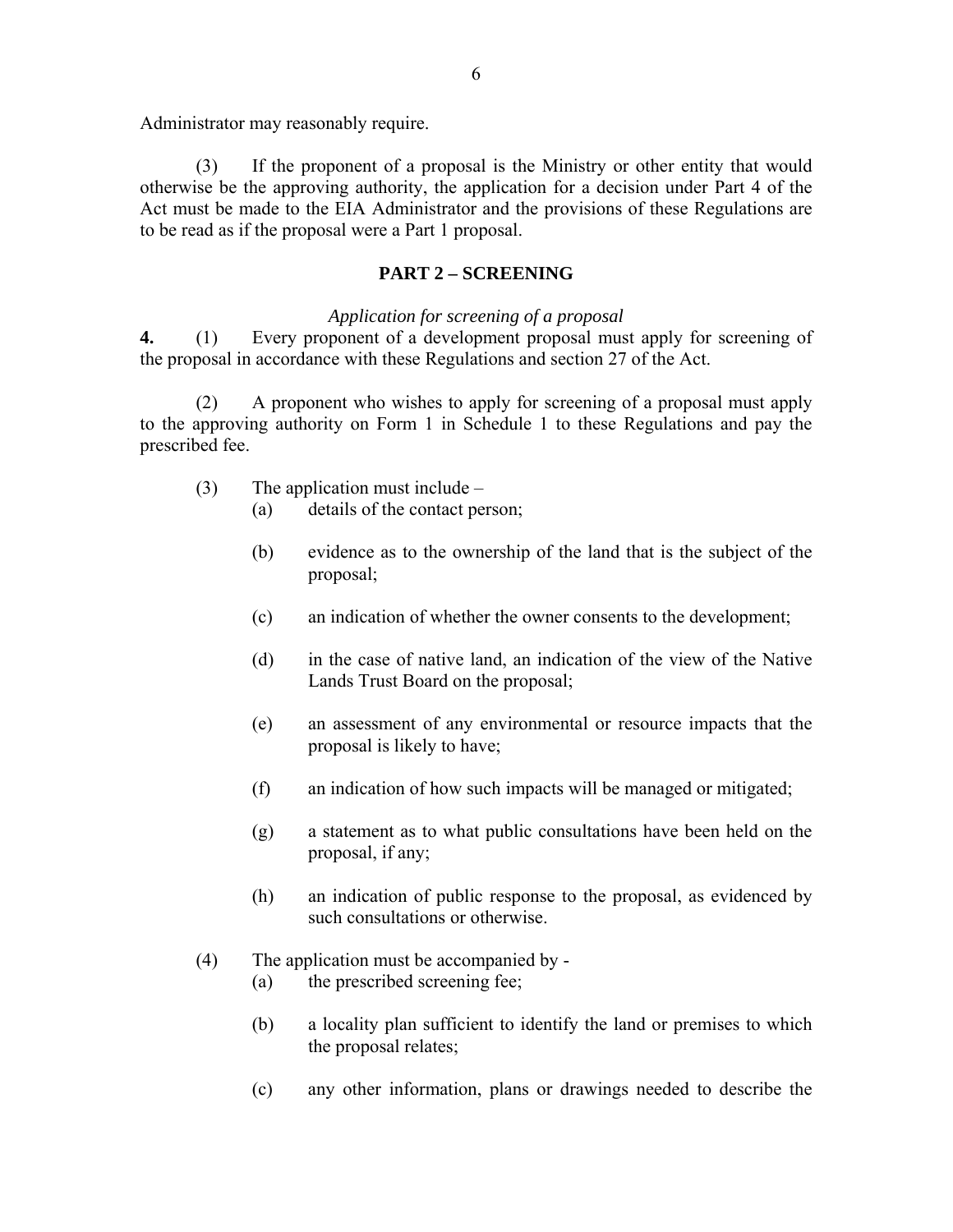proposed development, as required by Form 1.

- (5) The proponent must send
	- (a) 5 hard copies of the application and accompanying documents, and one electronic copy on a disc in PDF format, to the approving authority;
	- (b) one hard copy to the EIA Administrator.

### *Ministry etc. as proponent*

**5.** (1) Where section 27(6) of the Act applies (a Ministry or other entity proposes a development activity or undertaking for which it would otherwise be the approving authority) –

- (a) the Ministry or other entity must apply as a proponent to the EIA Administrator in accordance with regulation 4;
- (b) the EIA Administrator performs the role of the approving authority in making a determination under regulation 6 and a decision under regulation 7 and for other purposes of these Regulations.

 (2) If the approving authority for a development proposal is a Ministry, department, statutory authority or local authority, screening must be undertaken by the environmental management unit for that entity established under section 15 of the Act.

### *Procedure on a screening application*

**6.** (1) Upon receipt of an application in due form for screening of a proposal, the approving authority must determine whether the proposal is subject to the EIA process, that is to say, whether it is likely to cause significant environmental or resource management impact, taking into account the matters set out in section 27(2) of the Act.

(2) Before making a determination under subregulation (1), the approving authority may –

- (a) in writing request further information or documents, or both, about the proposal from the proponent;
- (b) inspect the site at a date and time agreed with the proponent;
- (c) take water and soil samples from the proposed development site to ascertain existing quality;
- (d) ask the proponent to make a presentation of the proposal at a meeting, on site or elsewhere;
- (e) consult orally or in writing, and obtain recommendations from, the EIA Administrator or any ministry, department, statutory authority, local authority or other person or body that has relevant knowledge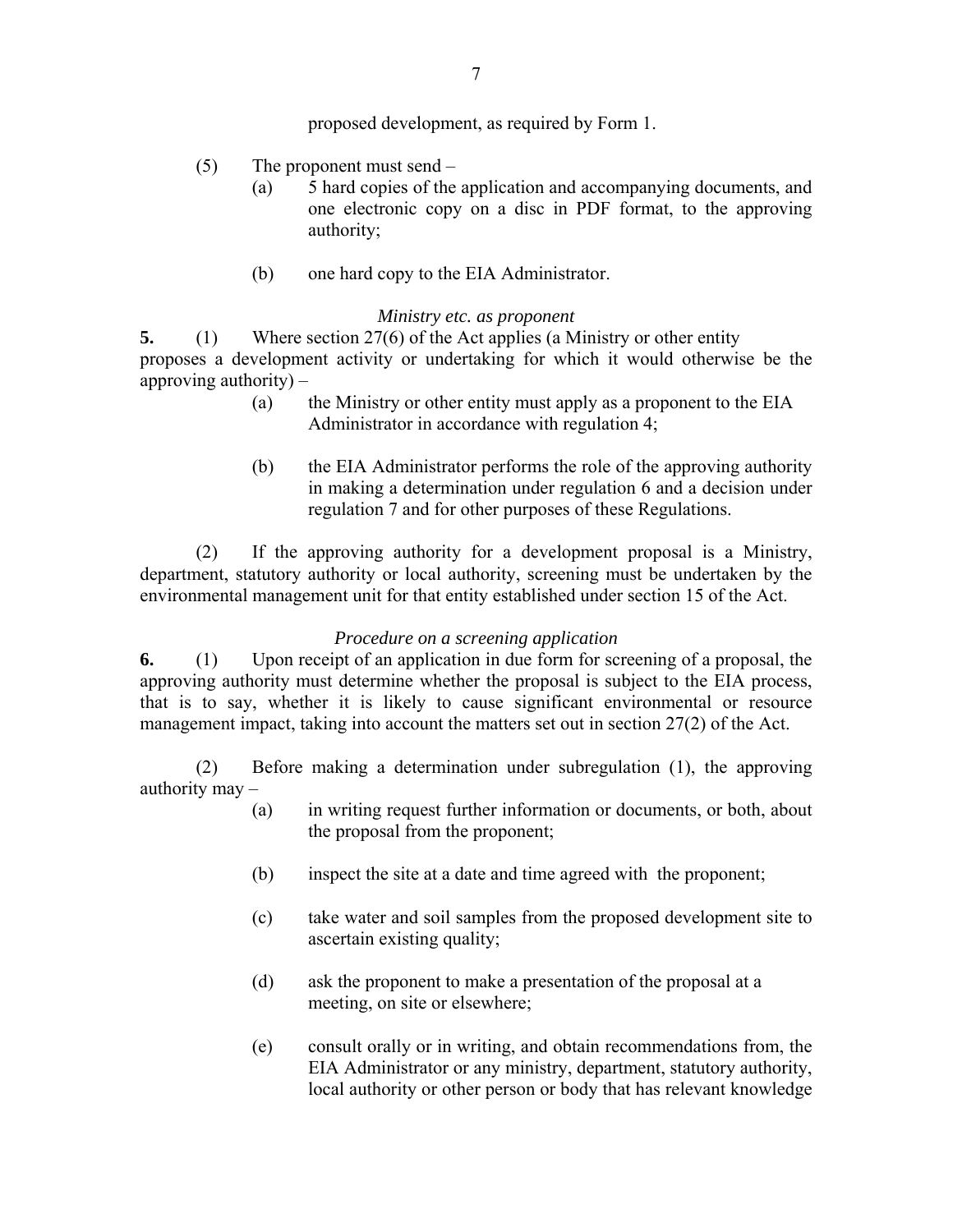and expertise.

- (3) A determination under subregulation (1) must be in writing and must (a) describe the proposal including its location;
	- (b) identify the environmental setting;
	- (c) identify the possible environmental impact;
	- (d) state the possible ways to mitigate any significant impacts identified;
	- (e) examine the proposal's compatibility with any zoning requirements or plans;
	- (f) determine whether the proposal will have
		- (i) no significant impacts;
		- (ii) impacts that will be mitigated to the point of insignificance by the conditions normally attached to an approval;
		- (iii) potentially significant impacts that require a detailed EIA report.
- (4) If an approving authority obtains advice as provided by subregulation

 $(2)(e) -$ 

- (a) a copy of any written advice must be made available to the proponent on request;
- (b) a written summary of any oral advice must be given to the proponent on request;
- (c) the decision on the proposal must remain that of the approving authority.

 (5) The approving authority may require the proponent to reimburse all reasonable costs incurred by the authority in screening a proposal, including transport and out-of-hours pay for inspectors and other staff of the authority. Any dispute as to the reasonable cost of screening is to be resolved by the CEO.

### *Screening decision*

**7.** (1) If, pursuant to regulation 6, the approving authority determines that the proposal is not subject to the EIA process, the approving authority must within 4 days of the determination send to the EIA Administrator –

(a) a copy of the determination; and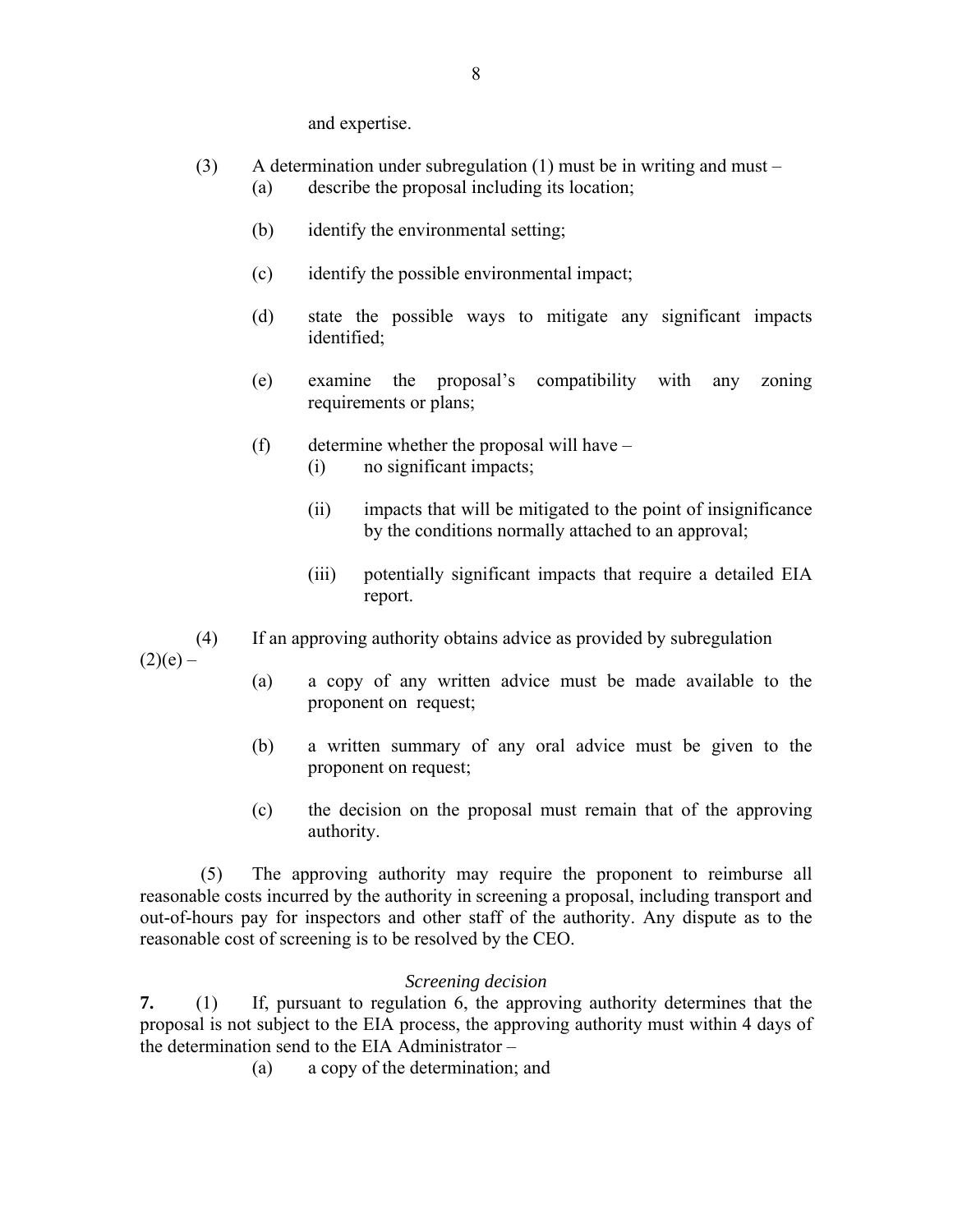(b) a sum equivalent to one-half of the screening fee paid by the proponent.

(2) On receipt of a determination under subregulation (1), the EIA Administrator must within 4 days -

- (a) confirm that the proposal can be approved without further assessment;
- (b) refer the proposal back to the approving authority for further screening; or
- (c) direct that the proposal be treated as a Part 1 or Part 2 proposal, as the EIA Administrator decides, and that it be subject to the EIA process.

(3) The approving authority must, within 4 days of receiving the response from the EIA Administrator –

- (a) inform the proponent in writing of its determination under regulation 6, as confirmed or varied by the EIA Administrator; and
- (b) send the proponent a copy of the determination and of any direction by the EIA Administrator.

(4) If the approving authority determines that the proposal can be approved without further assessment, and if that determination is confirmed by the EIA Administrator under subregulation (2)(a), the proponent may apply for approval of the development proposal to the approving authority in accordance with any written law relating to the activity or undertaking.

(5) If, pursuant to regulation 6, the approving authority determines that the proposal is subject to the EIA process, an EIA report on it must be produced and reviewed in accordance with sections 28 to 31 of the Act and these Regulations.

(6) A proponent who is dissatisfied with a determination under this regulation may appeal in writing to the CEO, whose decision is final.

### *Classification of proposals*

**8.** (1) If, pursuant to regulation 6, the approving authority determines that the proposal is subject to the EIA process, the approving authority must within 5 days further decide whether the proposal falls under Part 1, 2 or 3 of Schedule 2 to the Act, unless the EIA Administrator has made a direction in that regard under regulation  $7(2)(c)$ .

(2) If, in order to make a decision under subregulation (1), the approving authority requires further information or advice, regulation 6(2) and (3) apply as if they were restated in this regulation, in which case the time limit stated in regulation 7 (1) runs from the obtaining of the further information or advice.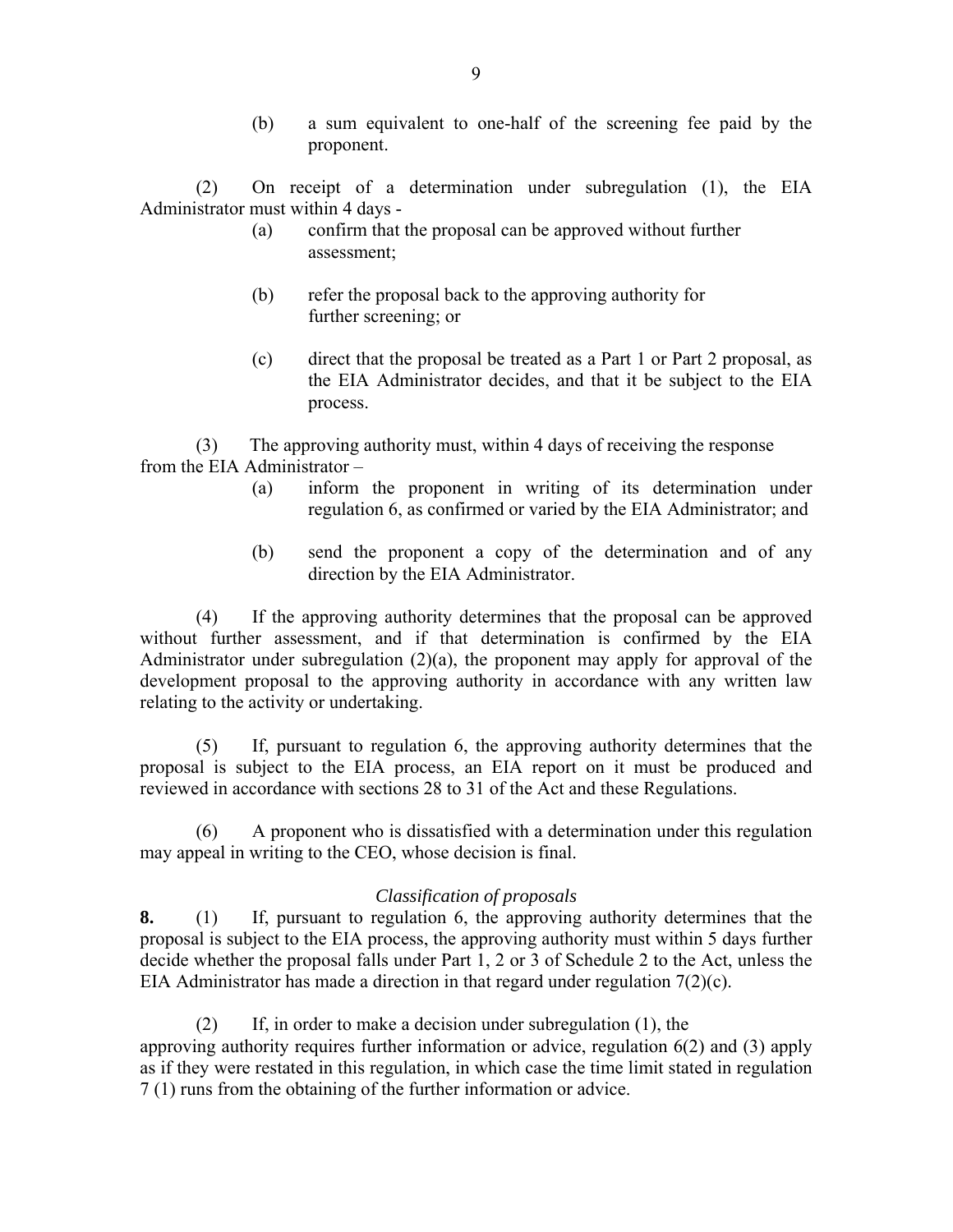(3) If the approving authority decides that the proposal is a Part 1 proposal, it must within 5 days send the application to the EIA Administrator together with –

- (a) all accompanying documents;
- (b) any information or samples obtained as a result of action taken pursuant to paragraphs (a), (b), (c) and (d) of regulation  $6(2)$ ;
- (c) a copy of any written advice given pursuant to paragraph (e) of regulation  $6(2)$ ;
- (d) a copy of its determination under regulation 6 and written reasons for its decision under this regulation;
- (e) any other written observations the approving authority wishes to make in relation to the proposal;
- (f) a sum equivalent to one-half of the screening fee paid by the proponent.
- (4) If the approving authority decides that the proposal is a Part 2 proposal,

it must –

- (a) send to the EIA Administrator a copy of its determination under regulation 6 and written reasons for its decision under this regulation;
- (b) process the proposal in accordance with sections 28 to 31 of the Act and these Regulations.

 (5) If the approving authority considers that the proposal is a Part 3 proposal, it must within 5 days send it to the EIA Administrator for a decision in accordance with section 27(4)(c) of the Act, and subregulation (1) applies as if it were a Part 1 proposal.

 (6) The approving authority must in writing inform the proponent of a decision under subregulation (1), (2) or (3) within 4 days of making it.

 (7) A proponent who is dissatisfied with a decision under this regulation may appeal in writing to the CEO, whose decision is final.

### *Role of the EIA Administrator*

**9.** (1) If a Ministry or other entity proposes a development activity or undertaking for which it would otherwise be the approving authority, the role of the EIA Administrator is as described in regulation 5.

(2) If an approving authority, not being the EIA Administrator, determines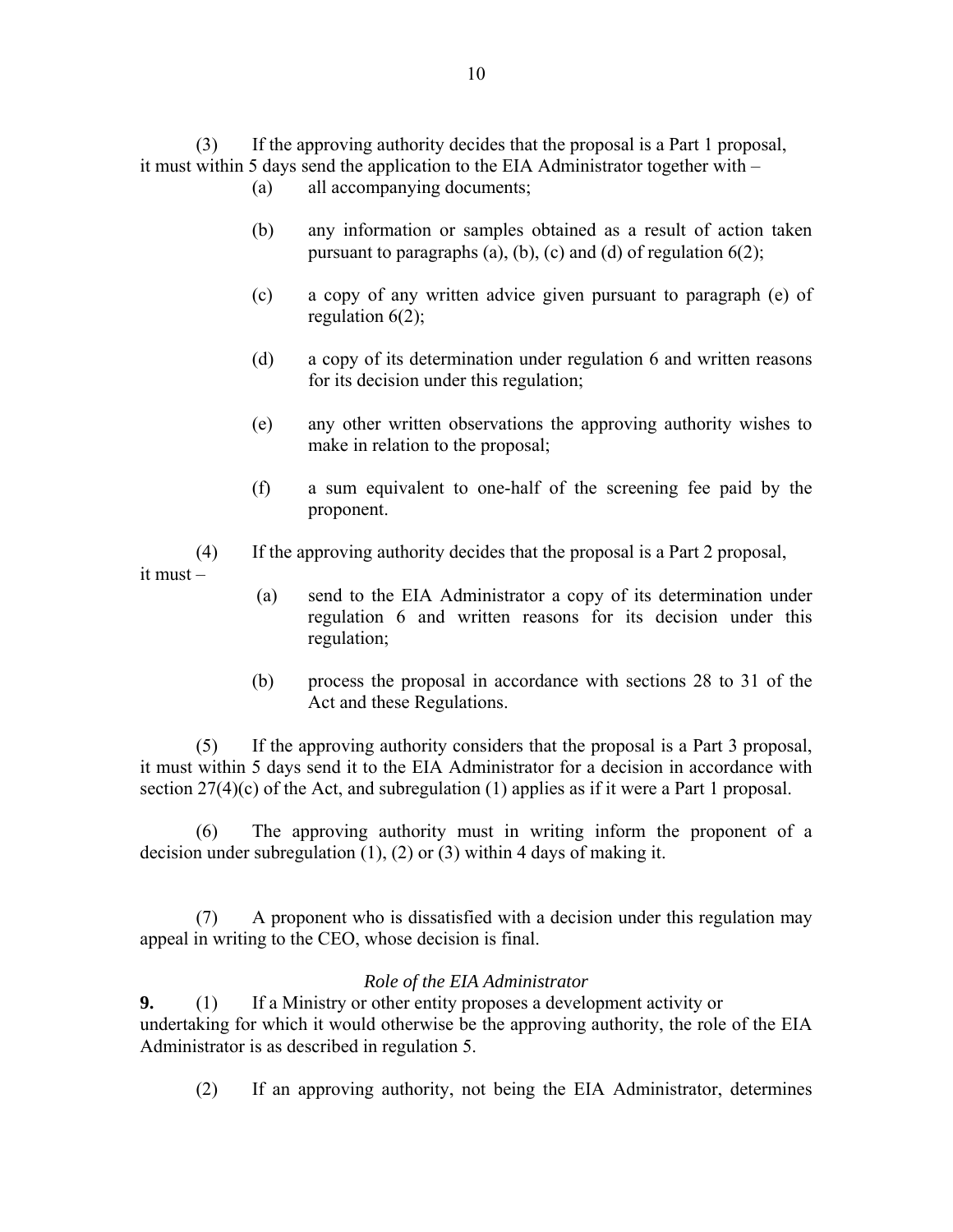that a proposal is not subject to the EIA process, the role of the EIA Administrator is as described in regulation 7(1) and (2)

(3) If the approving authority, not being the EIA Administrator, decides that a proposal is a Part 3 proposal, the EIA Administrator must, on receipt of the documents and information referred to in regulation 8(3), determine whether an EIA report is required on the proposal and if so whether it is a Part 1 or Part 2 proposal.

- $(4)$  If the proposal requires an EIA report
	- (a) if it is a Part 1 proposal, the EIA Administrator must process it, in accordance with these Regulations;
	- (b) if it is a Part 2 proposal, the EIA Administrator must refer it to the approving authority for processing, unless regulation 5 applies.

(5) Once the result of a screening under regulation is confirmed by the EIA Administrator, or if the screening is done by the EIA Administrator, the result must be entered in the register by the EIA Administrator.

. (6) An approving authority must make a written report every 3 months to the EIA Administrator on all screening done by the authority, including a nil report.

. (7) The EIA Administrator may undertake periodic audits and call for information from the approving authority to verify the information contained in reports provided under subregulation (5)..

### **PART 3 – EIA PROCESSING**

*Application for EIA processing of a proposal* 

**10.** (1) If, pursuant to regulation 7(3) or 8(6), a proponent is informed by the approving authority or the EIA Administrator that the proposal is a Part 1 or Part 2 proposal and subject to the EIA process, the proponent may in writing –

- (a) discontinue the application, in which case no further fee is payable;
- (b) vary the application, in which case the screening process starts afresh and a fresh screening fee is payable;
- (c) proceed with the application.

(2) If the proponent decides to proceed with the application –

- (a) an application to proceed with the EIA process must be made in Form 2 in Schedule 1 to these Regulations to the processing authority;
- (b) the EIA processing fee is payable;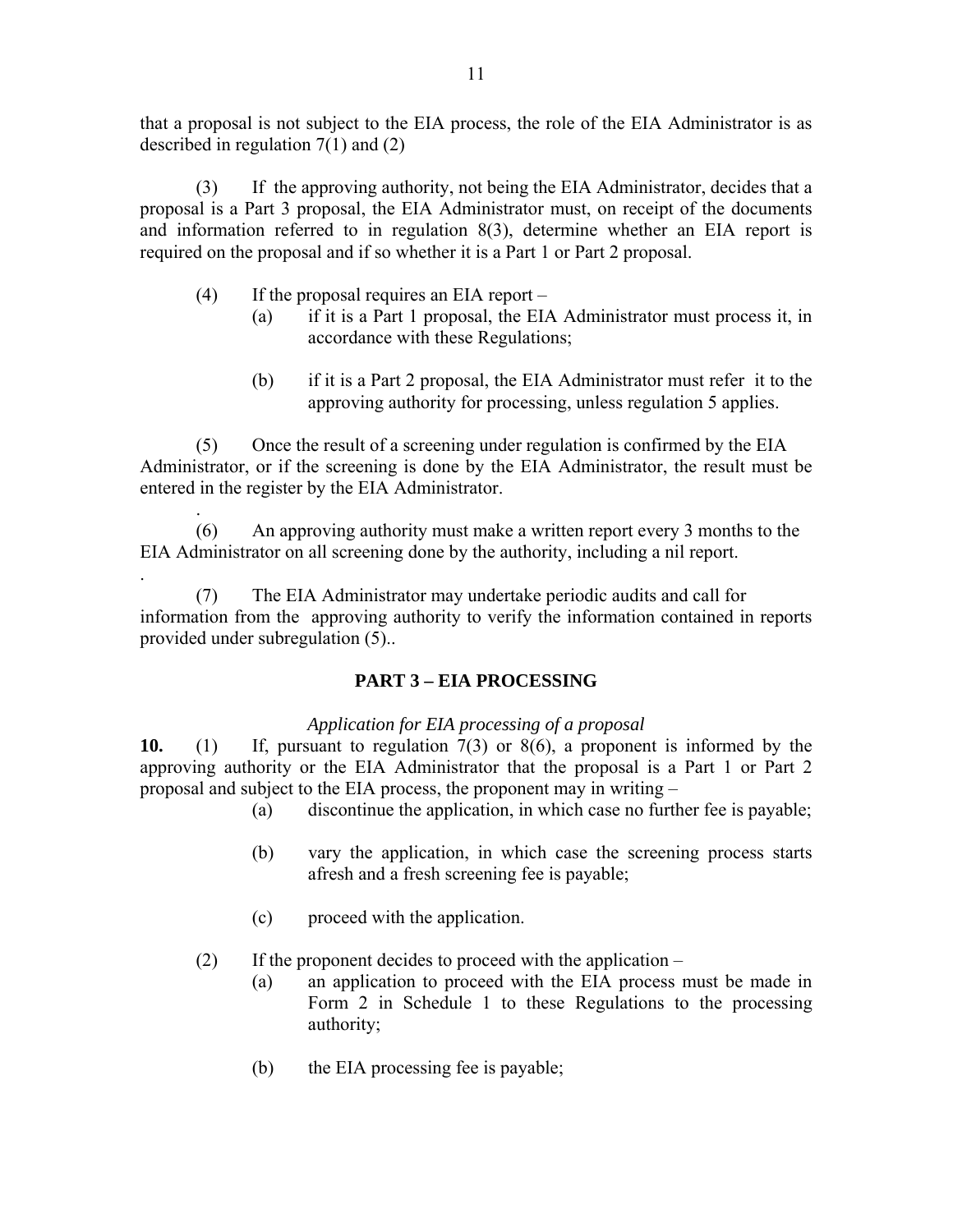- (3) An EIA processing application must include
	- (a) particulars of any changes in the proposal from those in the screening application;
	- (b) proposed terms of reference ("TORs") that the proponent considers would adequately set the parameters for an EIA study on the proposal.
- (4) The proponent must send
	- (a) 5 hard copies of the application and accompanying documents, and one electronic copy on a disc in PDF format, to the processing authority;
	- (b) one hard copy to the EIA Administrator.

### *EIA processing of a proposal*

**11.** (1) The processing authority must give a written receipt for an EIA processing application and the date of that receipt is the date of receipt of the proposal for purposes of the Act.

(2) Upon receipt of an EIA processing application on a proposal in due form, the processing authority must –

- (a) perform a scoping exercise in relation to the proposal;
- (b) finalise the TORs on the proposal;
- (c) require the proponent to have an EIA study performed and an EIA report written on the proposal;
- (c) arrange for review of the EIA report;
- (d) in the light of the EIA report, decide whether to grant EIA approval of the proposal, with or without conditions, as provided by section 31 of the Act.

(3) EIA approval of a proposal under these Regulations does not constitute approval of the proposal in terms of any other law, and the proponent must apply for approval under any other law relating to the proposal.

#### *Scoping of a proposal*

**12.** (1) The purpose of scoping of a proposal is to establish the scope of the EIA study on the proposal and to decide the terms of reference ("TORs") for it.

- (2) Scoping may include
	- (a) inspection of the site of the proposed development or activity in accordance with regulation 13.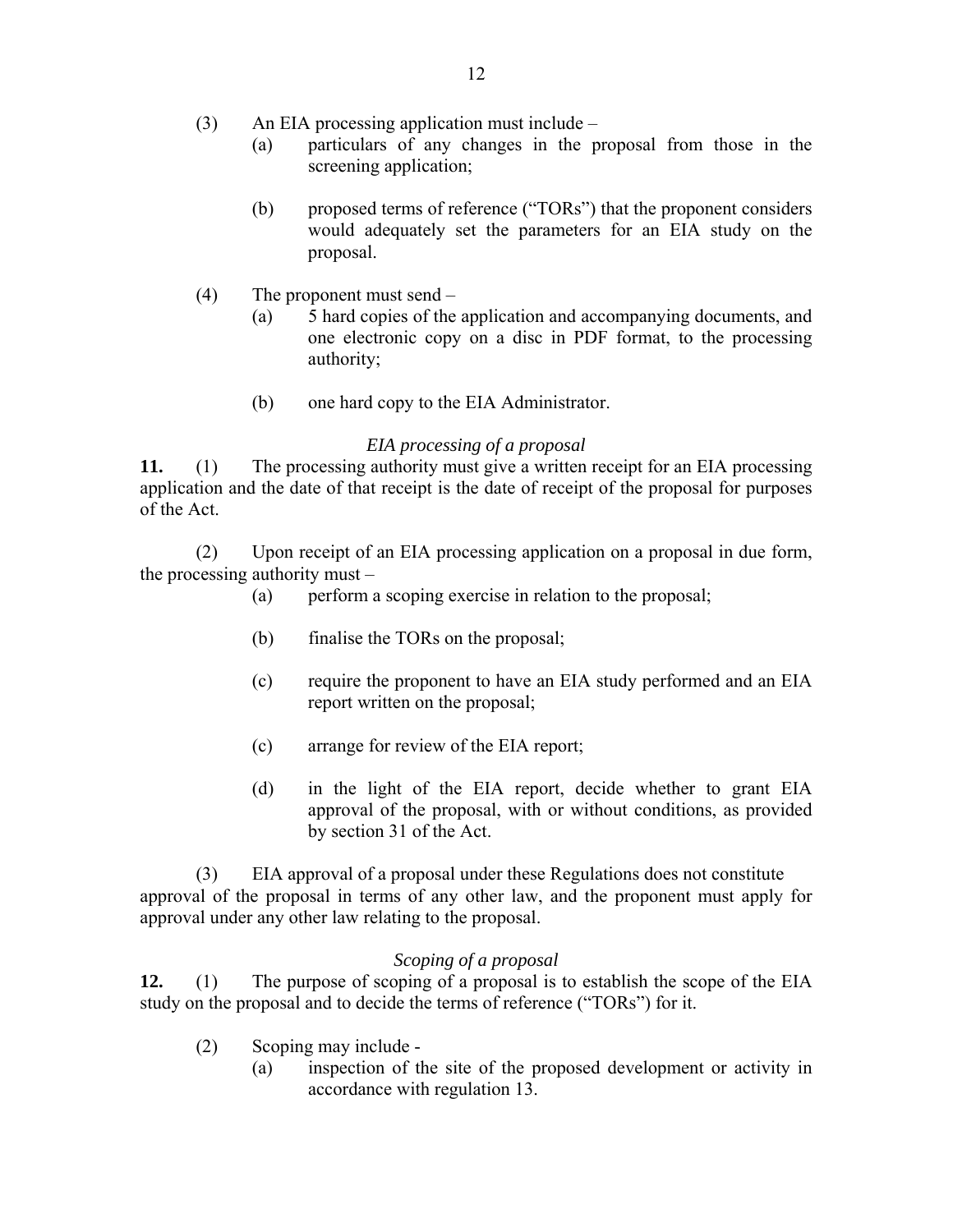- (b) keeping records of a site inspection, as provided by regulation 15;
- (c) taking of samples of soil or water or other materials in or on the site of the proposed development in accordance with regulation 16;
- (d) consultation, as provided in regulation 17;
- (e) public participation, as provided in regulation 18.

(3) If the processing authority for a development proposal is a Ministry, department, statutory authority or local authority, scoping must be undertaken by the environmental management unit established under section 15 of the Act.

#### *Site inspection*

- **13.** (1) The processing authority must inspect the site of a development proposal (a) to identify the issues that require detailed EIA study; and
	- (b) to achieve familiarization with the site and its environs.

(2) The date and time for a site inspection will normally be as agreed between the processing authority and the proponent, but if a date and time cannot be agreed, or the site owner or occupier, if different, does not consent, subregulations (3) to  $(5)$  apply.

(3) The processing authority must give the proponent and the owner or occupier of the site, if different, a written notice ("site inspection notice")–

- (a) the date and time of a proposed site inspection, which must be at least 7 days after the notice is served;.
- (b) whether the proponent, site owner or occupier or the EIA consultant need to be at the site at the time of the inspection;
- (c) whether the processing authority intends to take samples of soil or water or any other material from the site.
- (4) If the date or time stated in the site inspection notice are not acceptable
	- (a) the proponent, site owner or occupier must, at least 2 days before the proposed date, inform the processing authority and state a date or time that would be acceptable;
	- (b) once the processing authority and the proponent, site owner and occupier have agreed a date and time for the inspection, the inspection notice is deemed to be varied accordingly.
- (5) If the proponent, site owner or occupier fails –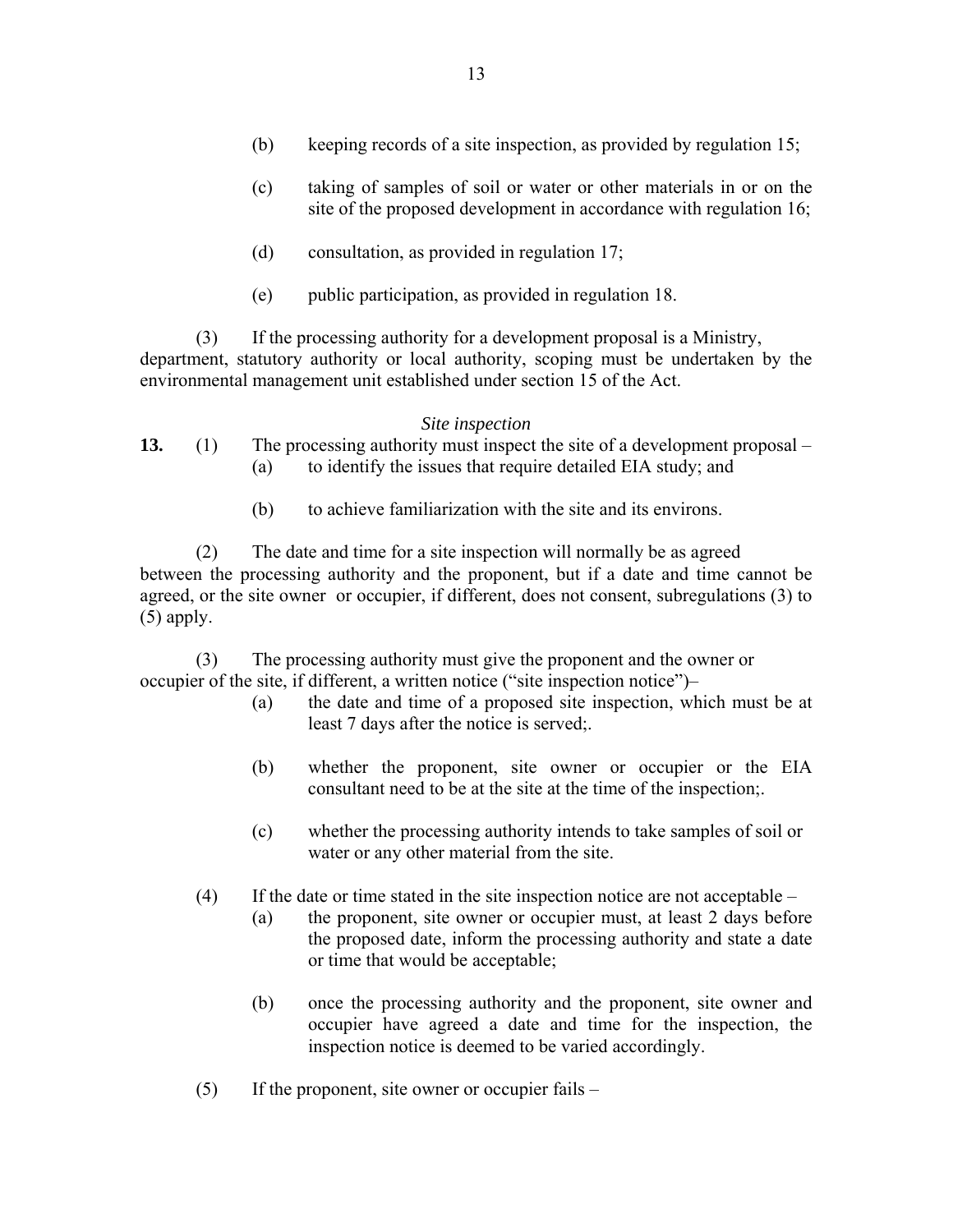- (a) to respond to a site inspection notice within 7 days or agree a date and time for the inspection;
- (b) to make the site available for inspection at the date and time agreed or stated in a site inspection notice; or
- (c) if attendance is required by the notice, to attend the site at the time of the inspection; or
- (d) to provide samples or permit the taking of samples as required by the processing authority in writing,

scoping will be discontinued and a fresh EIA processing application must be made for the EIA process to resume.

(6) Site inspections may only be conducted by persons appointed or designated under section 18 of the Act, but specialist personnel from other line ministries or the private sector may be included in a scoping inspection as advisers and for the taking of samples.

(7) The processing authority may require the proponent to reimburse all reasonable costs incurred by the authority in a site inspection, including transport and out-of-hours pay for inspectors and other staff of the authority or other specialist personnel. Any dispute as to the reasonable cost of a site inspection is to be resolved by the CEO.

(8) This regulation does not affect sections 19 and 20 of the Act relating to inspections and must be read consistently with those sections.

### *Factors to be taken into account in a site inspection*

**14.** A site inspection must take into account factors affecting the relationship between the proposed development and the features of the site, including, but not limited to -

- (a) natural features such as topography, vegetation and watercourses;
- (b) physical features such as the position of buildings and infrastructure on and around the site, access and services availability;
- (c) adjacent uses, including
	- (i) people oriented activities;
	- (ii) activities with high noise or traffic- generating potential;
	- (iii) other uses of the resources such as a river;
	- (iv) other core activities such as business, schools, residences, recreation;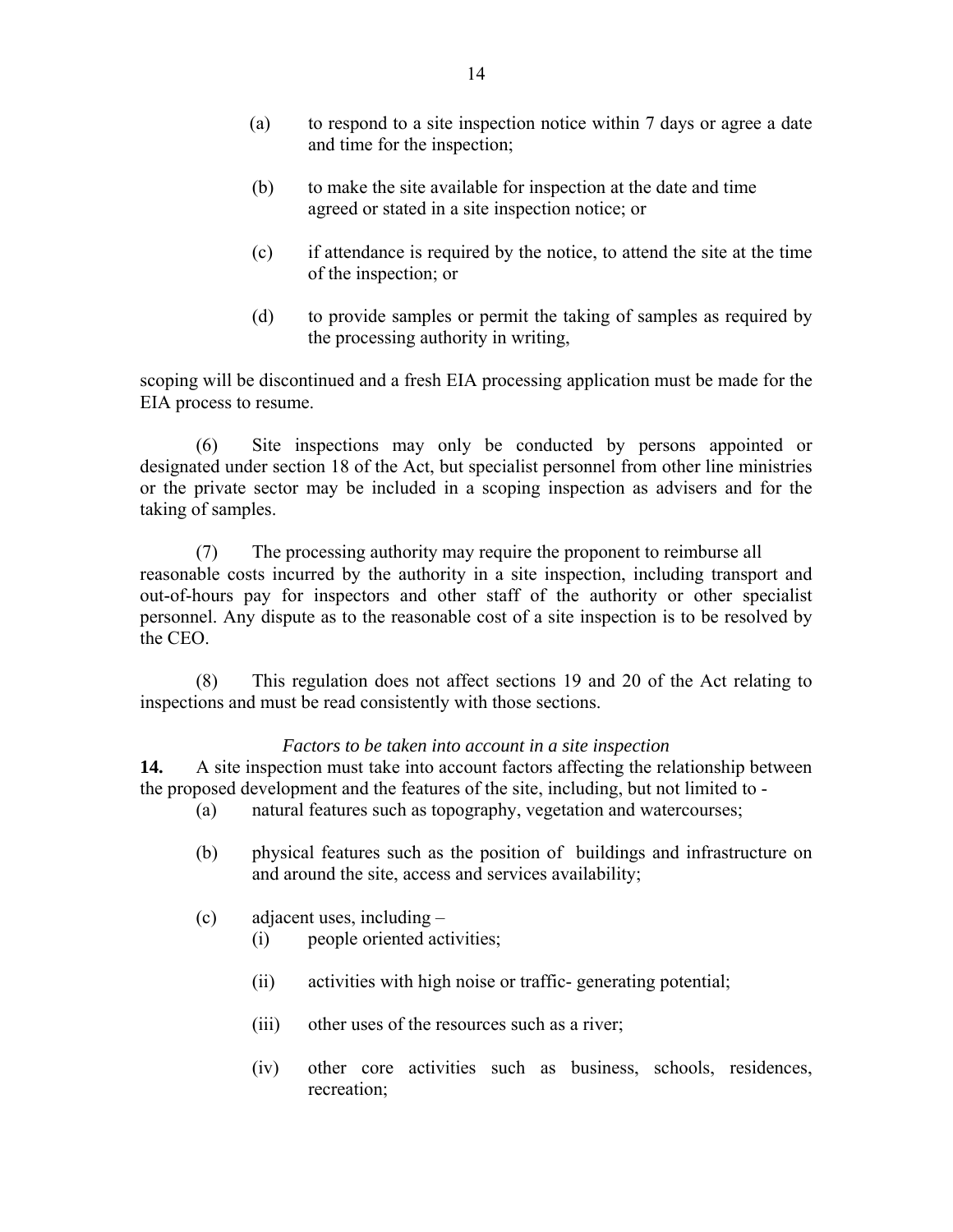(v) the presence of activities using or storing hazardous substance or nuisance generating activities.

#### *Records of site inspection*

**15.** (1) The processing authority for a proposal must in respect of a proposal keep -

- (a) written records containing all relevant details of the site;
- (b) a plan of the site to show the appearance of the site at the time of the application, and how the site will look after development;
- (c) records of any samples taken at the site and of the results of analysis of the samples.

(2) The processing authority may take photographs and film and make paintings or drawings, in order to identify and record any unusual site features such as vegetation, sacred areas or waterways that will help in discussing the potential effects of the proposal.

 (3) If the processing authority intends to make a record under subregulation  $(2)$  it must first –

- (a) obtain the written consent of the proponent and of the site owner or occupier (if different);
- (b) if such consent is not given, give notice of intention to make the record in the site inspection notice given under regulation 13, in which case consent is deemed to have been given upon entry to the site.

 (4) The proponent and the site owner or occupier of the site (if different) must allow access to the site and to all buildings and structures on the site for the purpose of taking or making photographs or drawings and taking samples. If the proponent or site owner or occupier fails to do so scoping will be discontinued and a fresh EIA processing application must be made for the EIA process to resume.

- (5) When a site inspection report is complete
	- (a) section  $19(2)(b)$  of the Act applies to it;
	- (b) it must be entered in the register kept under section 17 of the Act, and a copy sent to the proponent.

### *Taking of samples*

**16.** (1) If samples of soil or water or any other material are to be taken from the site of a proposed development or activity pursuant to section  $19(1)(b)$  of the Act –

(a) written notice of the intention to take a sample, and the purpose,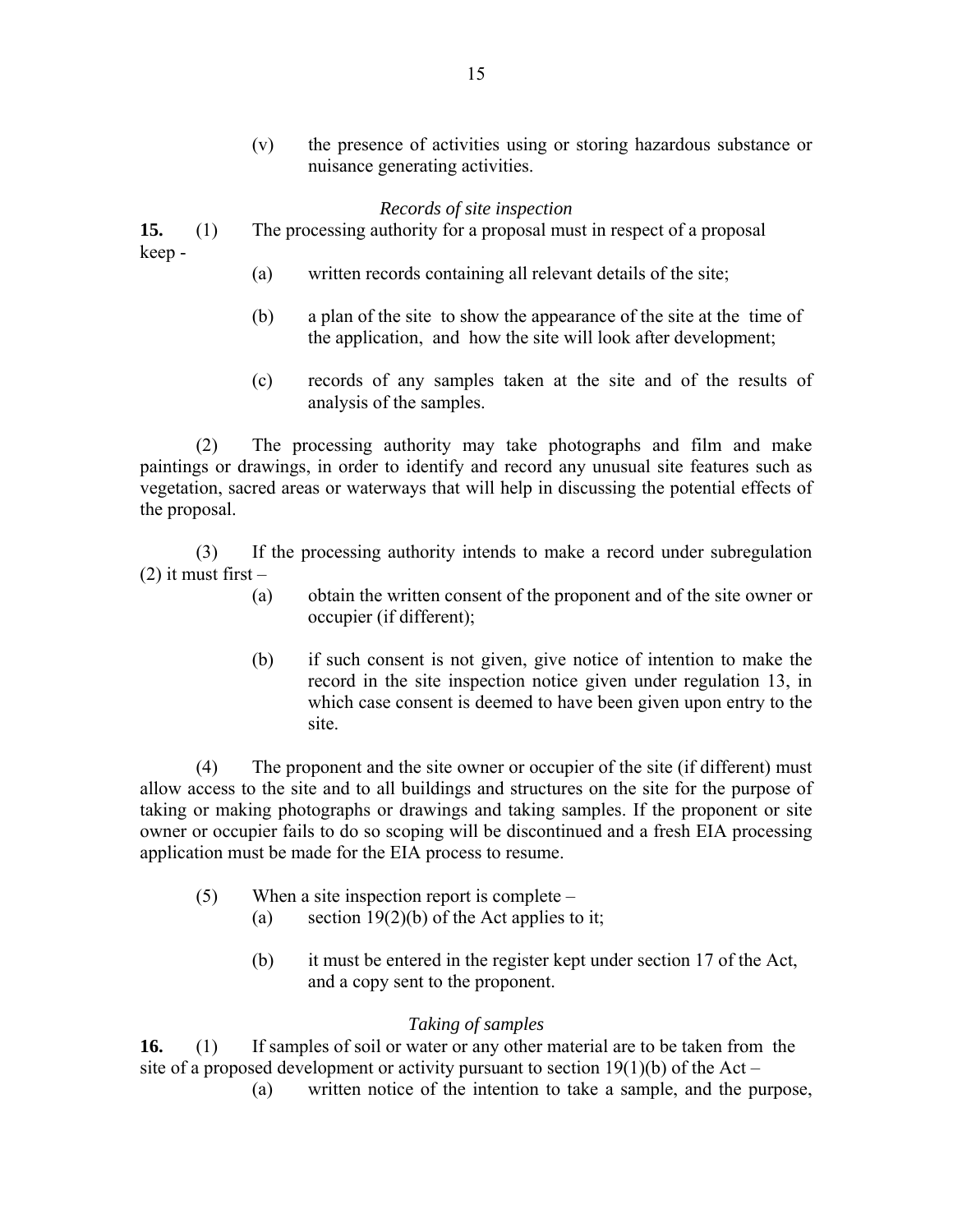must be given to the proponent and to the site owner or occupier, if different;

- (b) the consent of the owner or occupier of the site must be obtained;
- (c) the proponent or a representative of the proponent must be invited to observe the taking of the sample, and to take a separate sample if the proponent wishes;
- (d) the sample must be divided into 3 parts, with one part going to the proponent or the proponent's representative, one part being sent in a sealed container for analysis and one part being kept by the processing authority.

(2) The proponent must give a receipt for any sample given to the proponent, which must be kept with the site records kept under regulation 15.

(3) Analysis of samples must be performed by a laboratory or other person or institution with relevant qualifications and experience, as determined by the Director.

- (4) A written report on a sample analysis must be
	- (a) sent to the processing authority and copied to the proponent;
	- (c) produced as soon as reasonably practicable, having regard to the 30-day limit for the scoping exercise.

(5) If the sample analysis report is not available in time, it must be ignored for purposes of the scoping exercise but can be included in the EIA report.

(6) The processing authority may require the proponent to reimburse all reasonable costs incurred by the authority in taking and analyzing samples from the site. Any dispute as to the reasonable cost is to be resolved by the CEO.

(7) If the proponent or the owner or occupier fails to facilitate the taking of samples in accordance with this regulation, scoping will be discontinued and a fresh EIA processing application must be made for the EIA process to resume.

### *Scoping consultation*

- **17.** (1) For the purpose of scoping a proposal, the processing authority may
	- (a) in writing request further information or documents, or both, about

proposal from the proponent;

the

(b) ask the proponent to make a presentation of the proposal at a meeting, on site or elsewhere;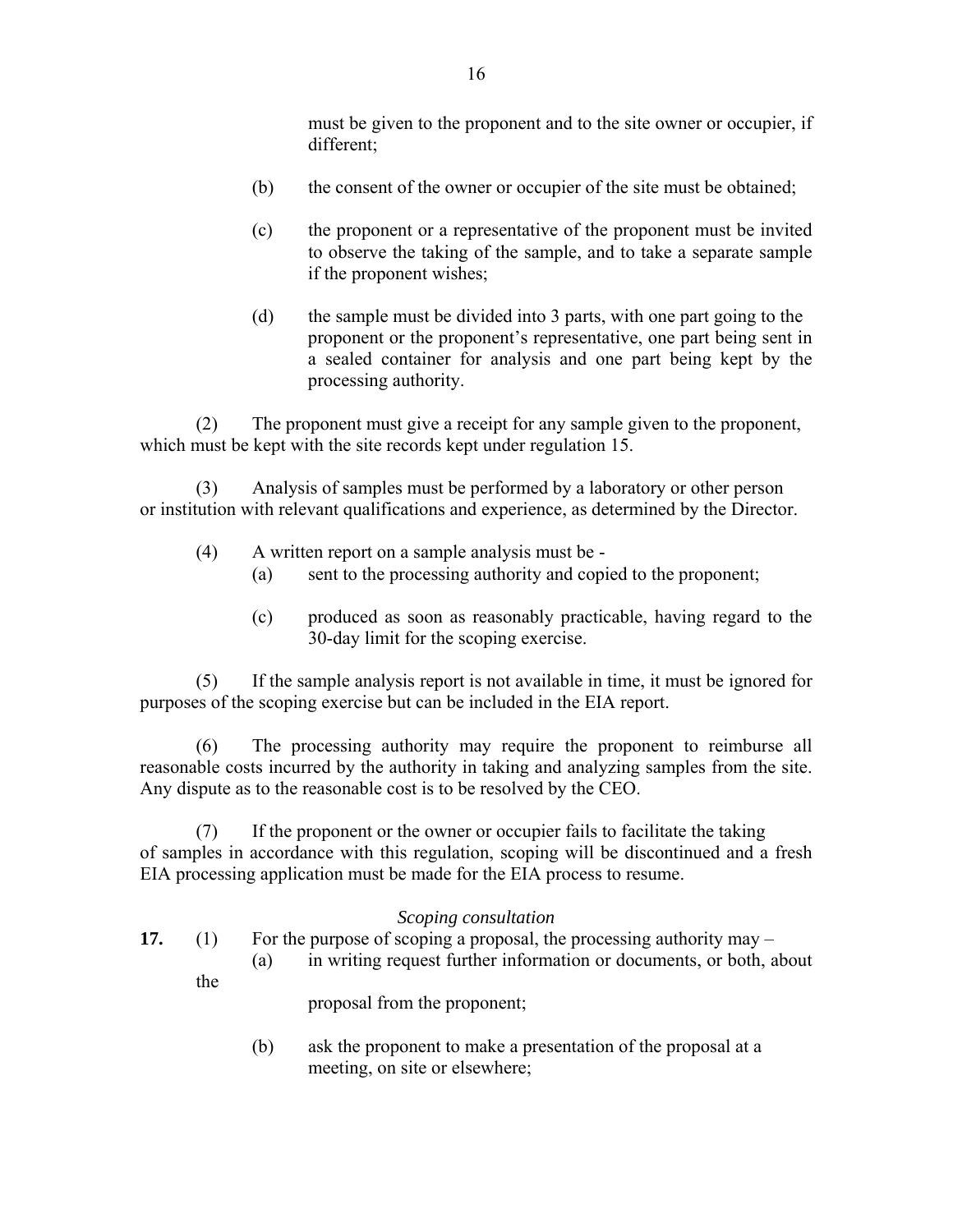- (c) consult orally or in writing, and obtain recommendations from, the EIA Administrator or any ministry, department, statutory authority, local authority or other person or body that has relevant knowledge and expertise.
- (2) If the processing authority obtains advice as provided by subregulation

 $(1) -$ 

- (a) a copy of any written advice must be made available to the proponent on request;
- (b) a written summary of any oral advice must be given to the proponent on request;
- (c) the decision on scoping must remain that of the processing authority.

### *Public participation in scoping*

**18** (1) The processing authority may if it considers appropriate involve the public in the scoping exercise to gather information that is likely to benefit the planning of the development proposal. In particular, public participation should be sought in order to -

- (a) clarify the nature of impacts or provide a better estimate of the magnitude of impacts;
- (b) provide project planners with a better understanding of community aspirations and needs;
- (c) allay fears in the community or improve the social acceptability of the project.;
- (d) provide additional environmental information to project planners.

(2) Public participation in scoping involves discussions with the proponent, the approving authority (if not the processing authority), scientific institutions, local community leaders and others to include all the possible issues and concerns raised by these various groups.

(3) The processing authority may in writing require the proponent to convene one or more scoping meetings, at times and locations determined by the processing authority and convenient for those likely to wish to take part.

(4) Notice of a scoping meeting must be given by the proponent at least 7 days before the meeting –

> (a) on every radio or television station that broadcasts in the area of the site, in the indigenous and commonly used languages of the area;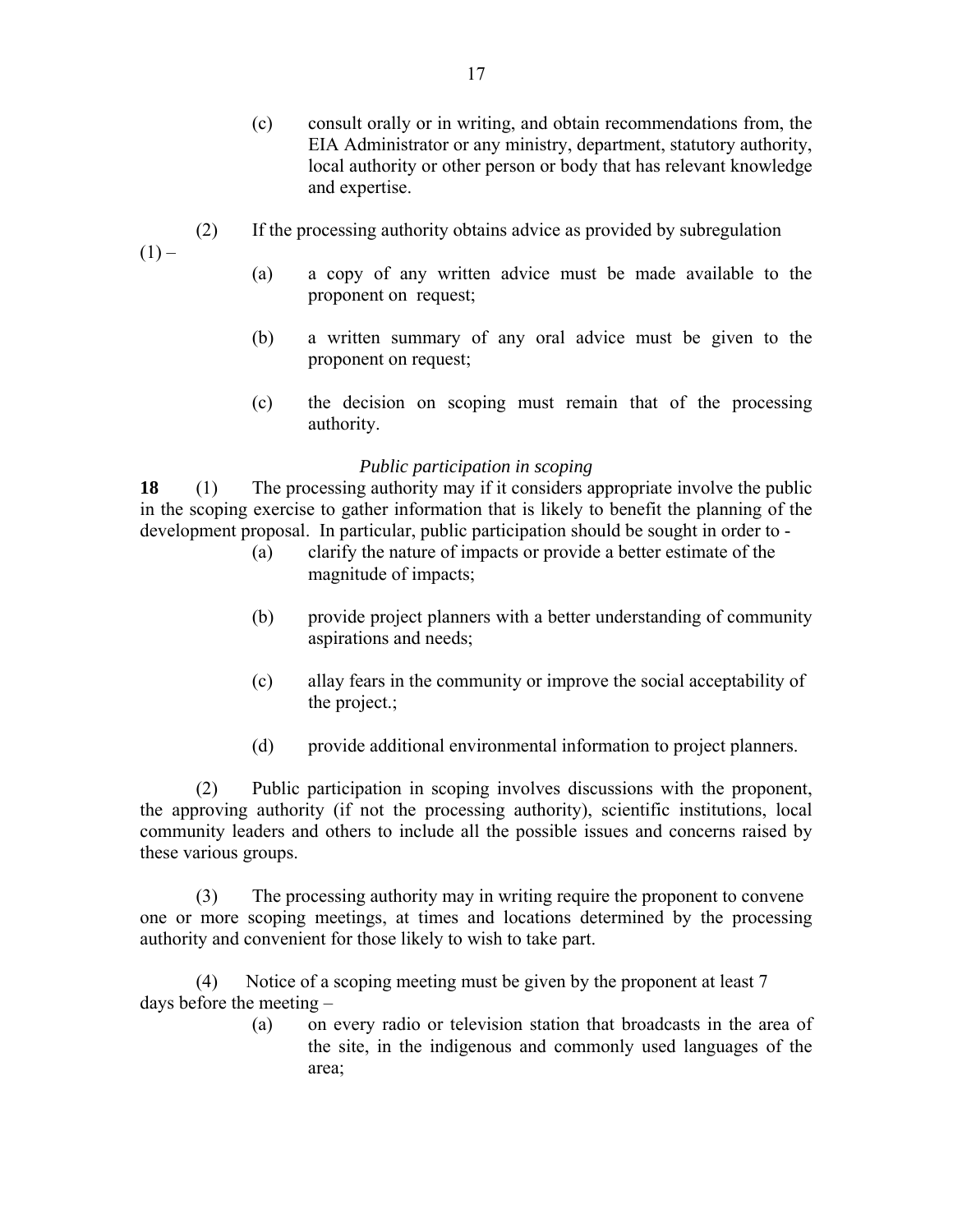(b) in every newspaper that circulates in the area of the site, in the indigenous language of the area.

(5) The proponent's costs of convening a scoping meeting, including but not limited to the hire of a venue and publicity, are to be met by the proponent.

(6) The processing authority may require the proponent to reimburse reasonable costs incurred by the authority in convening a scoping meeting, including transport and out-of-hours pay for inspectors and other staff of the Ministry. Any dispute as to the reasonable cost of a scoping meeting is to be resolved by the CEO.

### *Preparation of terms of reference*

**19.** (1) On completion of a scoping exercise in respect of a proposal, the processing authority must in accordance with section 28(3) of the Act prepare terms of reference for the EIA study on the proposal.

(2) In order to comply with section 28(2) of the Act, the TORs on the proposal must be finalized within 30 days from the receipt of the EIA processing application in due form.

(3) The finalised TORs –

.

- (a) may be based on or take into account the proposed TORs included in the EIA processing application; but
- (b) may depart from them to the extent the processing authority considers appropriate.

(4) If the proposal is for a major development, the processing authority may invite participation of other line ministries, the private sector, non-governmental organizations, public authorities and other interested persons to assist in the preparation of the TORs.

(5) The processing authority may employ an independent EIA consultant to prepare the TORs on a proposal, at the authority's cost.

(6) With the written approval of the processing authority (which must not be unreasonably withheld), the proponent may employ an EIA consultant to prepare the TORs, in which case –

- (a) the draft TORs must be submitted to the processing authority to ensure that all the issues of importance to the decision-makers are addressed in the TORs;
- (b) the draft TORs must be submitted in sufficient time to enable them to be finalised within the 30-day limit mentioned in subregulation (2)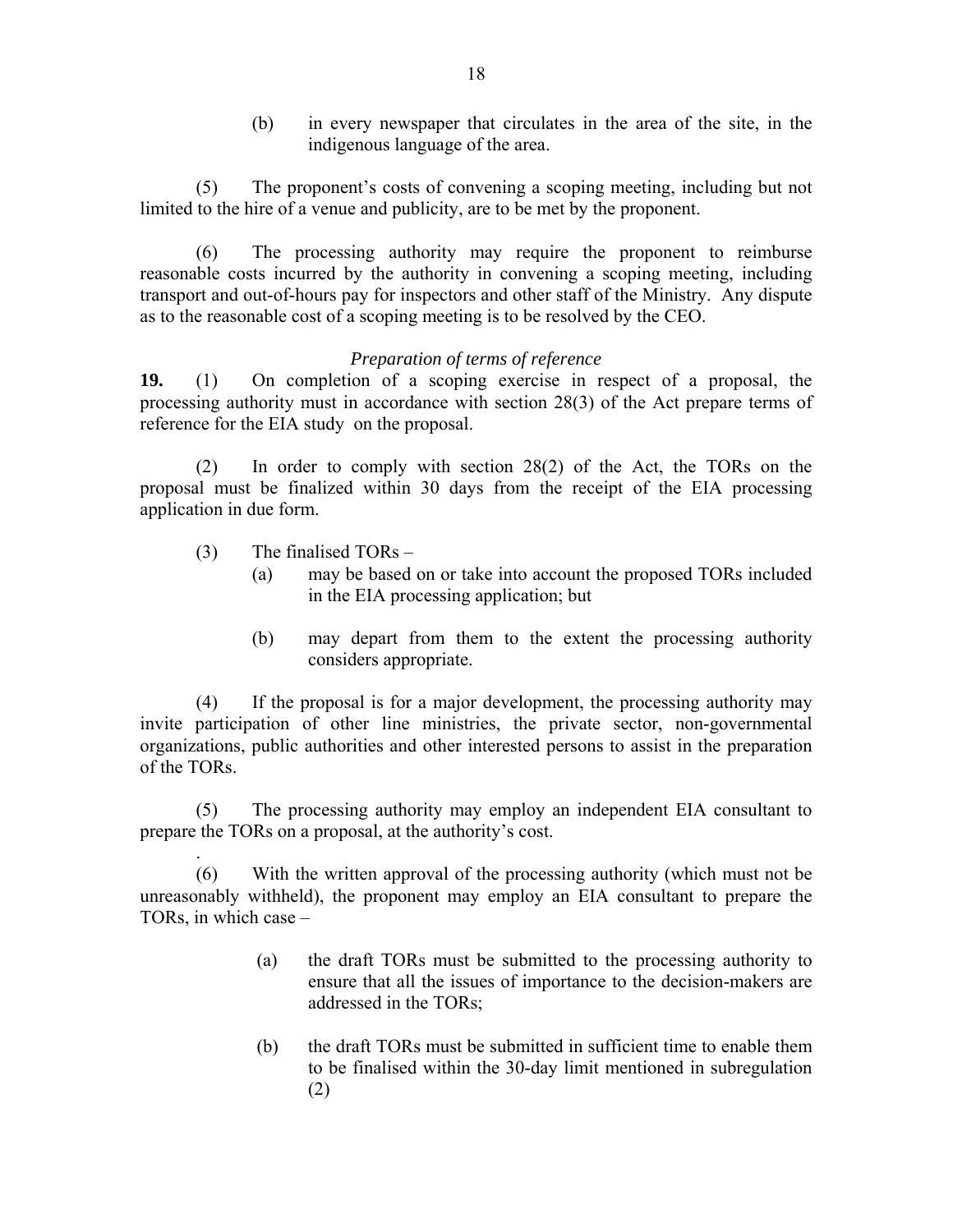- (c) the draft TORs must be amended in accordance with any written directions of the processing authority;
- (d) the TORs are only finalised when approved in writing by the processing authority.

 (7) If the TORs for an EIA study are prepared by the processing authority, the authority must send them to the proponent within 7 days of being finalised.

#### *TOR meetings*

**20.** (1) In the case of a major development proposal, if the TORs are prepared by the proponent's own EIA consultant, the proponent must convene at least one meeting at which draft TORs are presented for discussion and participants can propose additions to or deletions from them.

- (2) Whether or not
	- (a) a meeting is convened under subregulation (1);
	- (b) the draft TORs are prepared by the proponent;
	- (c) the proposal is for a major development,

the processing authority may if it considers it necessary require the proponent to convene one or more meetings to discuss the draft TORs on the proposal.

(3) Regulation 18(3) to (6) apply to TOR meetings as they apply to scoping meetings.

#### *Contents of TORs*

**21.** (1) There is no prescribed form for TORs for an EIA study on a proposal but they must –

- (a) set the parameters for the EIA study on the proposal;
- (b) indicate the environmental and resource issues that the EIA report on the proposal should deal with.
- (c) consider whether an environment management plan should be a condition of approval of the proposal;
- (d) consider whether an environmental bond should be taken from the proponent, and if so the nature and amount of the bond.

 (2) If the processing authority or the EIA consultant considers that an environmental management plan should be a requirement for EIA approval of a proposal, this must be stated in the TORs in relation to the proposal.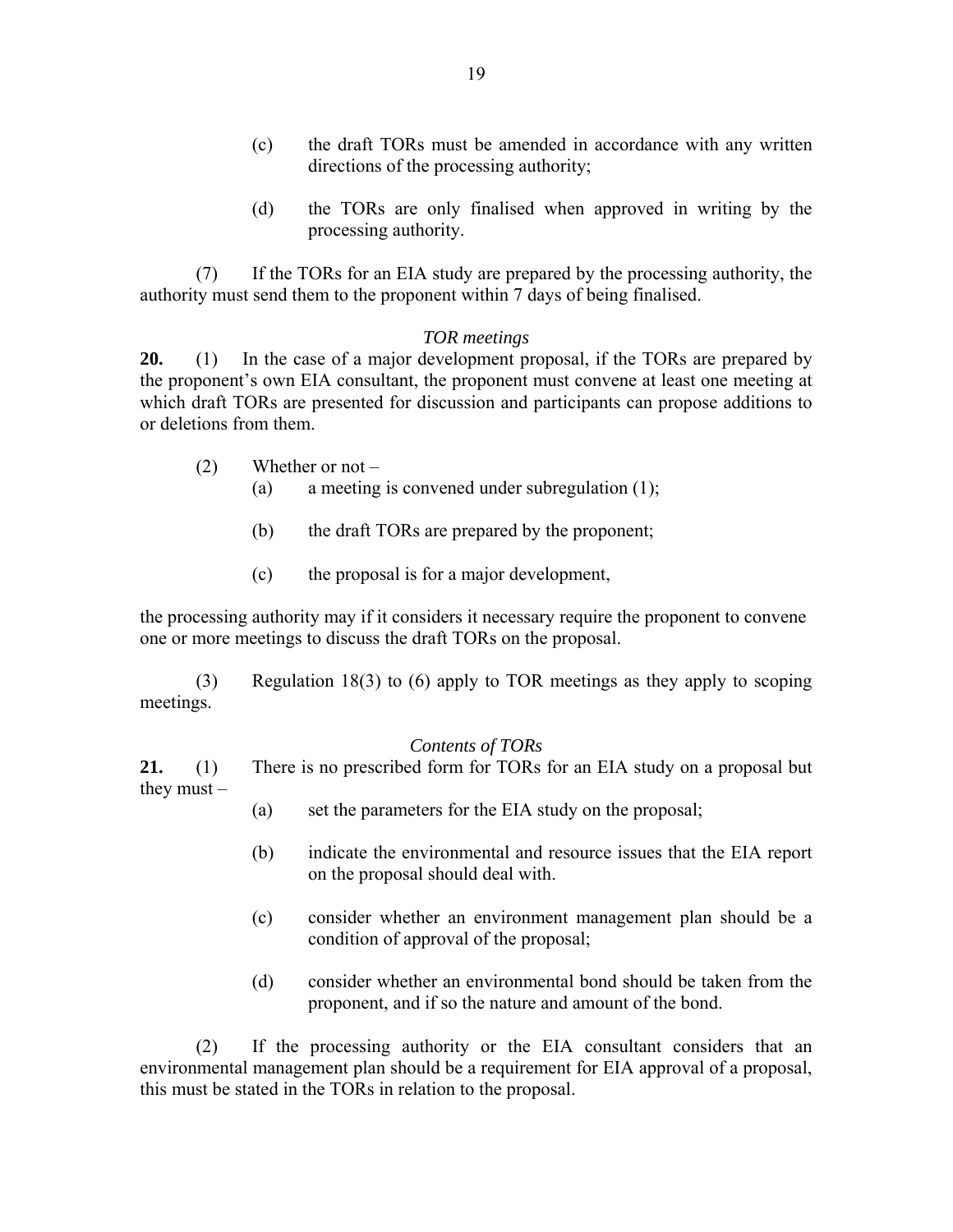### **PART 4 – EIA STUDY AND REPORT**

### *Purpose of the EIA study*

- **22.** (1) The purpose of an EIA study on a proposal is
	- (a) to identify and assess the potential environmental and resource management impacts of the proposal;
	- (b) to recommend appropriate methods to eliminate or mitigate those impacts;
	- (c) to enable the proponent to modify the proposal by mitigating potentially significant impacts before an EIA report is produced;
	- (d) to facilitate the production of an EIA report on the proposal.
	- $(2)$  An EIA study
		- (a) must consider all phases of project planning, implementation and operation, including decommissioning;
		- (b) should include consideration of alternatives to the proposed actions.
		- (c) should consider whether an environment management plan should be a condition of approval of the proposal;
		- (d) should consider whether an environmental bond should be taken from the proponent, and if so the nature and amount of the bond.

(3) The study is the responsibility of the proponent, but an EIA consultant must be employed for technical aspects of the study.

### *Conduct of the EIA study*

**23.** (1) Persons carrying out an EIA study on a proposal are expected to conduct fieldwork to obtain accurate measurements of environmental values for use in making impact predictions and recommending appropriate environmental protection measures in respect of the proposal.

- (2) A person carrying out an EIA study on a proposal must
	- (a) inspect the site of the proposed development activity or undertaking, taking into account the factors set out in regulation 14 in relation to site inspections;
	- (b) keep records of a site inspection similar to those kept by the processing authority under regulation 15 and make them available to the processing authority on request, subject to regulation 43.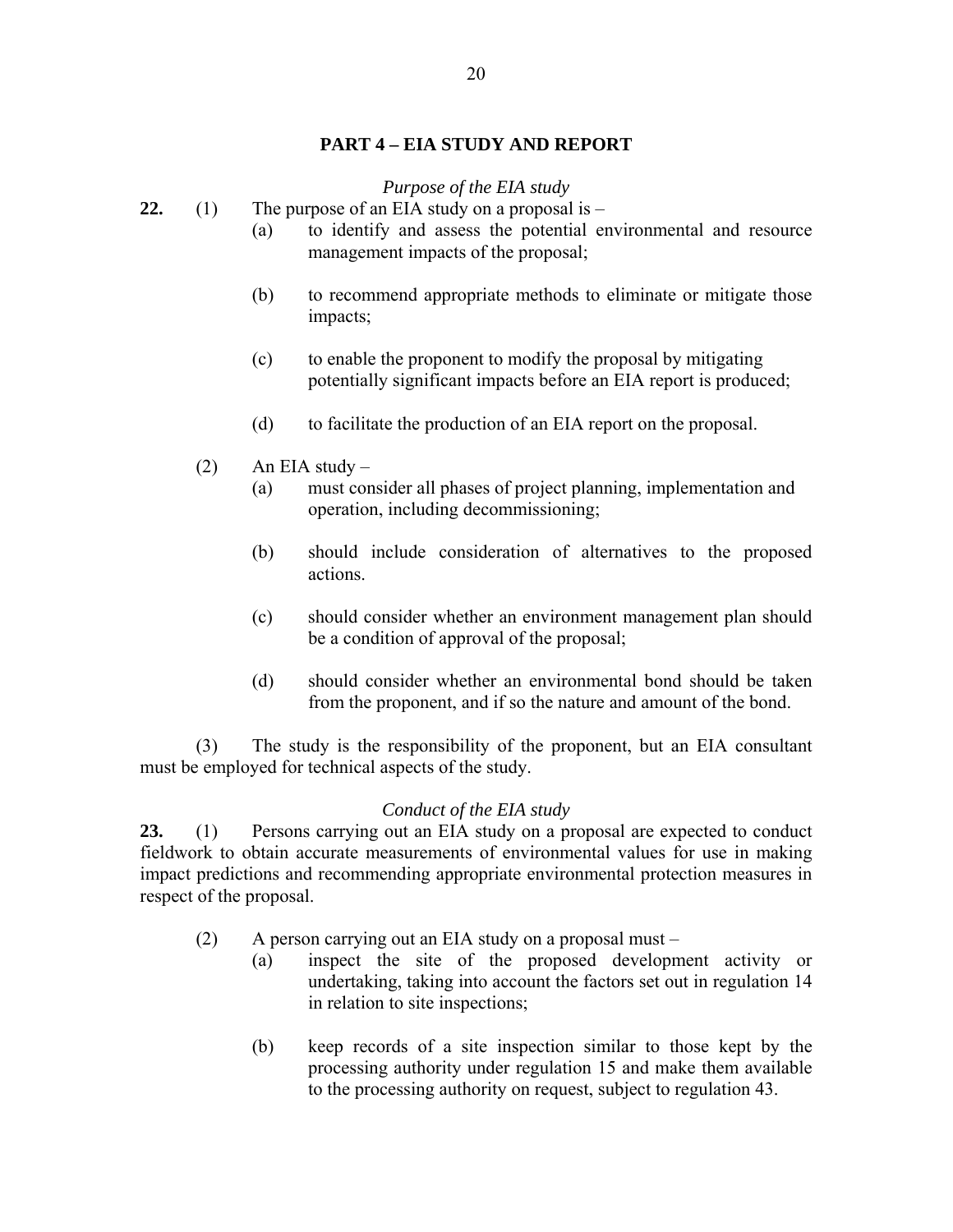(3) If the EIA study involves taking of samples, the proponent must observe the requirements of regulation 16 so far as applicable and –

- (a) invite the processing authority to observe the taking of samples and to receive one part of the sample;
- (b) retain the report on the analysis of the sample and provide a copy to the processing authority on request, subject to regulation 43.
- (4) Pursuant to and in accordance with section 34 of the Act
	- (a) the proponent must conduct one or more public consultations during the EIA study on a proposal;
	- (b) a Ministry that is a proponent must establish a committee to undertake consultations on the proposal.

(5) Regulation 18(4) and (5) apply to a meeting convened for the purpose of subregulation  $(4)(a)$ .

### *Preparation of the EIA Report*

- **24.** (1) The EIA report on a proposal is based on the EIA study. It should
	- (a) be a comprehensive study report of the potential environmental or resource management impact of the proposal.
	- (b) determine the conditions for EIA approval of the proposal;
	- (c) identify the potential impact of the proposal on the surrounding environment and suggest possible mitigation measures;

(2) If in light of an EIA study it appears that any aspects of a proposal, either individually or cumulatively, may cause a significant impact on the environment, these must be dealt with in the EIA report.

- (3) The EIA report on a proposal must
	- (a) be prepared by an EIA consultant as required by section 28(4) of the Act;
	- (b) contain the information required by the TOR and by regulation 25.

(4) The Director may issue Guidelines for the format of an EIA report, but the report may be in any format that gives the information required by the Act and these Regulations.

### *Contents of the EIA report*

- **25.** (1) An EIA report on a proposal must, to the extent appropriate, include
	- (a) the name and location of the proposal and details of the proponent,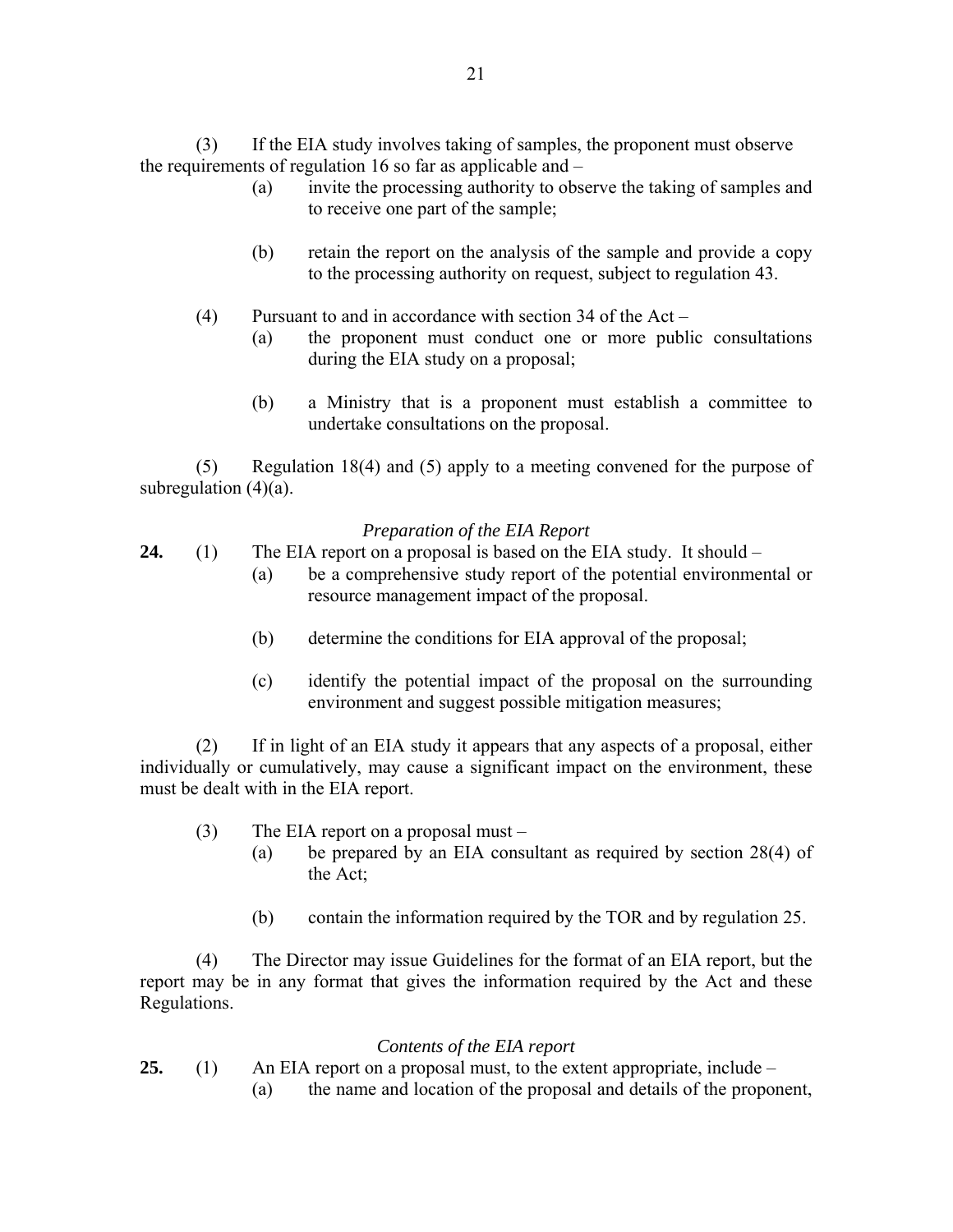the approving authority, the date of preparation of the proposal and the person or body responsible for the preparation;

- (b) the identity of the person or persons who prepared or participated in the TORs, with full contact details;
- (c) a description of the purpose and scope of the proposed development activity or undertaking, including the background and rationale for the activity or undertaking and its intended goals and objectives;
- (d) a description of the environmental setting of the site of the proposal, including a statement of environmental resources and conditions in the area before the implementation of the activity or undertaking, and a projection or estimation of changed environmental circumstances that may occur as a result of the activity or undertaking;
- (e) a description of the possible environmental and resource management impacts of the activity or undertaking, including any pollution or waste that may be generated, and impacts occurring during construction, operation, decommissioning, and abandonment phases of the activity or undertaking;
- (f) a statement of the various alternatives that have been considered for the activity or undertaking that are reasonably foreseeable and technically and economically appropriate, including the option of taking no action, and an outline of the reasons for choosing the proposed action;
- (g) a statement of the mitigation action proposed in respect of any adverse impacts identified under paragraph (e);
- (h) details of individuals, organisations, government offices, ministries, non-governmental organisations, villagers, local councils, and others who have an interest, expertise, or jurisdiction regarding the proposal and who have been consulted;
- (i) a summary of the results of public consultations held on the proposal;
- (j) recommendations on the selected alternatives, mitigation measures, monitoring, other studies, analysis, and any additional consultation that may be required; and
- (k) an environment management plan if one is required by the TORs;

.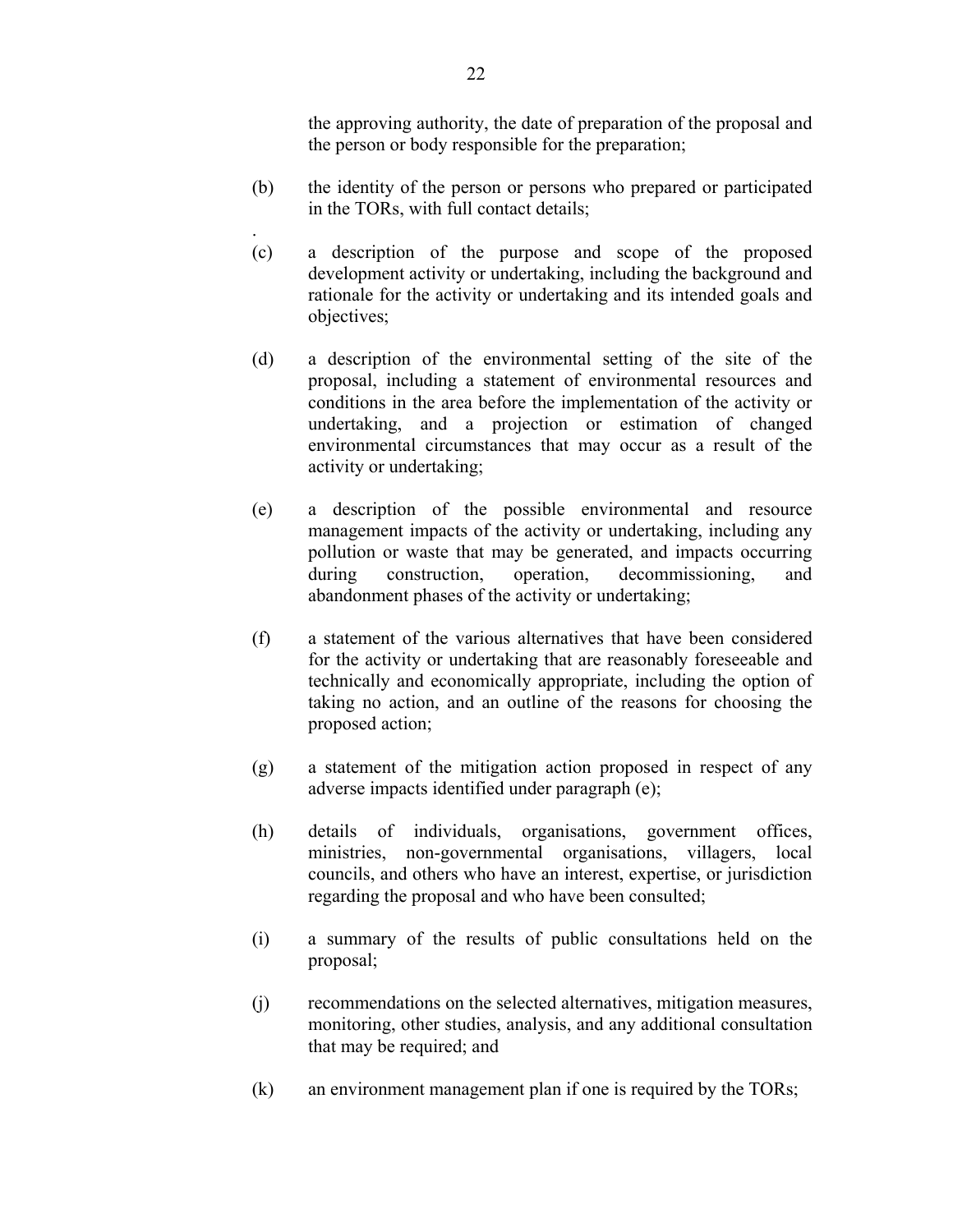- (l) a recommendation as to whether an environmental bond should be taken from the proponent, and the nature and amount of such bond;
- (m) any other matter specified in the TORs.

(2) An EIA report on a proposal must make particular mention of any hazardous substances and pollutants that might be discharged by the proposed development and of any GMOs and LMOs involved in the construction or operation of the activity or undertaking.

- (3) An EIA report must
	- (a) be signed and dated by or on behalf of the proponent;
	- (b) have attached to it all reports, plans, analyses and other documents that are needed or appropriate to assist readers of the report to understand it.

#### *Environmental management plan*

**26.** (1) If an environmental management plan for a proposal is required as part of an EIA report by the TOR, it must -

- (a) describe in respect of the proposal the environmental protection measures that will be put in place by the proponent if approval is given for the proposal;
- (b) include an environmental monitoring and surveillance program of action;
- (c) provide for an environmental monitoring committee to be appointed by the proponent to verify that the environmental protection plan is being fulfilled and adverse impacts of the proposal documented.

(2) An environmental management plan is in addition to the statement of mitigating action required by paragraph (g) of regulation 25(2).

#### *Submission of EIA report*

**27.** (1) When an EIA report on a development proposal is completed, the proponent must send -

- (a) 4 hard copies of the report and accompanying documents, and one electronic copy on a disc in PDF format, to the processing authority;
- (b) one hard copy to the EIA Administrator.
- (2) The processing authority must within 4 days give a written receipt for the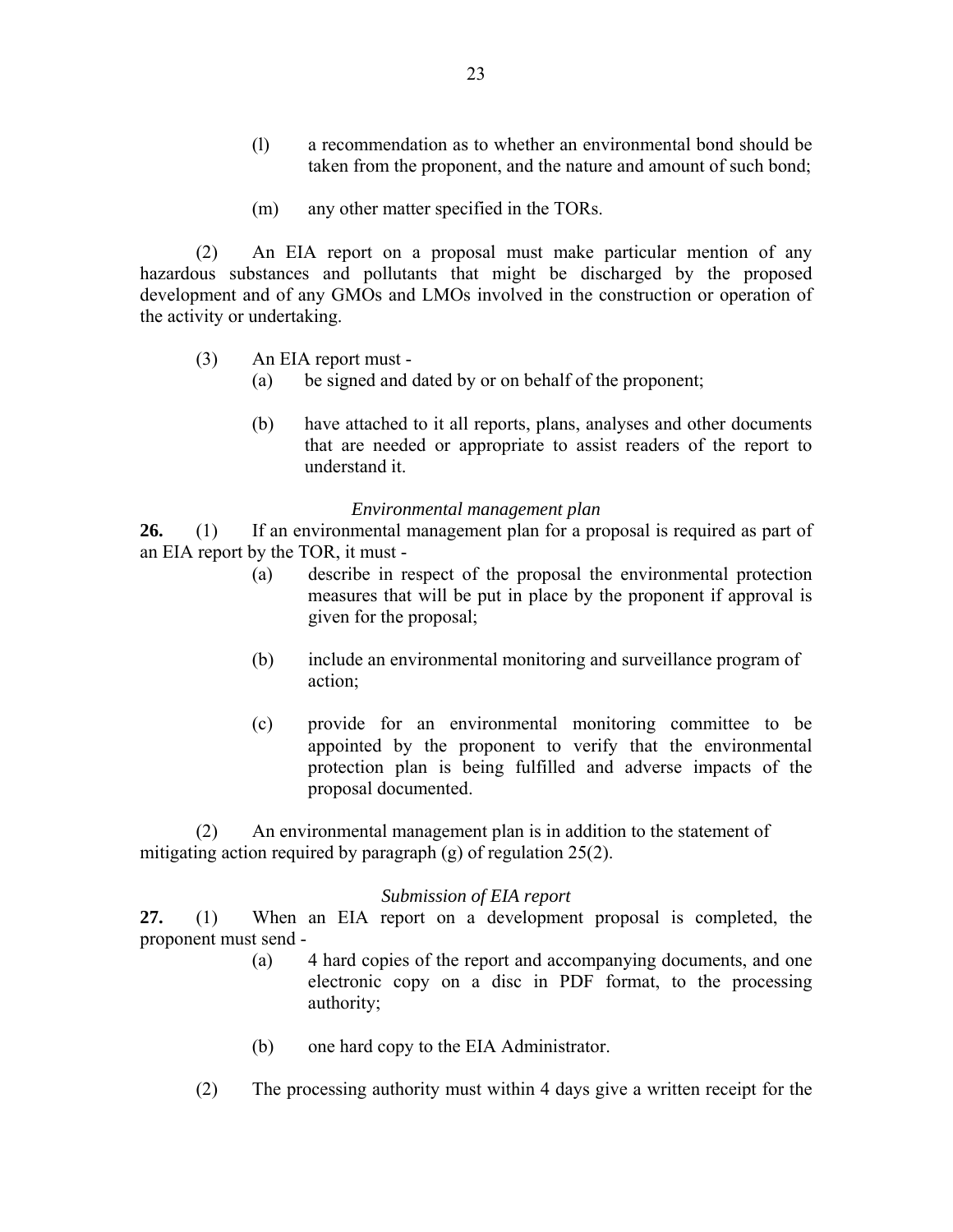report and the date of that receipt is the date of submission for purposes of the Act.

(3) If so requested in writing by the processing authority, the proponent must supply further hard copies of the report for distribution to members of a review committee.

(4) An EIA report that is not submitted to the processing authority within 12 months of the TOR being finalized will be invalid and a new application for EIA processing of the proposal will need to be made, unless the proponent has obtained a written extension of time from the processing authority.

### *Publication of EIA report*

**28.** (1) Once an EIA report has been submitted under regulation 27 –

- (a) the processing authority must send a copy of the report to the Director;
- (b) the Director must enter the report in the register; and
- (c) the processing authority must make the complete report available at appropriate locations for inspection by the public and for purchase at cost.

(2) The processing authority may, and in respect of a major development proposal must, give notice of the publication of a report -

- (a) on every radio or television station that broadcasts in the area of the site of the proposed development; and
- (b) in every newspaper that circulates in the area of the site.

(3) If notice is given under subregulation (2) it must set out –

- (a) the locality and the nature of the development;
- (b) where copies of the EIA report can be obtained;
- (c) how the community can participate in identifying the issues of concern by commenting on the report; and
- (d) the time limit for the submission of comments in writing, being 28 days from the submission of the report.

(4) Publication under subregulation  $(1)(c)$  and  $(2)$  must be within 4 days of the submission of the report, in order to allow the public time to inspect and review it within the 21 days provided by section 30(3) of the Act.

(5) For major development proposals the processing authority may invite comments on an EIA report by other line ministries, the private sector, non-governmental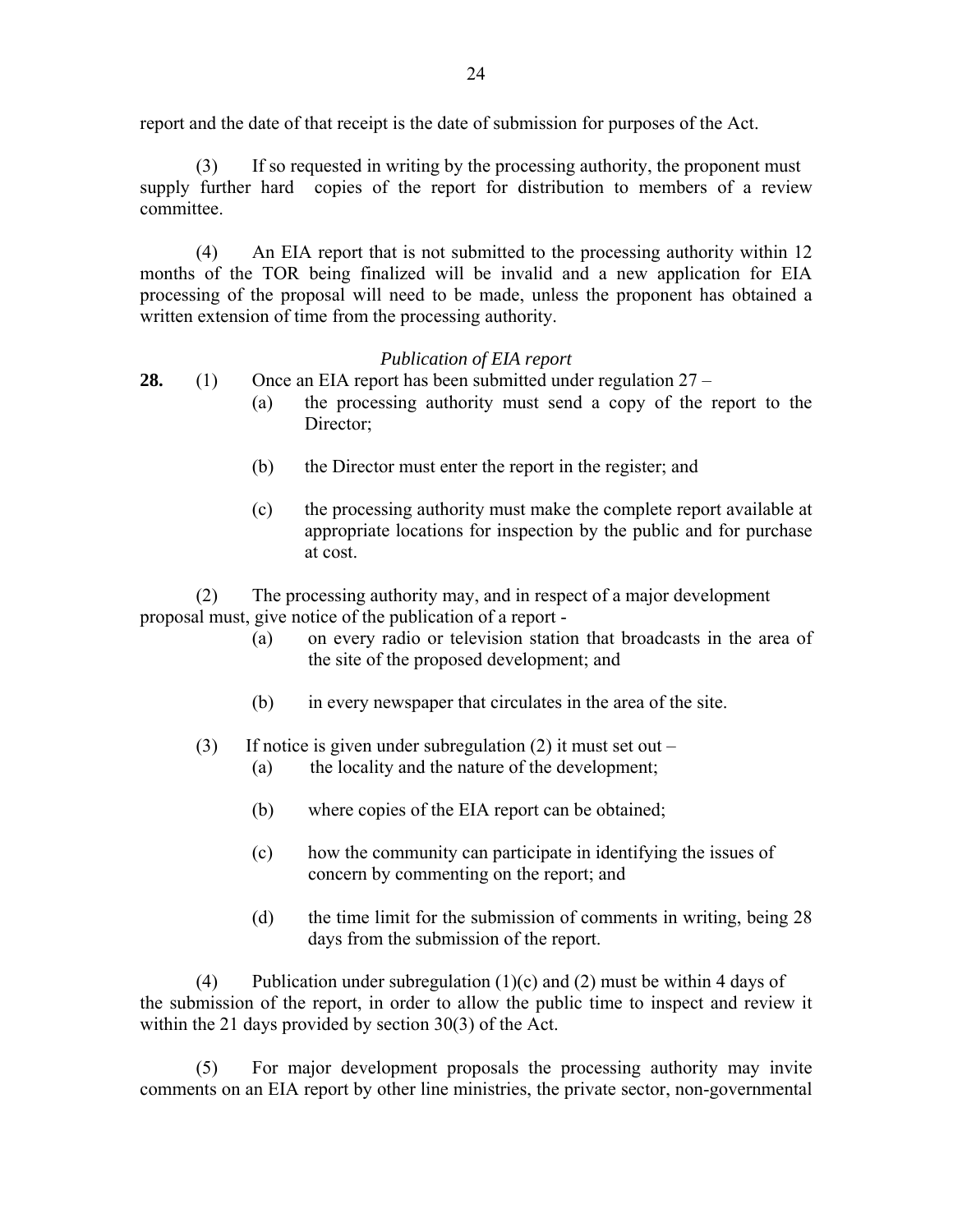organizations, public authorities and other interested persons.

### *Procedure for review of an EIA report*

**29.** (1) Once an EIA report on a proposal has been published, the processing authority must arrange for a review of the report to be conducted, as required by section 30 of the Act.

(2) The review must be conducted by a registered review consultant (not being the EIA consultant for the proposal) or by a review committee as the Director directs.

(3) In making a decision under subregulation (2), the Director must take into account –

- (a) the technical capacity of the processing authority; and
- (b) the nature and size of the proposed development.
- $(4)$  A review committee
	- (a) is appointed by the Director as a committee of the processing authority;
	- (b) consists of not more than 10 people drawn from the relevant industry, NGO's, Government, local communities and academic institutions;
	- (c) appoints its own Chairman and governs its own proceedings in accordance with normal rules of committee practice;
	- (d) meets as, when and where convenient;
	- (e) must complete the review and make its recommendations within 35 days of the submission of the EIA report.

(6) The processing authority may require the proponent to reimburse reasonable costs incurred by the authority in reviewing an EIA report, including the employment of a consultant, the convening of a review committee and transport and outof-hours pay for inspectors and other staff of the Ministry. Any dispute as to the reasonable cost of the review is to be resolved by the CEO.

(7) This regulation does not affect section 30(5) of the Act (which enables the processing authority to seek comments, documents and information and to appoint technical committees).

### *Review meetings*

**30.** (1) The processing authority must require the proponent to conduct public consultations on the review of an EIA report by way of one or more review meetings, at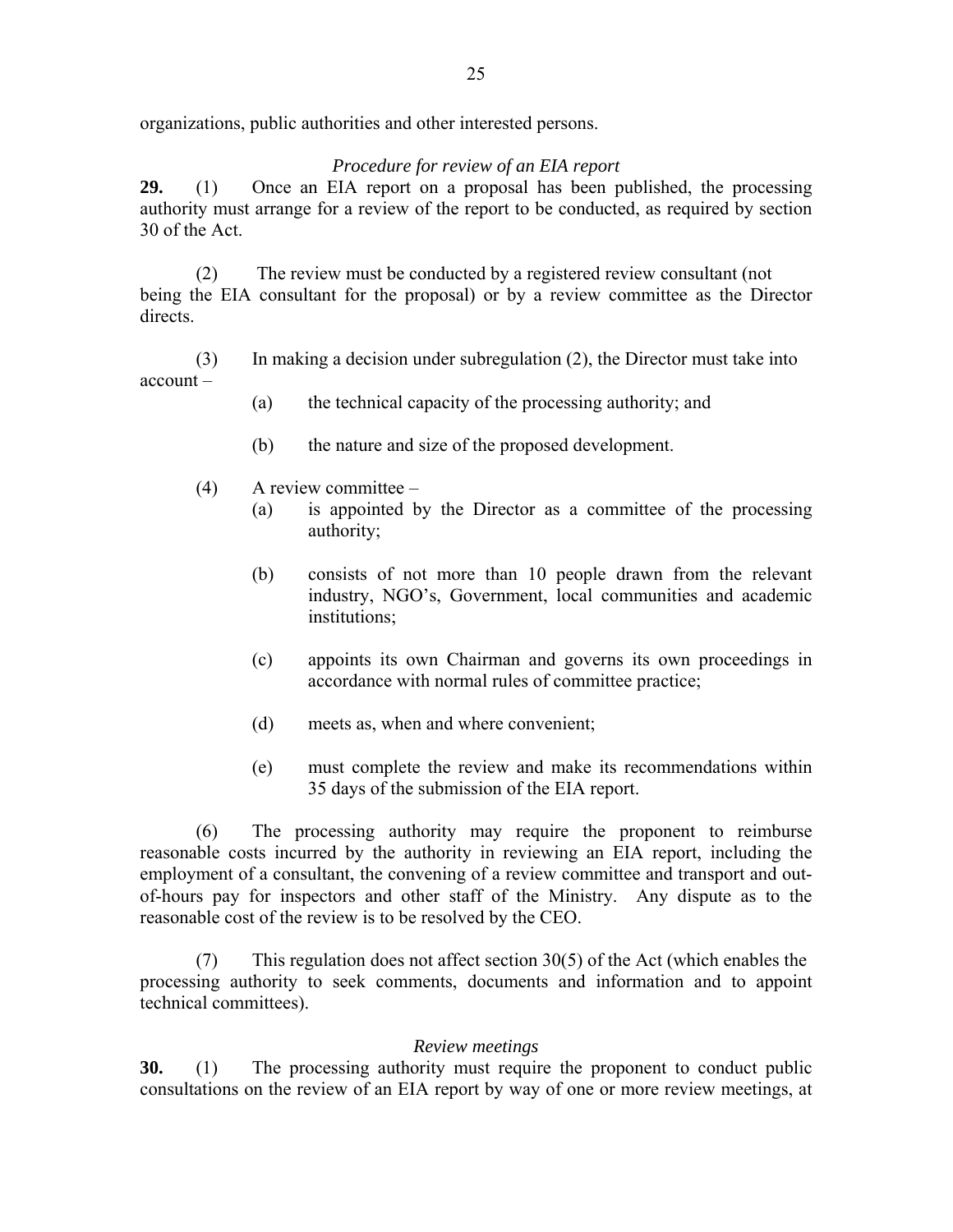times and places determined by the processing authority and convenient for those likely to wish to take part.

 (2) At least one of the review meetings must be held in the vicinity of the area of the proposed development, in compliance with section 34(1) of the Act.

(3) If a review meeting is held, notice of it must be given by the proponent in the manner set out in regulation 18(4) in relation to scoping meetings and must inform the public of –

- (a) the locality and the nature of the development;
- (b) where copies of the EIA report can be obtained;
- (c) the location and time of the review meeting; and
- (d) the time limit for the submission of comments in writing, being 28 days from the submission of the report.

(4) The proponent's costs of convening a review meeting, including but not limited to the hire of a venue and publicity, are to be met by the proponent.

. (5) Every review meeting must be held within 21 days of the submission of the EIA report.

### *Review report and decision*

**31.** (1) Unless the EIA processing application is discontinued under regulation 35, the processing authority must within 35 days of the submission of an EIA report on a proposal produce a written report on the review.

(2) The review report must state the decision of the processing authority on the EIA report under section  $31(1)$  of the Act and set out –

- (a) if conditions are attached to an approval the conditions, including any environmental management plan required under regulation 26 and any environmental bond recommended in the report;
- (b) if an additional study is recommended the nature of the study;
- (c) if the report is not approved  $-$ 
	- (i) the reasons for non-approval; and
	- (ii) any further action that should be taken in respect of the proposal.
- (3) Without limiting subregulation (1)(a), conditions of an approval may
	- (a) specify the location of any particular activity;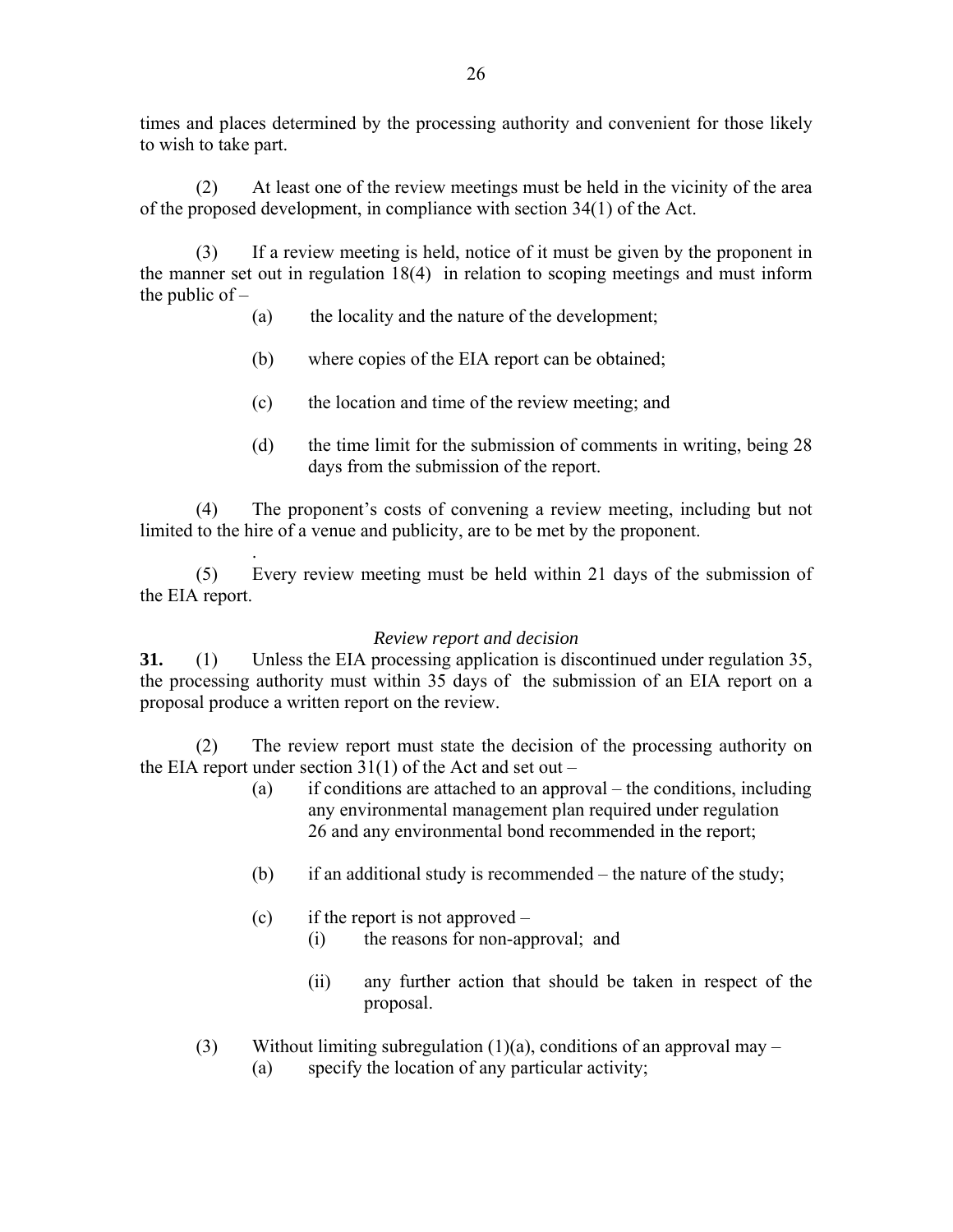- (b) specify the method of undertaking any activity;
- (c) require the monitoring of any environmental impacts and reporting of them to the Director;
- (d) specify maximum quantities of emissions of substances;
- (e) specify the manner and location of the disposal of substances;
- (f) require the undertaking of studies to determine how to reduce the discharge of substances or energy from any activities to which the approval relates;
- (g) specify any procedures for cessation of operations and rehabilitation of land; and
- (h) specify particular individuals or organizations who may carry out activities under the approval.
- (4) A review report should in addition set out
	- (a) the key issues identified in the EIA report;
	- (b) the key issues identified in the review;
	- (c) the standpoints of different interested parties;
	- (d) the quality and relevance of the EIA process in relation to the proposal;
	- (e) recommendations in respect of the EIA report's proposals and any suggested changes to the proposals;
	- (f) recommendations for future EIA action on the proposal based on the review.

(5) If the approving authority for a proposal is also the processing authority for it, the Director must issue directions for the review of the EIA report on the proposal to be done by the EIA Administrator or a review consultant, as required by section 28(5) of the Act.

(6) If the processing authority is the EIA Administrator, the Administrator must within 21 days of completing an EIA review –

- (a) enter the review report in the register; and
- (b) send a copy to the approving authority.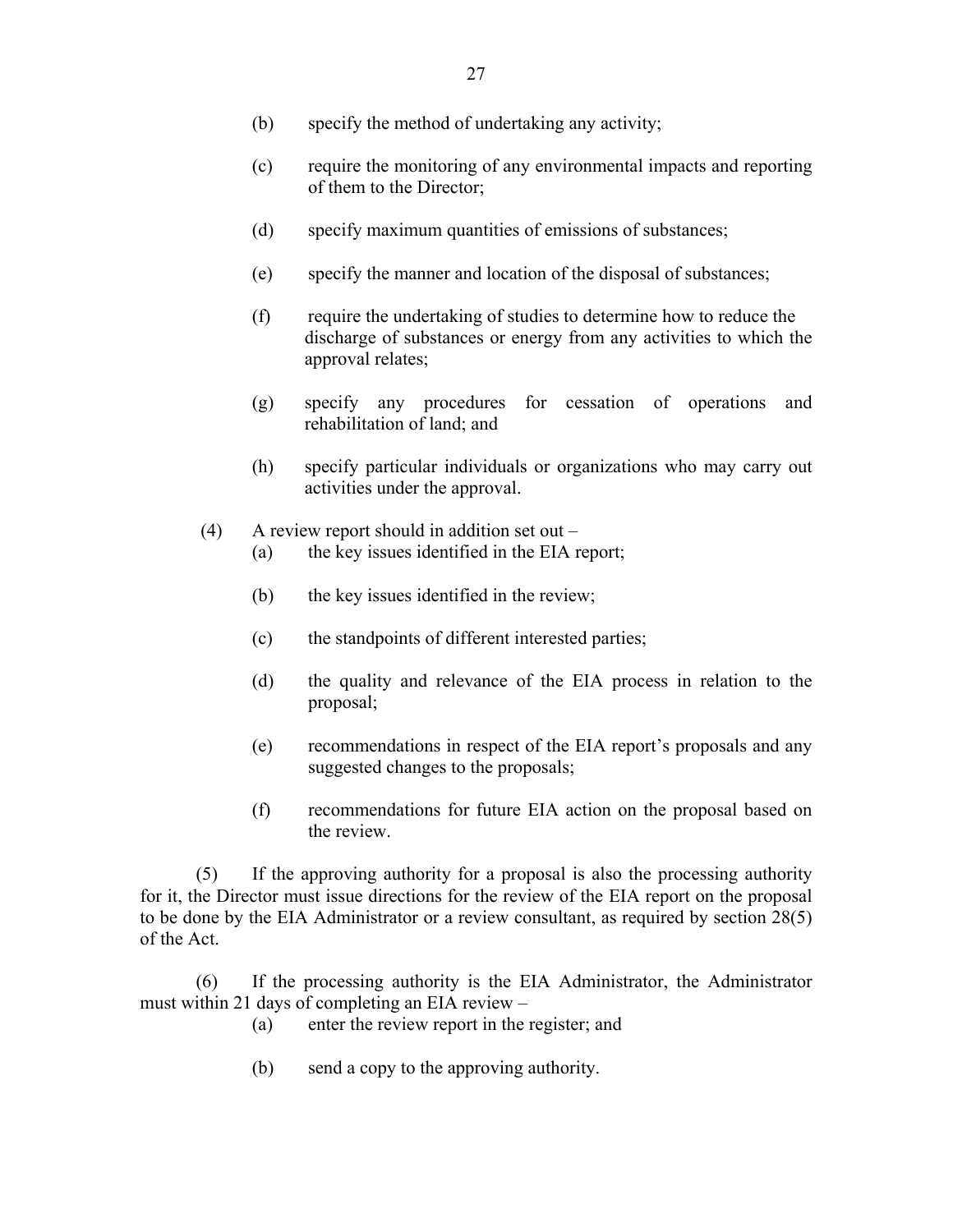(7) If the processing authority is not the EIA Administrator, the authority must within 21 days of completing an EIA review –

- (a) send the review report to the EIA Administrator for entry in the register; and
- (b) keep a copy for its own records.

### **PART 5 – MISCELLANEOUS**

#### *Environmental bond*

32. (1) An environmental bond is a bond against the cost of 
$$
-
$$

- (a) restoration, improvement or remediation work on any area;
- (b) compensation for loss or damage to property or income; or
- (c) preventative or remedial action,

necessitated by the environmental or resource management impacts of a development activity or undertaking and ordered by a court under section 47 of the Act or undertaken by the Department.

(2) An environmental bond must be given by or on behalf of a proponent in relation to a proposal if –

- (a) the EIA review report on the proposal so recommends; or
- (b) the EIA Administrator considers the taking of a bond to be necessary for the purposes set out in subregulation (1).
- (3) An environmental bond does not need to be taken from a proponent if
	- (a) a bond has already been taken from the proponent in respect of the proposal under a mining lease, a lease issued by the Native Land Trust Board or any similar provision; and
	- (b) the EIA Administrator considers that the bond so taken adequately covers the cost of rehabilitation as described in subregulation (1).

(4) If required in relation to a proposal, a bond must be given by or on behalf of the proponent before the proposal can be approved.

(5) An environmental bond may be in cash, as contemplated by section 31(2) of the Act, or as indemnity insurance, or as a guarantee, or in any other form approved by the Director in any particular case with the consent of the Ministry of Finance.

(6) The amount of an environmental bond should be sufficient to cover the probable cost of the matters referred to in subregulation (1) for the foreseeable life of the activity or undertaking, and may include up to 15% contingency costs.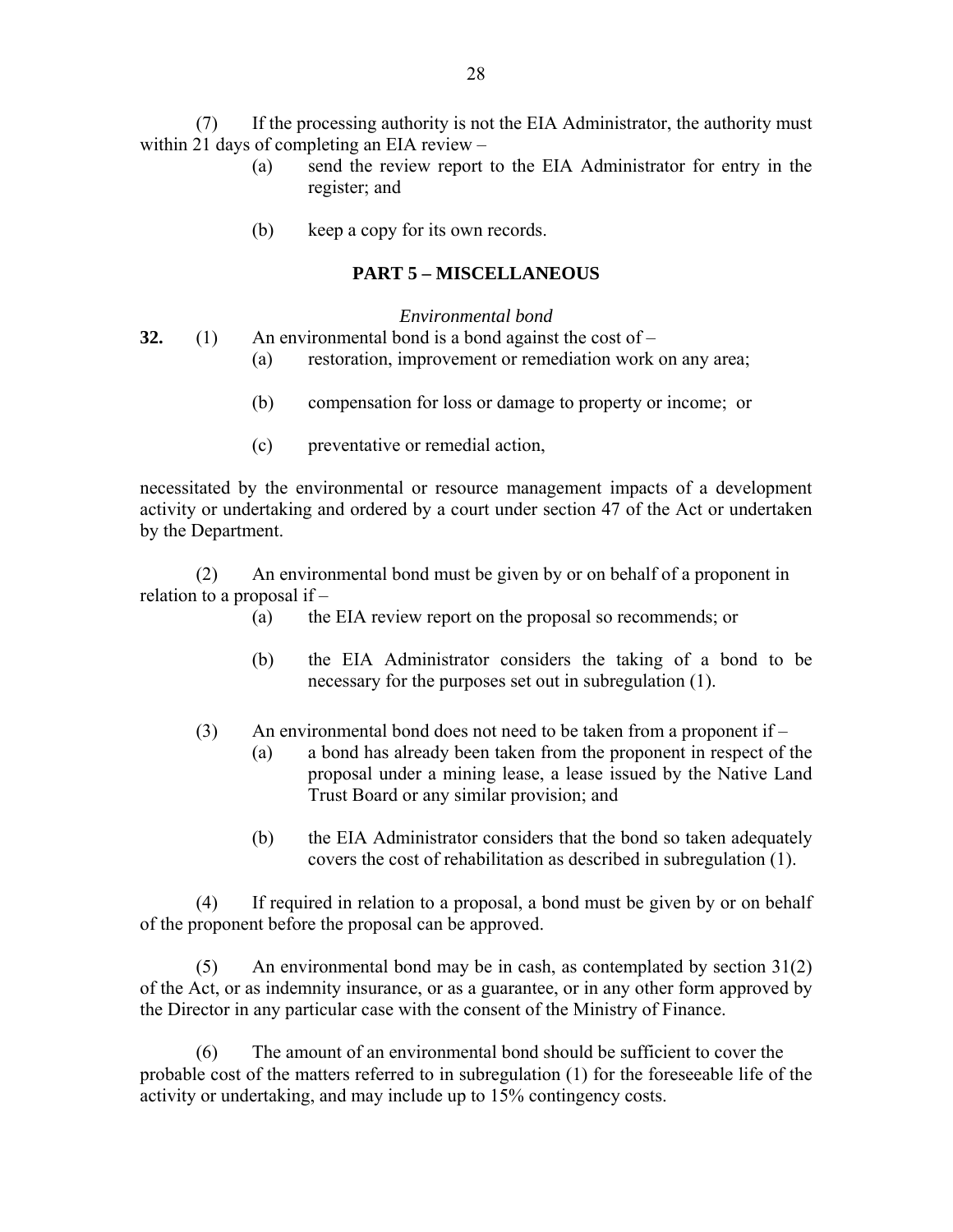(7) The nature and amount of an environmental bond are as agreed between the Director and the proponent or, in the absence of agreement, determined by the CEO. The wording is as settled in each case by the Department.

### *Disposal of an environmental bond*

**33.** (1) Money payable under a cash bond must be paid to the Environmental Trust Fund as provided by section 31(2) of the Act.

(2) An environmental bond is retained, and any indemnity or insurance or guarantee subsists, until the activity to which it relates ceases or the development is abandoned, or decommissioning of an undertaking has been completed. The bond may then be returned in whole or in part, or the indemnity, insurance or guarantee cancelled or varied, depending on the requirements for restoration, compensation or preventative or other action referred to in regulation 32(1).

(3) The decision under subregulation (2) is to be made by the Director in the light of –

- (a) compliance with the conditions of approval of a proposal;
- (b) the cost of restoration, compensation or preventative or other action; and
- (c) the proponent's ability to pay those costs.

(4) A proponent who is dissatisfied with a decision of the Director under this regulation may appeal in writing to the CEO, whose decision is final.

#### *Compliance inspection*

**34.** (1) After approval for a proposal has been granted, the EIA Administrator or an approving authority may cause a site or activity to be inspected –

- (a) for the purposes of section  $32(2)$  of the Act; or
- (b) to ascertain whether there has been any change in the environmental condition of the site or the environmental impact of the activity on the surrounding area.

(2) Regulation 13 applies to compliance inspection as it applies to site inspection for scoping, with necessary modifications.

(3) If it is desired to take samples from a site during compliance inspection, the provisions of regulation 16 apply, with necessary modifications.

(4) If a proponent fails to comply with a reasonable request for compliance inspection or for the taking of samples, approval for the proposal may, on the recommendation of an inspector, be -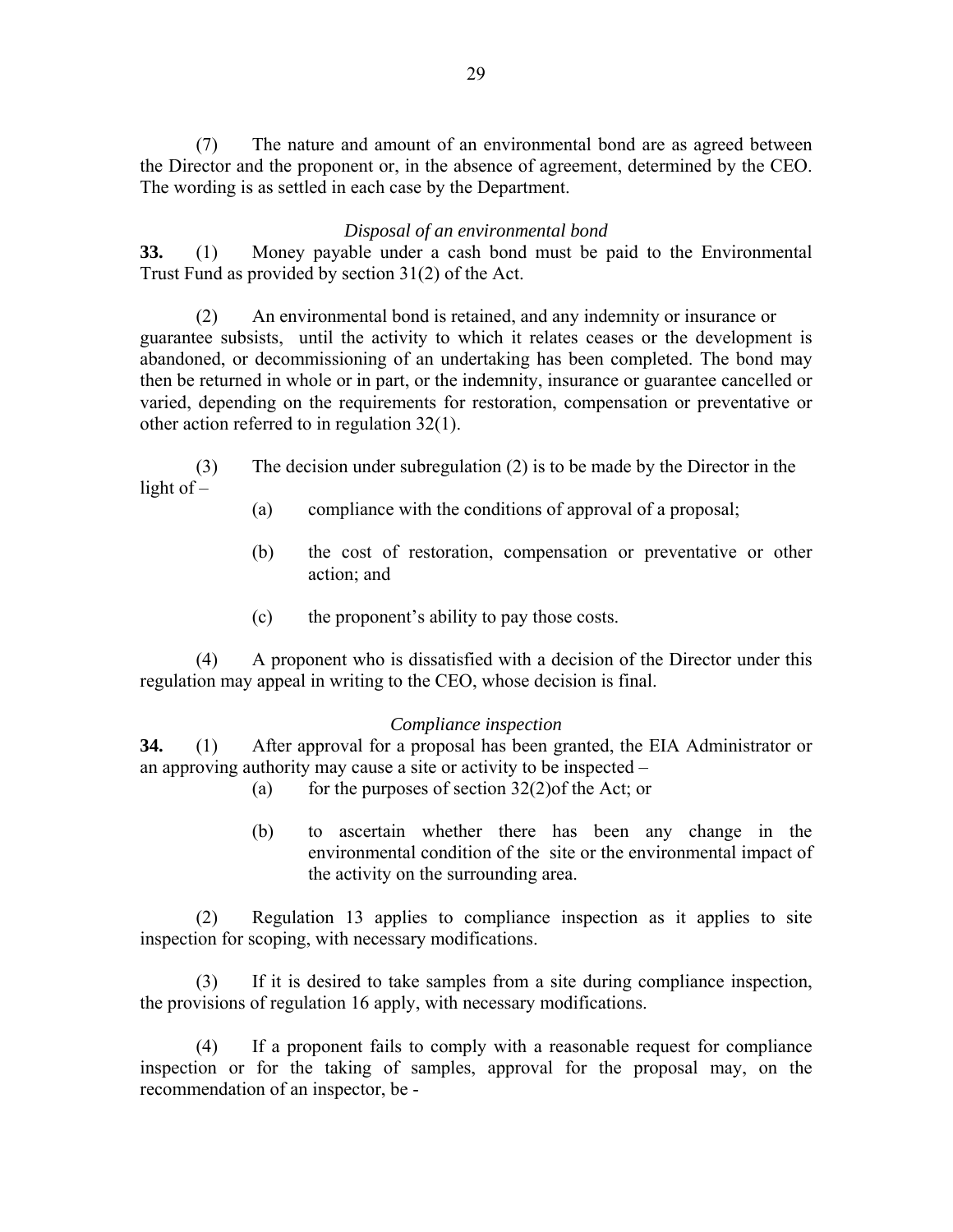- (a) cancelled; or
- (b) suspended until site inspection has been carried out.

(5) Following a compliance inspection of a proposal site or activity, an inspector must send to the EIA Administrator a compliance report indicating whether the site or activity complies with the conditions of the approval.

- (6) When a compliance report is complete
	- (a) section  $19(2)(b)$  of the Act applies to it;
	- (b) it must be entered in the register kept under section 17 of the Act, and a copy sent to the proponent.

(7) If the inspector considers that there is non-compliance, the inspector may recommend that approval of the proposal should be -

- (a) cancelled for non-compliance with a term of the approval; or
- (b) suspended until specified matters of non-compliance are corrected.
- (8) A decision to cancel or suspend approval of a proposal
	- (a) is made by the Director in the light of a recommendation under subregulation  $(4)$  or  $(6)$ ;
	- (b) must only be made after giving the proponent an opportunity to be heard, orally or in writing;
	- (c) must be made reasonably, having regard to the nature of the proposal and the seriousness of the non-compliance;
	- (d) must be communicated in writing to the proponent as soon as practicable after being made.

(9) The Director may require the proponent to reimburse reasonable costs incurred by the Director in compliance inspection, including transport and out-of-hours pay for inspectors and other staff of the Department.

(10) A proponent who is dissatisfied with a decision of the Director under this regulation may appeal in writing to the CEO, whose decision is final.

(11) This regulation does not affect sections 19 and 20 of the Act relating to the taking of samples and inspections generally and must be read consistently with those sections.

(12) This regulation does not affect the powers of inspectors to enter and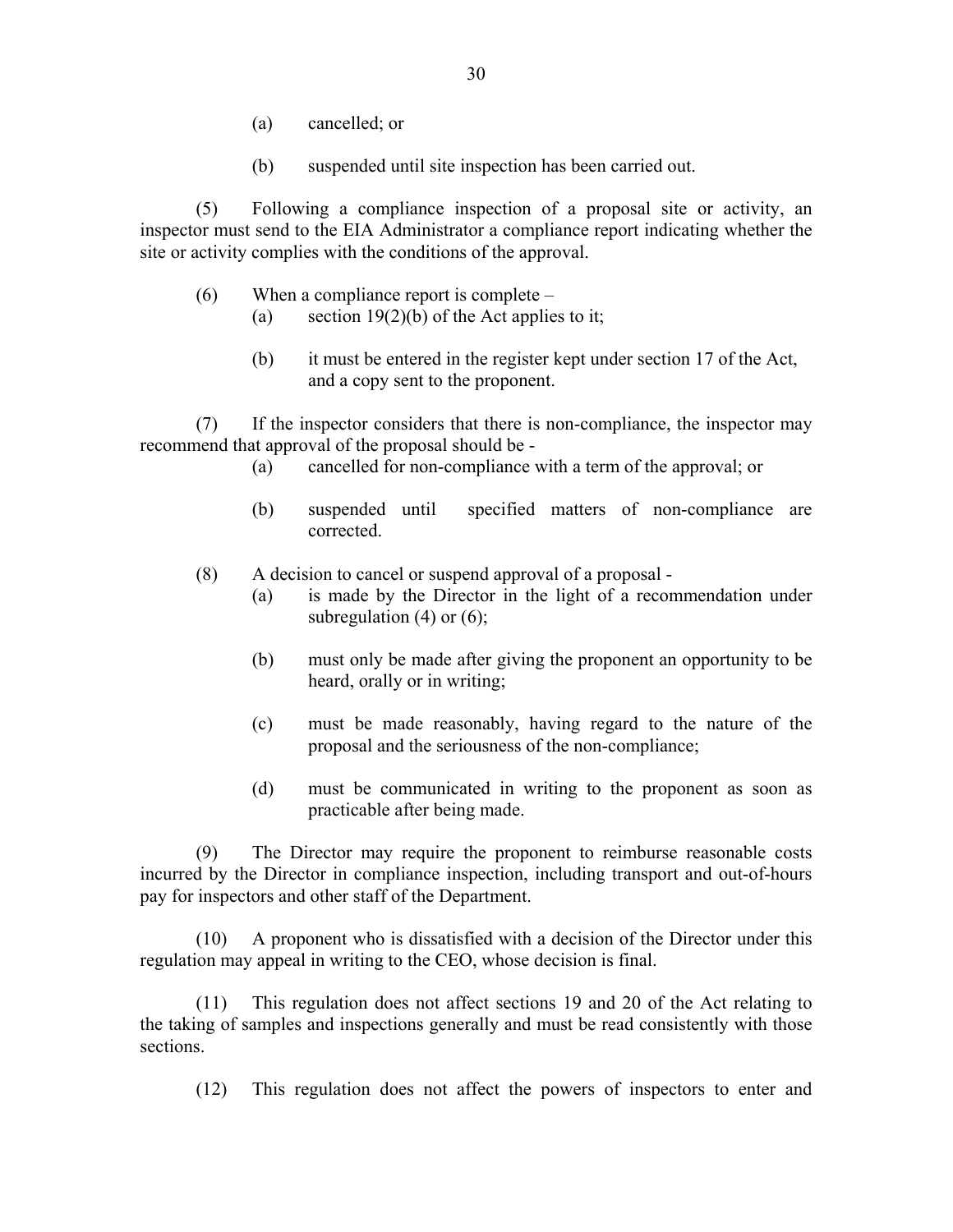inspect premises without notice, pursuant to section 20(1) of the Act, if the EIA Administrator considers that notice would defeat the purpose of an inspection.

### *Variation or cancellation of EIA approval*

**35.** (1) If EIA approval has been granted in respect of a development proposal and –

- (a) the Director or processing authority obtains new information that was not known to the authority when the approval was granted;
- (b) there is a significant change in the circumstances relevant to the development proposal;
- (c) there is an error or mistake in the approval; or
- (d) the proponent requests a variation in the terms of the approval,

the Director may, on the written application of the proponent, or of the Director's own motion, vary the terms of the approval, including any conditions attached to it, by giving notice in writing to the proponent.

(2) If the Director is satisfied  $-$ 

.

- (a) that approval of an EIA proposal was influenced by false or misleading information or by deceit on the part of the proponent; or
- (b) that the environmental conditions of the site have changed to such an extent as to render the approval inappropriate,

the Director may cancel the approval and require the site to be restored as far as possible to the state before approval was given.

- (3) Before taking action under subregulation (1) or (2), the Director
	- (a) must consult the relevant processing authority;
	- (b) may obtain the advice of an EIA consultant or review consultant; and
	- (c) must in writing inform the proponent of the intended action and give the proponent an opportunity to be heard.

(4) Any variation of an EIA approval requested by the proponent that would result in a material change in the use of the land to which the approval relates must be the subject of a fresh EIA screening application under these Regulations.

(5) A proponent who is dissatisfied with a decision of the Director under this regulation may appeal in writing to the CEO, whose decision is final.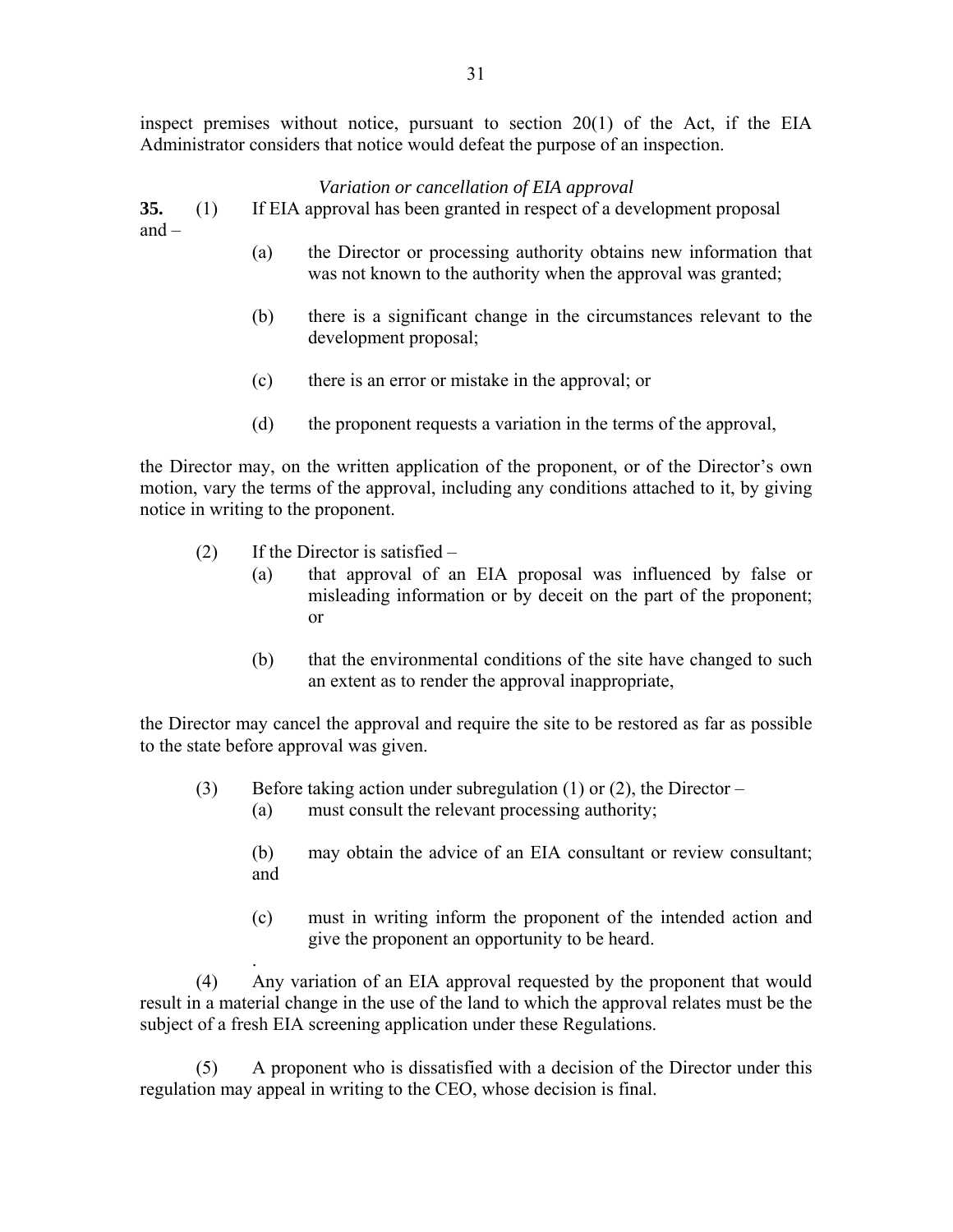#### *Amendments to applications, etc.*

**36.** (1) In order to facilitate the smooth running of the EIA process, the approving authority, the EIA Administrator or the processing authority, as the case may be ("the relevant authority") may, by notice in writing to the proponent, suggest minor amendments to an EIA screening application, an EIA processing application, or an EIA report, instead of rejecting any of them for errors or omissions.

(2) The proponent, in response to a suggestion made under subregulation (1),

 $may -$ 

- (a) submit an amended application or report, as the case may be; or
- (b) notify the relevant authority in writing that no amendments will be made.

(2) The adoption by the proponent of amendments suggested under subregulation (1) does not imply that they will be accepted by the relevant authority or that any particular outcome will follow.

(4) The proponent may, before a final decision has been made on an application or report, in writing request the relevant authority to amend the application or report, both as to matters of substance and as to errors and omissions.

 (5) If an amendment requested under subregulation (4) is one of substance, the relevant authority may refuse to accept it and may instead require the proponent to make a fresh application or submit a fresh report, as the case may be, paying any relevant fee and observing any relevant timetable.

(6) An agreement by the relevant authority to accept amendments requested under subregulation (4) does not imply that any particular outcome will follow.

### *Identity of corporate body*

**37.** (1) Notwithstanding section 31(5) of the Act (which provides that an approved EIA may not be transferred) a proponent that is a corporate body and whose corporate identity changes must apply in writing to the Director for a change in the details of the body recorded in relation to the EIA.

 (2) If satisfied that the nature of the proposed development will not be affected by the change of identity, and on receipt of the prescribed fee, if any, the Director must record in the register the amended details of the proponent.

(3) The Director may request any appropriate information or document from the proponent for the purposes of determining whether the amendment should be made.

(4) Any change in control of a body corporate renders an EIA approval in relation to that body corporate invalid, unless an amendment has been made under this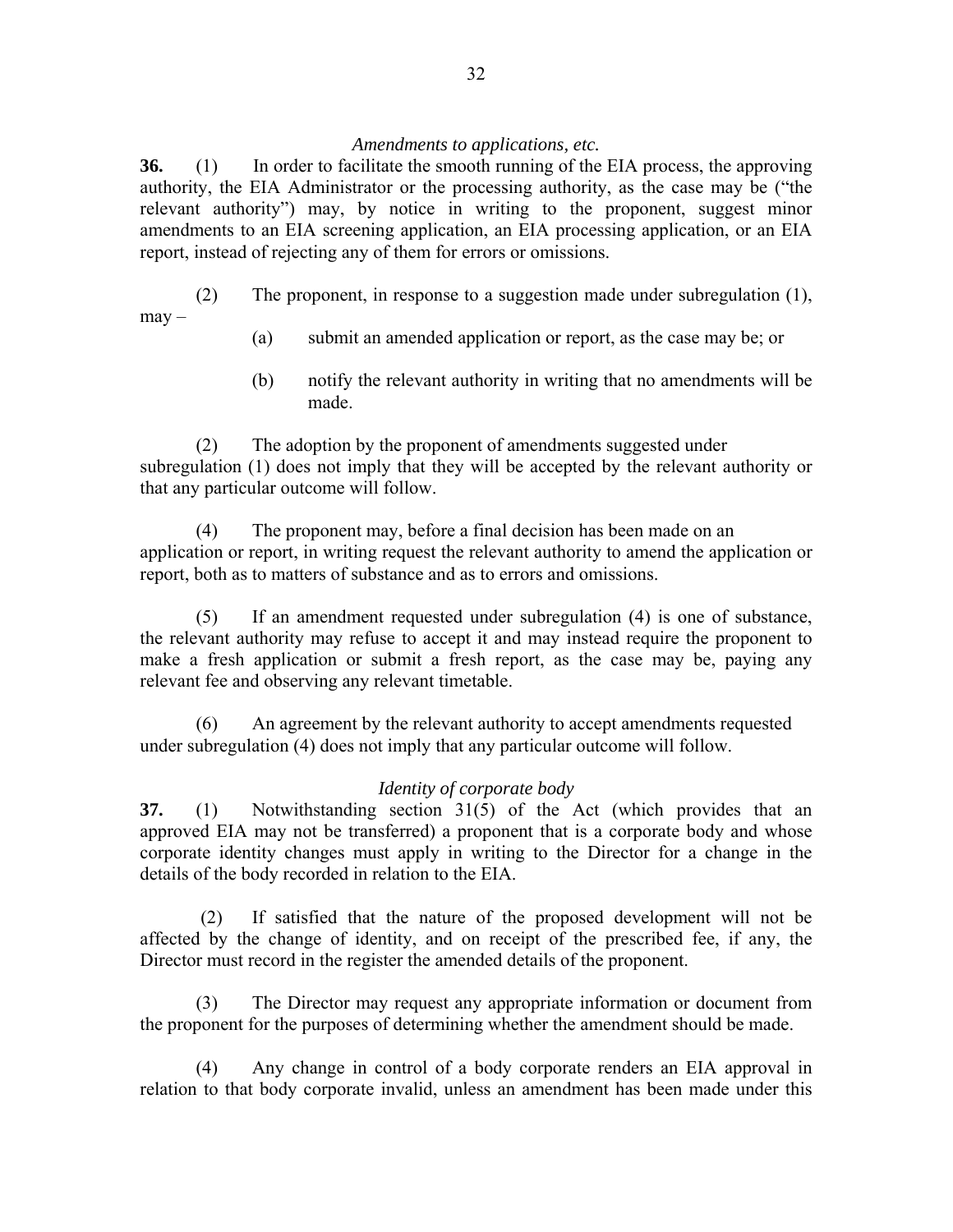regulation.

(5) If the identity of the contact person for a proponent changes, the provisions of this regulation apply to the change, with necessary modifications, except that the change will not render an EIA approval invalid.

### *Discontinuance of application for approval*

**38.** (1) A proponent may at any time give written notice to the processing authority that the proponent wishes to discontinue the EIA processing of a proposal.

- (2) If a proponent gives notice of discontinuance, the processing authority must –
	- (a) discontinue the processing of the proposal, incurring minimum costs in doing so;
	- (b) give notice of the discontinuance to the Director, for entry in the register;
	- (c) give public notice of the discontinuance in the same manner as notice is given of a scoping or review meeting.

(3) The processing authority may require the proponent to reimburse reasonable costs incurred by the authority in the EIA processing of the proposal to the date of discontinuance, and of notice given under paragraph (c). Any dispute as to the reasonable cost of discontinuance is to be resolved by the CEO.

### *Registration of consultants*

**39.** (1) For the purpose of Part 4 of the Act, accreditation of consultants will be done by way of registration.

- (2) The categories of consultant are
	- (a) principal consultant;
	- (b) technical assistant;
	- (c) assistant consultant;
	- (d) review consultant.

(3) The criteria for registration in each category of consultant are as determined by the Director in writing from time to time and notified by publication in the *Gazette* and at the offices of the Ministry.

(4) Registration is on an individual basis, but a registered consultant must provide information as to any corporation or partnership of which the consultant is a member or employee.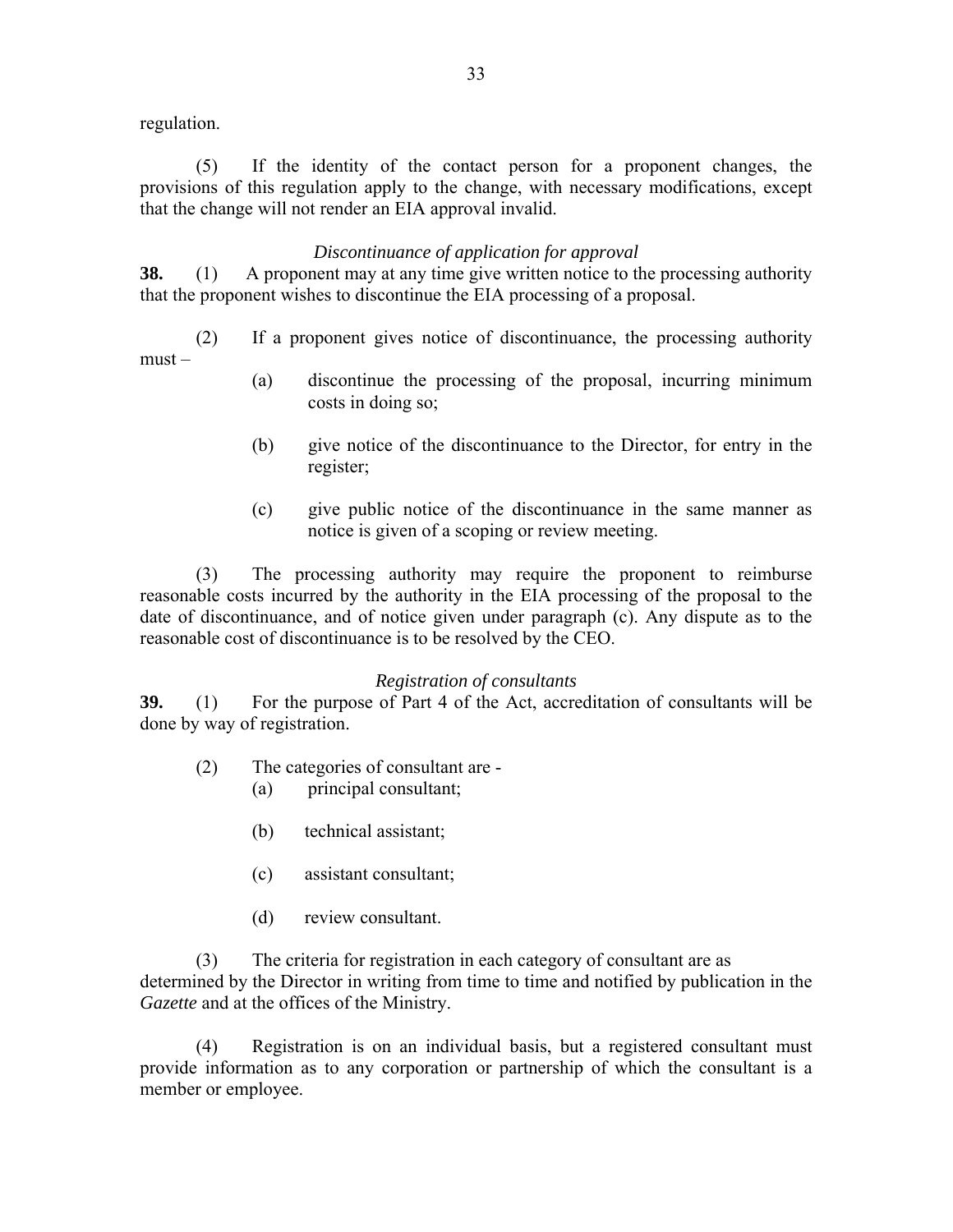(5) A person who wishes to be registered as an EIA consultant or a review consultant for the purposes of these Regulations must –

- (a) apply to the EIA Administrator on Form 3 in Schedule 1 to these Regulations;
- (b) specify the category of consultancy applied for;
- (c) provide the information required by the form; and
- (d) pay the prescribed fee, if any.

(6) On receipt of an application in due form, the Director –

- (a) may call for documents, interview the applicant and cause enquiries to be made as to his or her suitability for registration;
- (b) obtain advice from technically qualified persons as to the suitability of the applicant for registration; and
- (c) must as soon as practicable make a decision whether to register the applicant and in what category of consultant.

 (7) Registration is for 3 years in the first instance and is renewable for 3 years on application, and on payment of the prescribed fee, if the Director is satisfied that the applicant remains qualified as a consultant.

 (8) A person wishing to change the category of registration must apply for fresh registration, paying the appropriate fee.

#### *Loss of registration as a consultant*

**40.** (1) The Director may issue a Code of Practice for consultants registered under these Regulations, after seeking the advice of any relevant professional body and of individuals with extensive experience in EIA matters.

(2) A Code of Practice issued under subregulation (1) must be published in the *Gazette* and at the main offices of the Ministry and made available to the public for purchase at a reasonable price.

(3) If the Director reasonably considers that a registered consultant is in breach of any registration criteria, or the Code of Practice, or is not performing duties as required by the Act or these Regulations, the Director may cancel, or refuse to renew, the registration of the consultant.

(4) Registered EIA and review consultants must comply with the EIA Consultants' Code of Conduct published by the Director from time to time.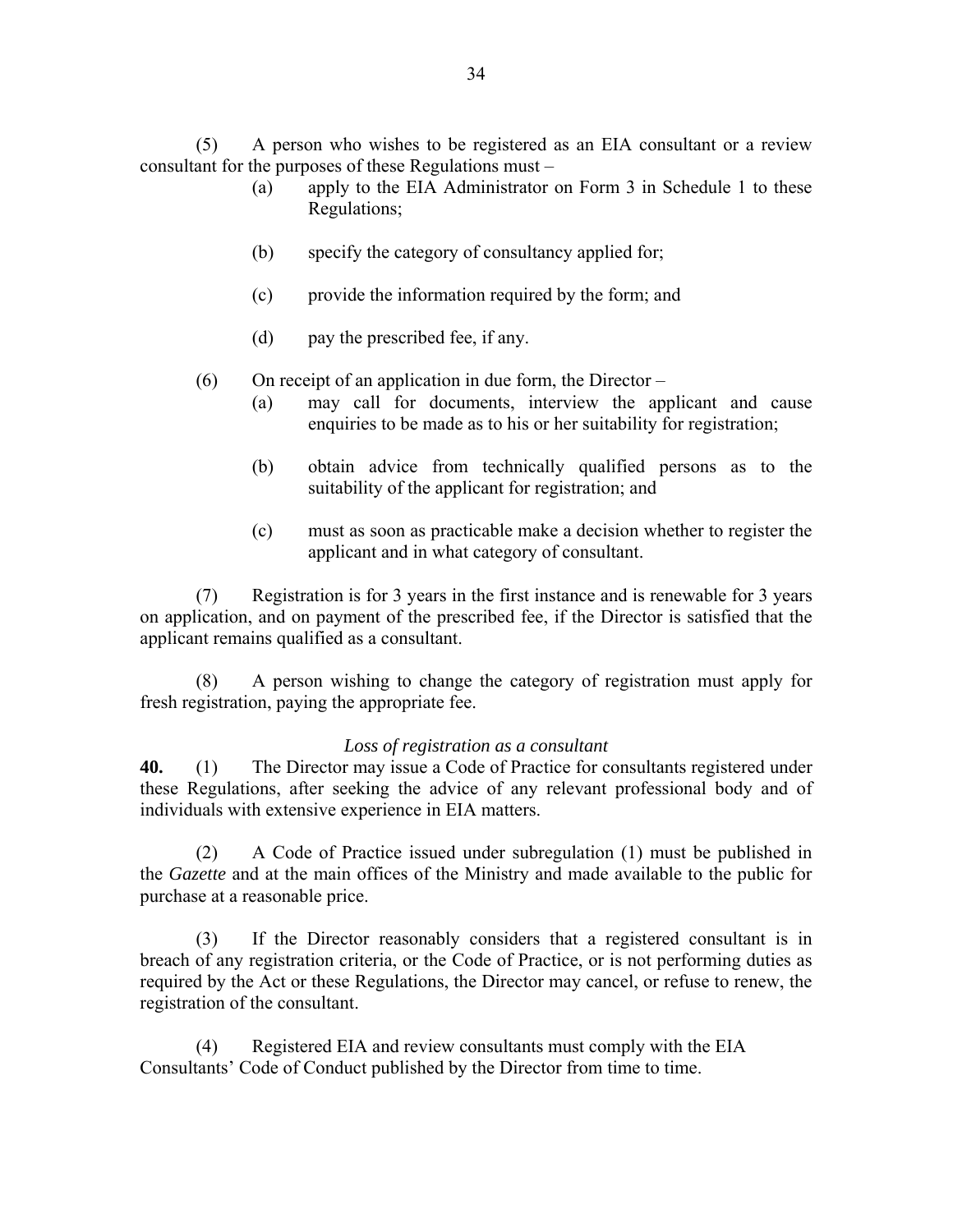(6) If the Director proposes to de-register a consultant for any reason, the Director must give the consultant the opportunity to be heard, orally or in writing.

(7) A person who is dissatisfied with a decision of the Director under this regulation may appeal in writing to the CEO, whose decision is final.

#### *Environmental Register*

**41.** (1) The environmental register maintained under section 17 of the Act must include information about –

- (a) every site inspection report produced under regulation 15;
- (b) the result of every screening of proposals under Part 2;
- (c) every EIA report produced under Part 4;
- (d) every review of an EIA report under Part 4;
- (e) every EIA approval granted under the Act;
- (f) every compliance report produced under regulation 34;
- (g) any variation of EIA approval granted under regulation 35;
- (h) any amendment of the identity of a corporate body accepted under regulation 36;
- (i) every consultant registered under these Regulations;
- (j) every environmental bond taken under these Regulations.
- (2) The register or a copy of it must be  $-$ 
	- (a) kept at the offices of the Director; and
	- (e) made available for inspection and copying by the public during normal office hours on payment of the prescribed fee;
	- (f) made available for inspection and copying by approving authorities without payment of a fee.

(2) The approving authority for a proposal must keep a copy of relevant entries in the register relating to all proposals that have been submitted to it.

(4) The register may be kept in an electronic form, but copies of extracts from it must be made available on paper if requested, on payment of the prescribed fee.

*Confidentiality of information*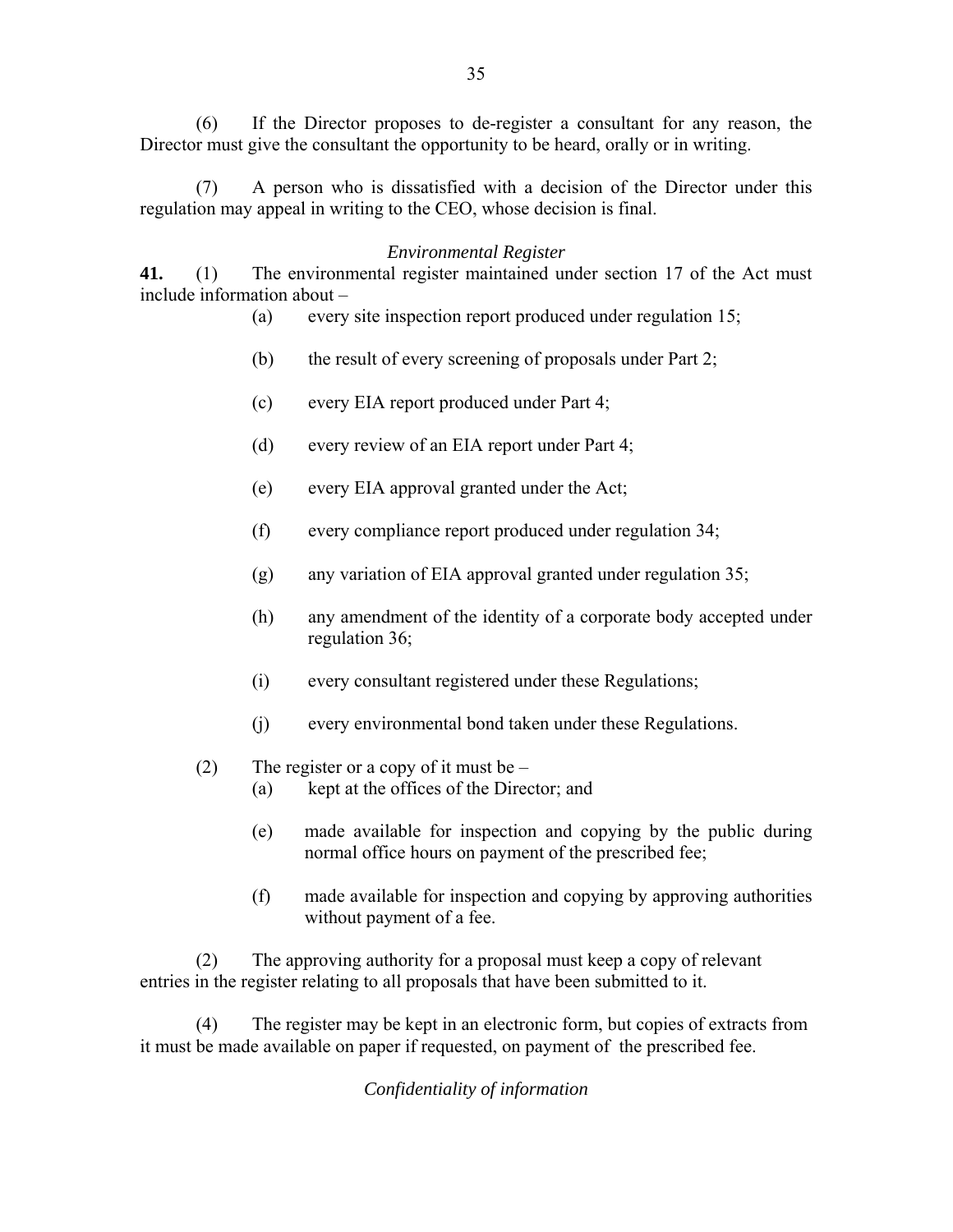**42.** (1) Documents and information provided to an authority or the Department for purposes of Part 4 of the Act or these Regulations are public documents and information unless a certificate of confidentiality is issued by the Director in respect of any particular document or item of information.

(2) A proponent who wishes any document or item of information to remain confidential must in writing apply to the Director for a certificate of confidentiality in respect of the document or item, stating the reason why the certificate should be issued.

(3) The Director may only issue a certificate of confidentiality in respect of a particular document or item of information if satisfied that –

- (a) it contains or is scientific data that could be compromised by its publication;
- (b) the commercial interests of the proponent would be harmed by its publication; or
- (c) publication would in other respects be against the public interest.

(4) If a certificate of confidentiality is issued in respect of a document or item of information, the document or item -

- (a) does not need to be revealed in public consultations on the proposal;
- (b) must not be entered in the register.

 (5) A certificate of confidentiality must be kept under review by the Department and must be cancelled once the circumstances giving rise to it no longer exist.

(6) This subregulation does not affect the intellectual property status of any document or item of information.

### *EIA Guidelines*

**43.** (1) Pursuant to section 62 of the Act, the Director may issue written guidelines –

- (a) as to the form of TORs, the EIA report, the review report, notices of scoping and review meetings and other documents required by these Regulations for which the form is not prescribed;
- (b) as to any other matter in relation to these Regulations that the Director considers appropriate for guidelines.

(2) Guidelines issued under subregulation (1) must be published in the *Gazette* and at the main offices of the Ministry and made available to the public for purchase at a reasonable price.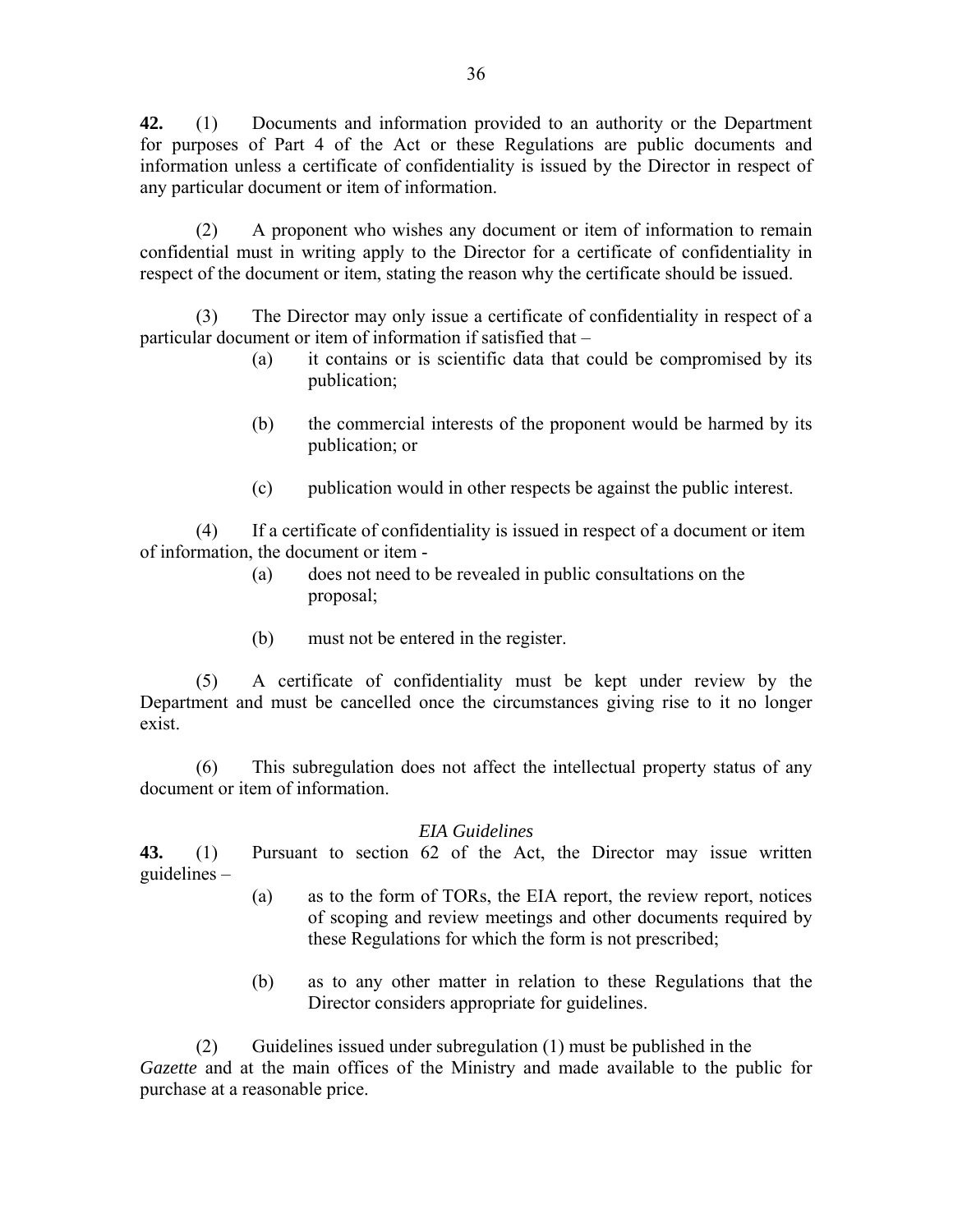#### *Notices*

**44.** (1) Unless otherwise provided, and subject to subregulation (2), notice required by these Regulations may be given electronically –

- (a) by a proponent to an approving authority or the EIA Administrator or Director;
- (b) by an approving authority or the EIA Administrator or Director to a proponent, if the proponent has given an electronic address for receipt of such notices.

(2) If service of a notice or other document is to be proved in a court, it must be effected -

- (a) by personal service on the contact person for a proponent;
- (b) by affixing a notice on the site of the proposal; or
- (c) by registered post to the address of the proponent shown on Form 1, in which case service is presumed to have been effected 2 days after posting.

### *Forms*

**45.** (1) The forms set out in Schedule 1 are prescribed for use in connection with the matters to which they relate

(2) The Director may by Order amend Schedule 1.

(3) A deviation from a prescribed form does not invalidate an application, approval or notice if the matters contained in the form are sufficiently clearly stated.

(4) A form may be submitted electronically, but a hard copy of the signed form must also be provided.

### *Fees*

**46.** (1) The fees set out in Schedule 2 are prescribed in respect of the matters to which they relate.

(2) The fees for screening and processing of proposals may vary according to the size, type and value of the proposed activity or undertaking.

### *Recovery of moneys*

**47.** (1) Fees, costs and expenses payable under these Regulations are recoverable as a civil debt owing to the Government, if the service to which they relate has been provided..

(2) Fees, costs and expenses paid or recovered under these Regulations must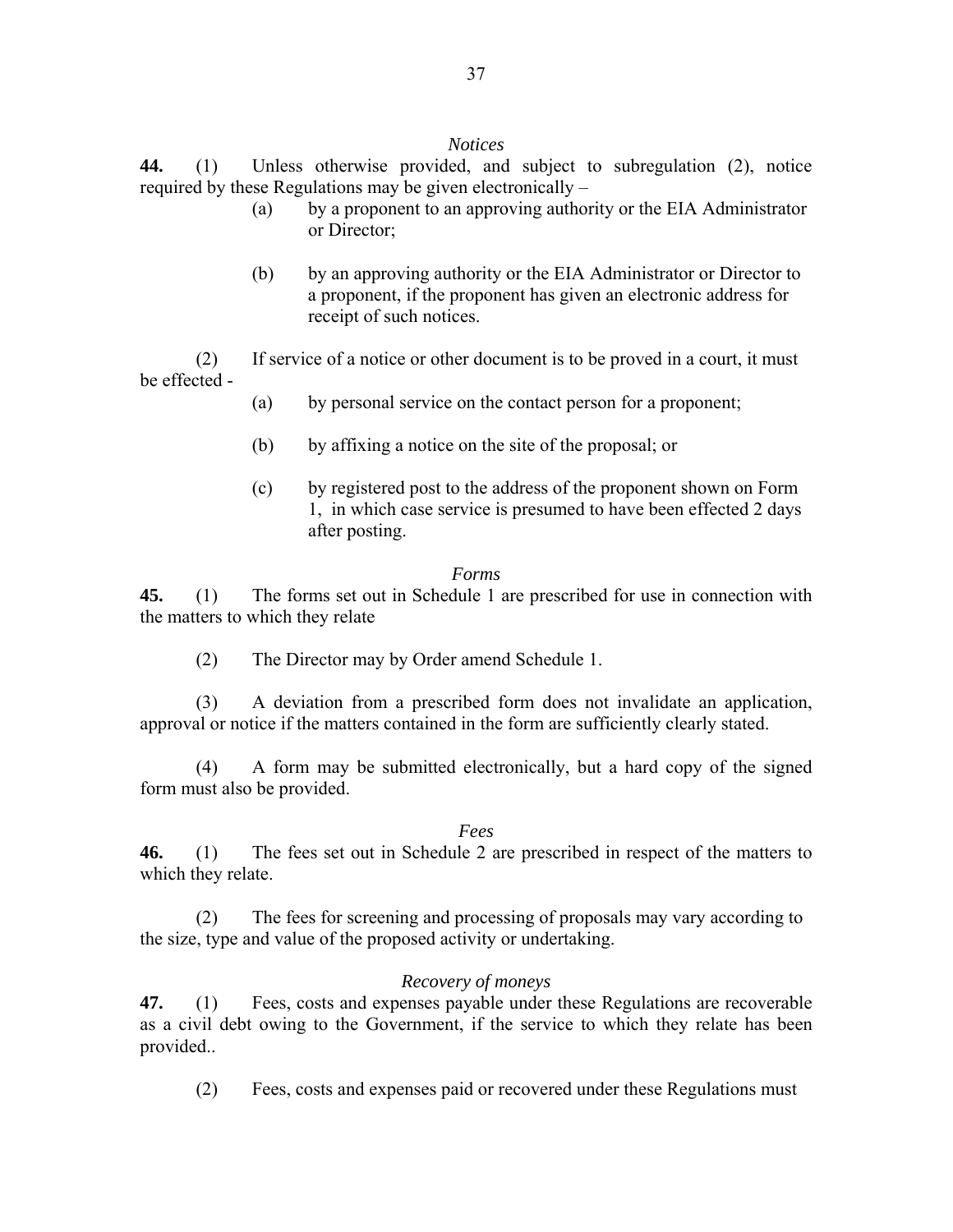be paid into the Environment Trust Fund established by section 55 of the Act in accordance with procedures established under the Public Finance Management Act..

### *Appeals*

**48.** (1) When deciding an appeal under these regulation, the CEO must give the appellant and the EIA Administrator or Director the opportunity to be heard, in writing or in person, and to produce evidence and call witnesses, and must give reasons for the decision on the appeal.

(2) If an appeal involves a technical issue, the CEO must obtain appropriate technical advice from a person, other than the EIA Administrator or staff of the Department.

 (3) The CEO may, instead of adjudicating on any matter, on the application of either party, or of the CEO's own motion, refer any matter that is the subject of an appeal to the Environmental Tribunal, in accordance with the rules of the Tribunal.

### **SCHEDULE 1**

(Regulation 45)

### **FORMS**

### Form: EMA/EIAP 1

### **EIA SCREENING APPLICATION**

(Regulation 4)

*Legal background:*

*1 A person who carries out any development activity or undertaking which is subject to the environmental impact assessment (EIA) process without an approved EIA report commits an offence and is liable on conviction to a maximum fine of \$750,000 or to imprisonment not exceeding 10 years or both.* 

- *2. In addition, the Director may apply to the court for an order to stop the work.*
- *3. A person who contravenes* 
	- *(a) any requirement under Part 4 of the Act; or*
	- *(b) a condition for approval of a development proposal or an approved EIA report,*

*commits an offence and is liable on conviction to a maximum fine of \$250,000 or to imprisonment not exceeding 3 years or both.* 

*Guidance notes:*

*1. This form sets out the information on a development proposal that the approving authority requires to make a decision on whether an EIA report is required on the proposal ('screening').* 

*2. The proponent should follow the format of this form as far as possible and should*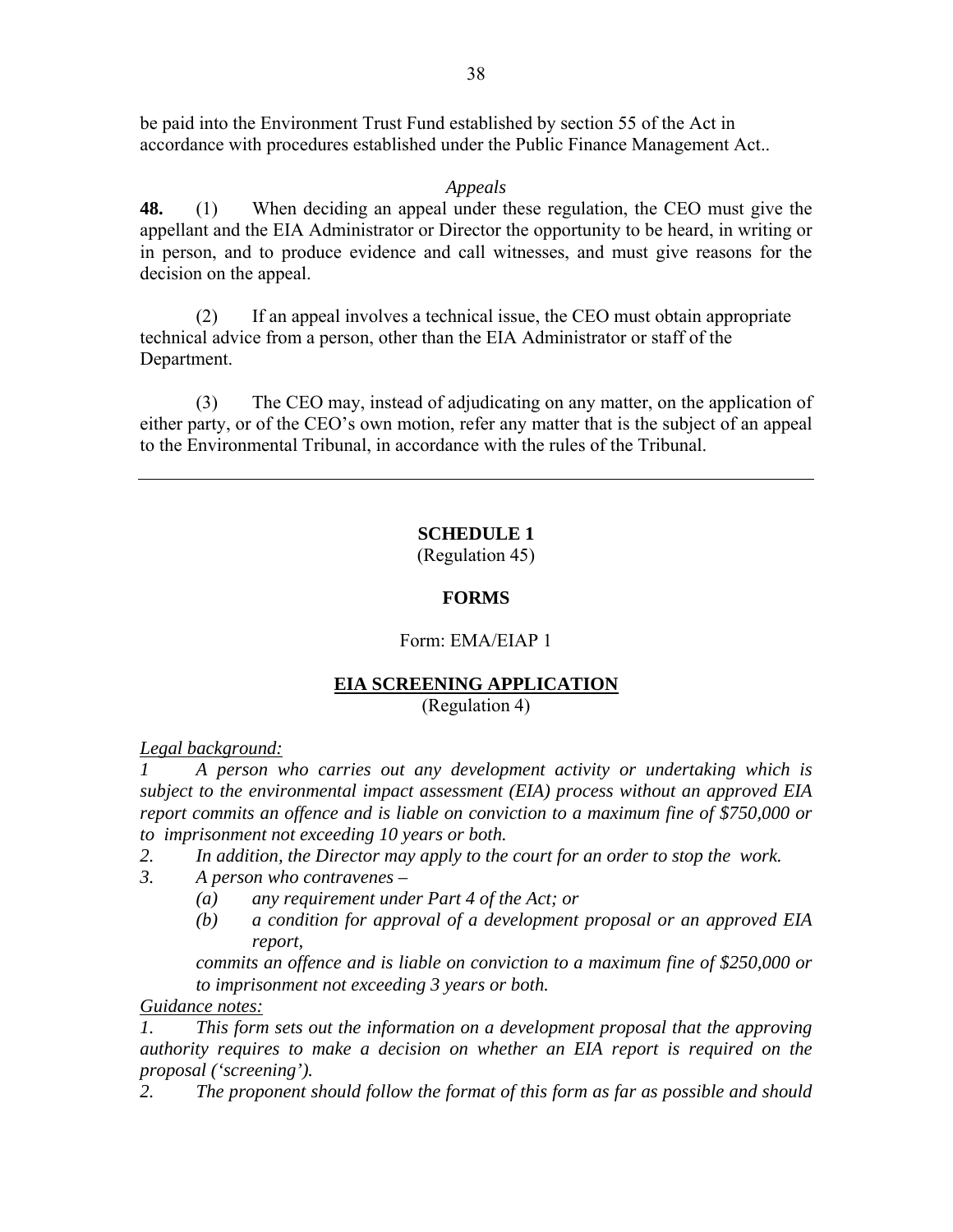*provide detailed and accurate descriptions of the project location, activities, and potential impacts. If details are not available, reasons must be given.* 

*3. Clear site mapping of the location, structures and physical features of the proposed undertaking must be provided on appropriately scaled diagrams and attached to this form.* 

*4. A fee of \$100 is payable to the approving authority on submission of this form and should accompany it.* 

### **Part A – General Information**

### **A1. Title of the proposed development activity**

### **A2. Approving authority for the proposal**

### **A3. Proponent**

Name of Proponent (Individual or body corporate)

Address

#### **A4. Contact person for purposes of Environmental Impact Assessment** Name

Position (if body corporate) **Address** 

| Telephone: | Facsimile: |
|------------|------------|
| Mobile:    | E-mail:    |

### **A5. Nature of the development proposal**

### **A6. Estimated value of the completed project if approval is granted**

### **A7. Project consultant**

Contact Person: Postal Address:

| Telephone: | Facsimile: |
|------------|------------|
| Mobile:    | E-mail:    |

**A8.** □ No previous application for approval of this proposal  $\Box$  Previous decision on this proposal (Give details)

### **A9. Landowner**

Contact Person: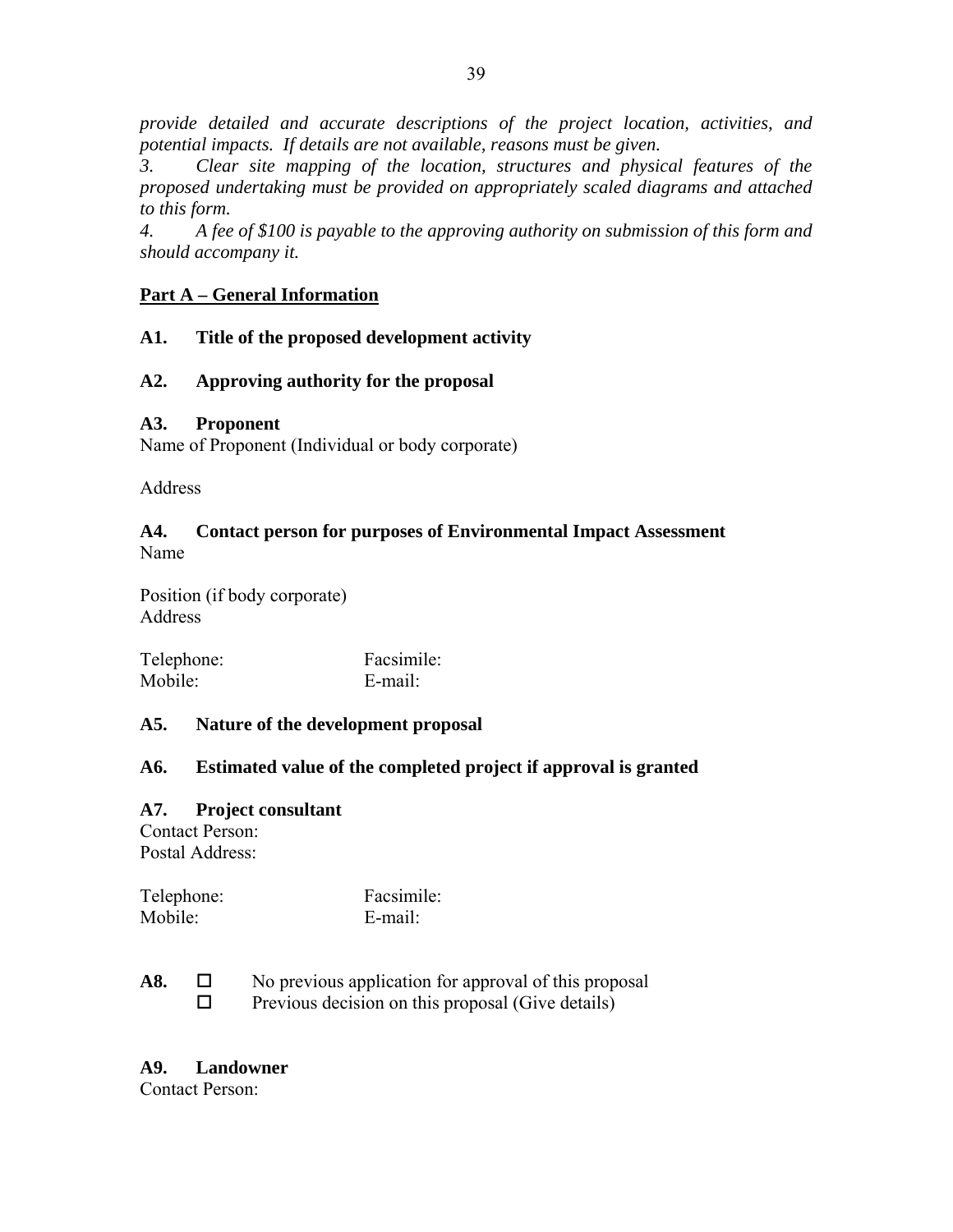Postal Address:

| Telephone: | Facsimile: |
|------------|------------|
| Mobile:    | E-mail:    |

Nature of title to the land

State whether the landowner (if not the proponent) has consented to the proposed development, with details of the circumstances

If the land is native land, state the view of the NLTB on the proposal

### **A10. Local authority**

*(If not the approving authority)* Contact Person: Postal Address:

| Telephone: | Facsimile: |
|------------|------------|
| Mobile:    | E-mail:    |

### **Part B – Details of the Development Proposal**

#### **B1. Nature of the site**

### **B2. Nature and scope of the proposed development**

### **B3. Location of the proposed development**

*(The project profile must include plans showing the location of the proposal and its surrounding environment.)* 

### **B4. Reasons/justification for the proposal**

#### **B5. Description of the proposed development**

- (i) Geographical Location *Give a written description of the proposed site, including boundaries.*
- (ii) Physical Features *Major physical features of the site e.g. large buildings, other large structures, roads, pipelines, transmission lines, marine transport facilities, etc.*
- (iii) Area to be affected by the development *Description of local environment including topography, water courses, adjacent lands.*

#### **B6. Alternatives**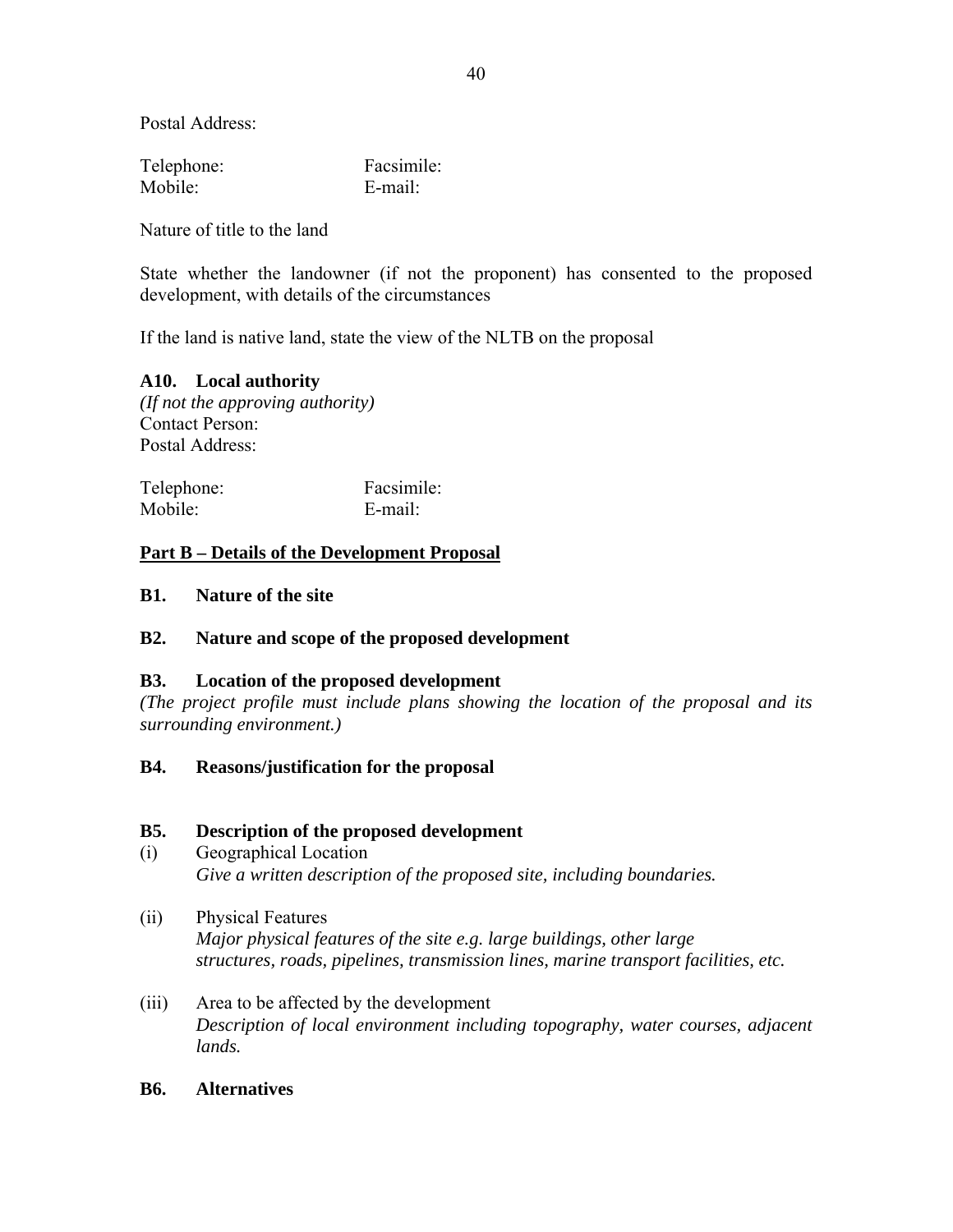- (i) Alternatives that are being considered, or that have been considered and rejected **Sites**
- Construction methods
- Operating procedures
- (ii) Reasons for the rejection of those alternatives

### **B7. Public consultations**

- (i) State what public consultations have been held on the proposal, if any;
- (ii) State what public response there has been to the proposal, as evidenced by consultations or otherwise.

### **B8. Inspection**

Dates on which inspections can be carried out

*(Note: The proponent must ensure that all necessary consents and approvals (if the proponent is not the owner of the site) have been or will be obtained so that inspection of the site can take place)* 

### **Part C – Environmental impact of the proposed activity or undertaking**

### **C1. Environmental impact**

- (i) State in general terms what environmental or resource impacts that the proposal is likely to have.
- (ii) State how such impacts will be managed or mitigated.

### **C2. Pollution incidents**

Pollution incidents that might be generated by the proposal

*(A' pollution incident' is the introduction, either directly or indirectly, of a waste or pollutant into the environment, which results in harm to living resources and marine life, hazards to human health, hindrance to marine activities including fishing and other* legitimate uses of the sea, impairment of quality for use of water, air or soil, reduction of *amenities or the creation of a nuisance)* 

### **C3. Construction phase (if applicable)**

- (i) Proposed date of commencement of construction (First physical construction activity on site)
- (ii) Type of construction work e.g. dredging etc. and the processes to be followed
- (iii) Estimated total construction period (If staged, list each stage and its estimated duration)
- (iv) Potential sources of pollution during the construction phase, including airborne emissions, liquid effluents and solid waste materials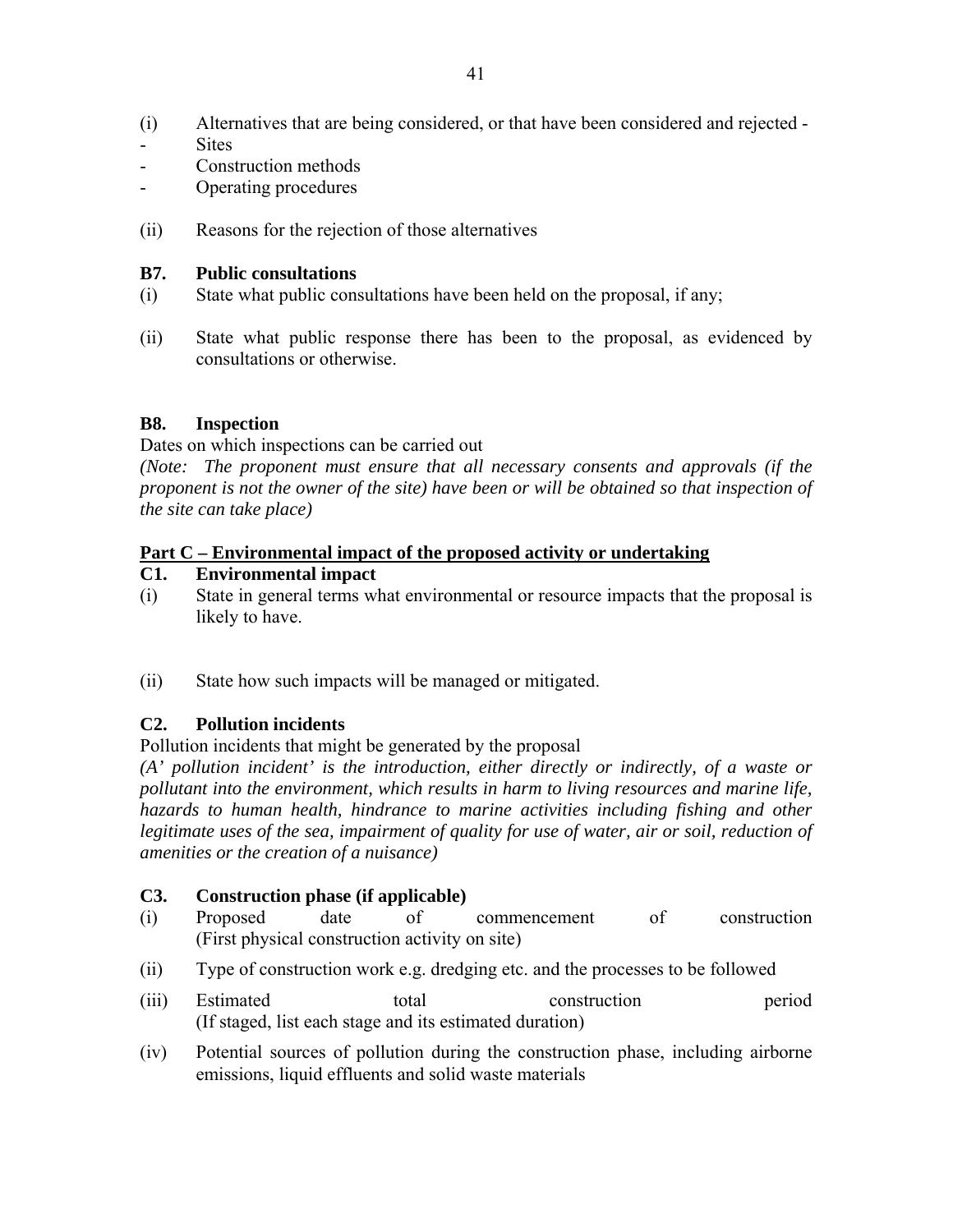- (v) Hazardous substances and pollutants that might be discharged during the construction phase
- (vi) Any GMOs and LMOs involved in the construction activity

### **C4. Operation of the undertaking or activity on completion of construction**

- (i) Proposed date of commencement of operation of the undertaking or activity
- (ii) Description of the operation
- (iii) Potential sources of pollution from the undertaking or activity, including airborne emissions, liquid effluents and solid waste materials
- (iv) Hazardous substances and pollutants that might be discharged by the undertaking or activity
- (v) Any GMOs and LMOs involved in the operation of the undertaking or activity

### **C5. Environmental monitoring**

- (i) Description of environmental monitoring proposed during construction and operation of the undertaking
- (ii) Estimated period of monitoring
- (iii) Parameters to be monitored such as water quality, effluent quality etc, with estimated time frames

# **Part C – Declaration by/on behalf of proponent**

**I/We apply for EIA screening of the proposal referred to above.** 

I/We certify that the particulars given above are true and correct to the best of my/our knowledge and belief

I/We confirm that all necessary consents and approvals (if they are not the owners) have been/will be obtained so that inspection of the proposal can take place

I/We agree to inspections being carried out and samples being taken in accordance with the regulations.

I/We attach the fee of F\$.....................

Signature of applicant Full name in block letters Name of company (if applicable) Applicant's position in company (if applicable)

Date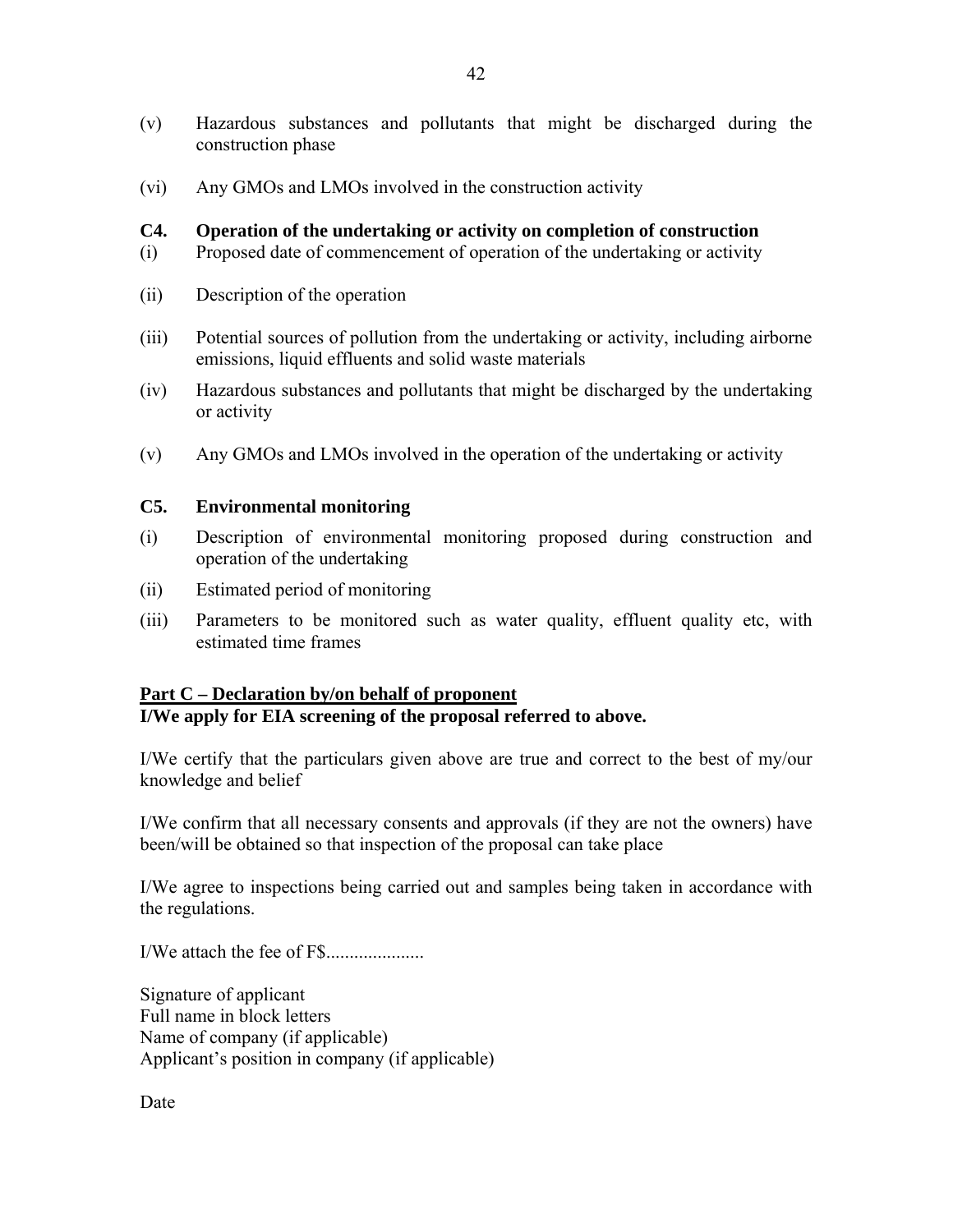*Note: If the proponent is a corporate body this form must be signed in accordance with the Articles of Association or other constituent document of the body.* 

### **Locality Plan:**

*The form must have attached to it a locality plan sufficient to identify the land or premises to which the proposal relates and any other information, plans or drawings needed to describe the proposed development.* 

*The locality plan must clearly show the location of the site in relation to the surrounding area. It must be of sufficient quality to be used by Officers of this Department to locate the site for the purposes of a site inspection.* 

5 hard copies and one electronic copy of this completed form and of the locality plans, together with the fee of F\$........., must be sent to the approving authority for the proposal, with a copy to  $-$ 

The EIA Administrator

Department of Environment P.O.Box 2131 Government Buildings Suva *(Or direct to the EIA Administrator, if the Administrator is the approving authority )* 

### **Part D – For official use**

The development proposal comes under: □ Part 1 of Schedule 2 of the Environment Management Act  $\Box$  Part 2 of Schedule 2 of the Environment Management Act □ Part 3 of Schedule 2 of the Environment Management Act

Proposal number allocated :

Approving Authority for the proposal :

Form: EMA/EIAP 2

# **EIA PROCESSING APPLICATION**

(Regulation 10)

**Part A – General Information**

- **A1. Proposal number**
- **A2. Title of the proposed development activity**
- **A3. Approving authority for the proposal**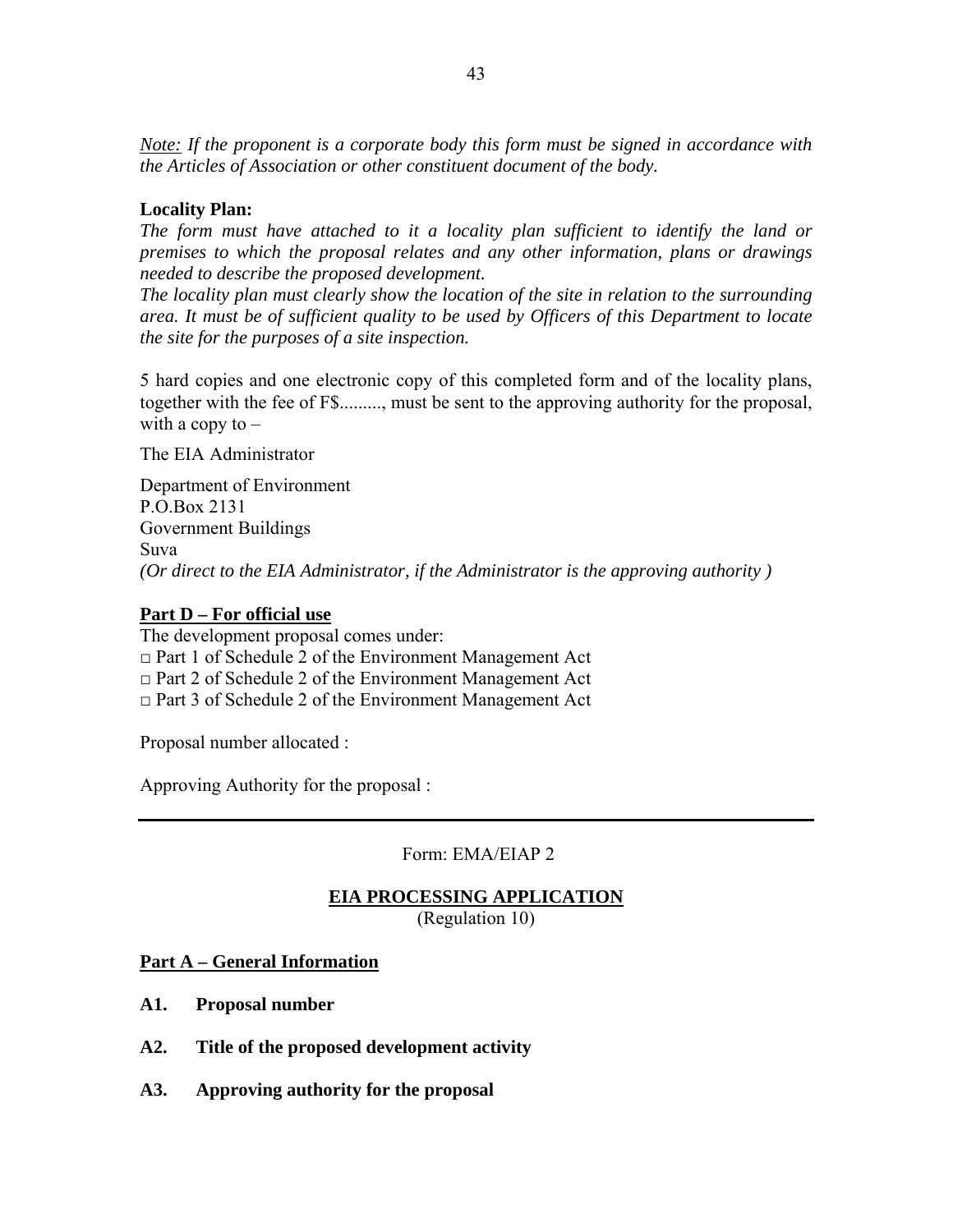### **A4. Proponent**

Name of Proponent (Individual or body corporate)

**Address** 

### **A5. Business Registration No**.(if applicable)

### **A6. Contact person for purposes of EIA** Name

Position (if body corporate) Address

| Telephone: | Facsimile: |
|------------|------------|
| Mobile:    | E-mail:    |

### **Part B – Nature of the application**

### **A7. Result of screening application**

- $\Box$  Part 1 proposal (for processing by the EIA Administrator)
- $\Box$  Part 2 proposal (for processing by the approving authority)

 $\Box$  Part 3 proposal (for decision by the EIA Administrator)

Date of decision

### **A8. Previous decision on processing of this proposal**

- $\square$  No previous application for EIA processing
- $\Box$  Previous decision on EIA processing (Give details)

### **A9. Particulars of any changes in the proposal from those in the screening application**

### **Part C - Proposed Terms of Reference for an EIA report**

Set out the proposed Terms of Reference that the proponent considers would adequately set the parameters for an EIA study on the proposal.

*(The EIA report based on the EIA study will determine the conditions for EIA approval of the proposal. It must identify the potential impact of the proposal on the surrounding environment and suggest possible mitigation measures.)* 

### **Part D - Declaration by applicant**

I/We certify that the particulars given above are true and complete to the best of my/our knowledge and belief.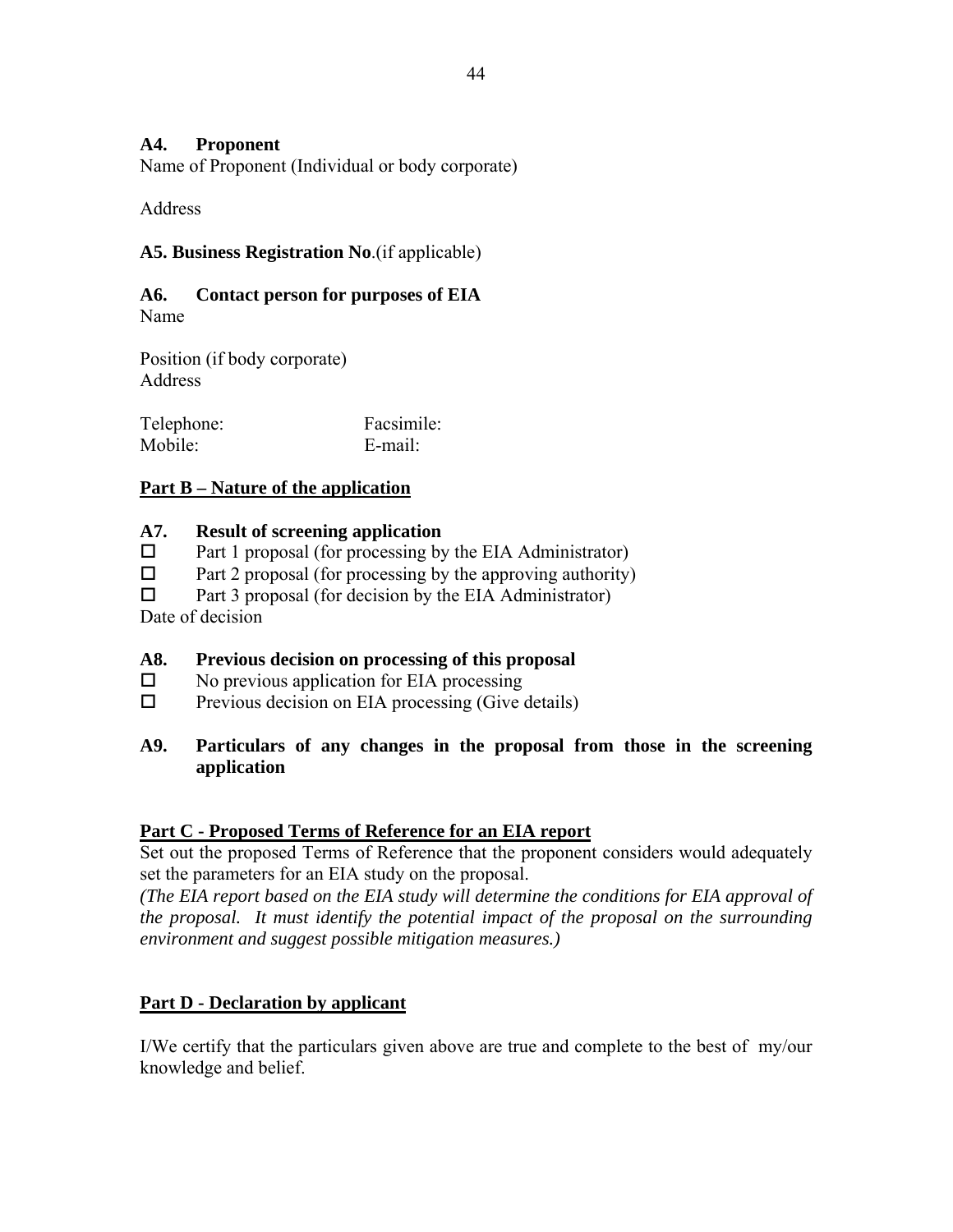I/We agree to inspections being carried out and samples being taken in accordance with the regulations.

### **I/We apply for EIA processing of the proposal referred to above.**

I/We attach the fee of F\$.....................

Signature of applicant Full name in block letters Name of company (if applicable) Applicant's position in company (if applicable)

Date

*Note: If the proponent is a corporate body this form must be signed in accordance with the Articles of Association or other constituent document of the body.* 

5 hard copies and one electronic copy of this completed form and of the locality plans, together with the fee must be sent to the approving authority for the proposal, with a copy  $\frac{1}{2}$ The EIA Administrator

Ministry of Environment P.O.Box 2131 Government Buildings Suva

*(Or direct to the EIA Administrator, if the Administrator is the approving authority )*   $\mathcal{L}_\mathcal{L} = \{ \mathcal{L}_\mathcal{L} = \{ \mathcal{L}_\mathcal{L} = \{ \mathcal{L}_\mathcal{L} = \{ \mathcal{L}_\mathcal{L} = \{ \mathcal{L}_\mathcal{L} = \{ \mathcal{L}_\mathcal{L} = \{ \mathcal{L}_\mathcal{L} = \{ \mathcal{L}_\mathcal{L} = \{ \mathcal{L}_\mathcal{L} = \{ \mathcal{L}_\mathcal{L} = \{ \mathcal{L}_\mathcal{L} = \{ \mathcal{L}_\mathcal{L} = \{ \mathcal{L}_\mathcal{L} = \{ \mathcal{L}_\mathcal{$ 

### Form: EMA/EIAP 3

# **APPLICATION FOR REGISTRATION/RENEWAL AS AN EIA/REVIEW CONSULTANT**

(Regulation 39)

*When completing this application please ensure that all sections are completed and that all requested information is provided* 

Official use only Registration No. Fee payable \$.......... (see below)

**Section 1** Tick consultant category applied for –

- $\Box$  Principal consultant
- $\square$  Technical assistant
- □ Assistant consultant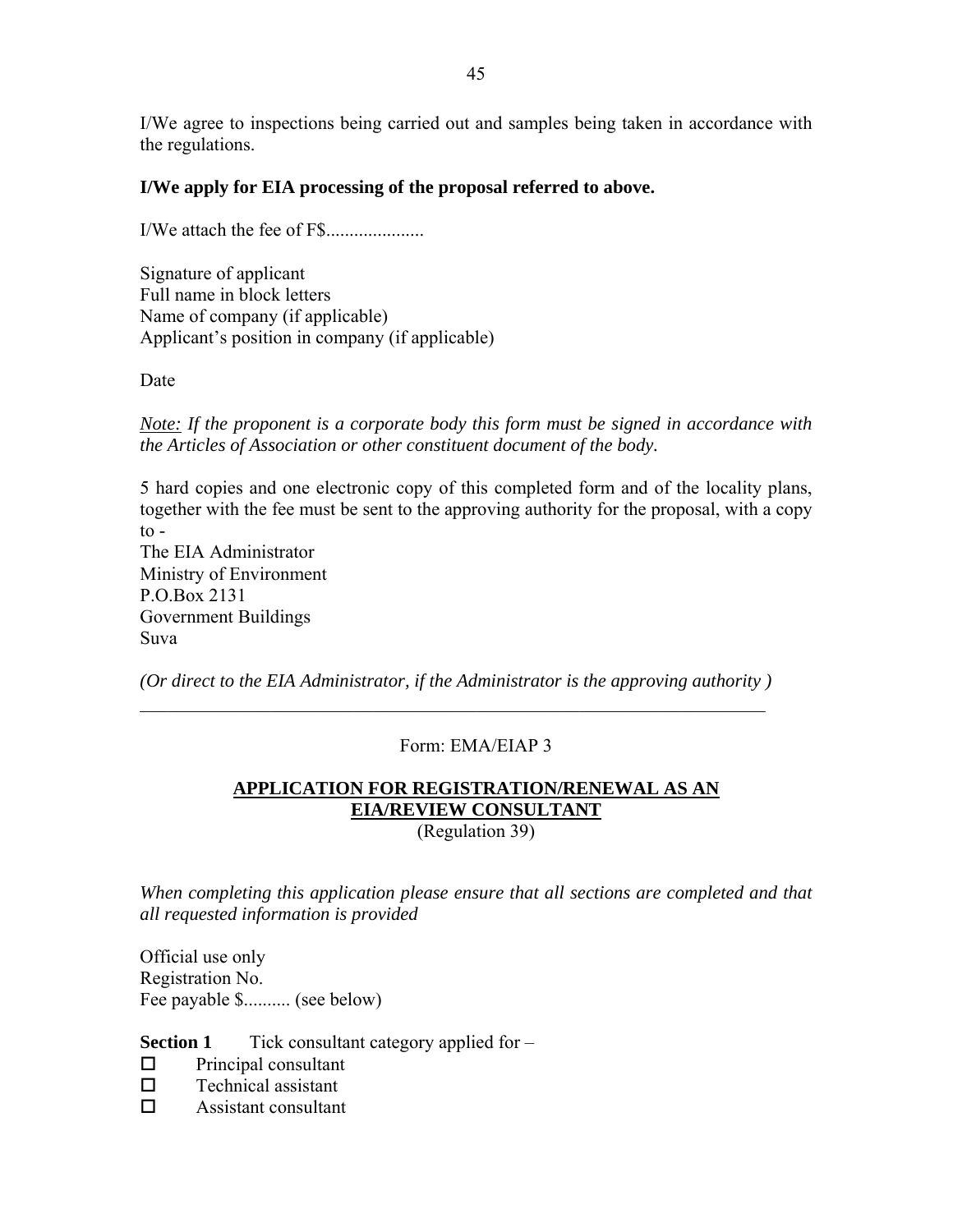### $\Box$  Review consultant

### **Section 2 Personal Information**

Family Name Given Name: Prefix/Title:

Address: Telephone: Mobile: Fax: E-mail:

### **Section 3**

Details of any company or partnership of which the consultant is a member or employee:

Company or firm name and address

Position in company or firm

### **Section 4 Qualifications**

List professional qualifications as an environmental consultant.

If none, set out details of experience in environmental consultancy work in the category applied for.

### **Section 5 Previous application**

- $\square$  No previous application for registration as a consultant
- $\Box$  Previous application -
	- $\Box$  As a principal consultant
	- Date Result
	- $\Box$  As a technical assistant Date Result
	- $\Box$  As an assistant consultant
		- Date Result
	- $\Box$  As a review consultant Date Result

### **Section 6 Declaration**

I hereby apply for registration/renewal of registration as –

- $\Box$  Principal consultant
- $\square$  Technical assistant
- $\Box$  Assistant consultant
- $\Box$  Review consultant

for purposes of the Environmental Management (EIA) Regulations.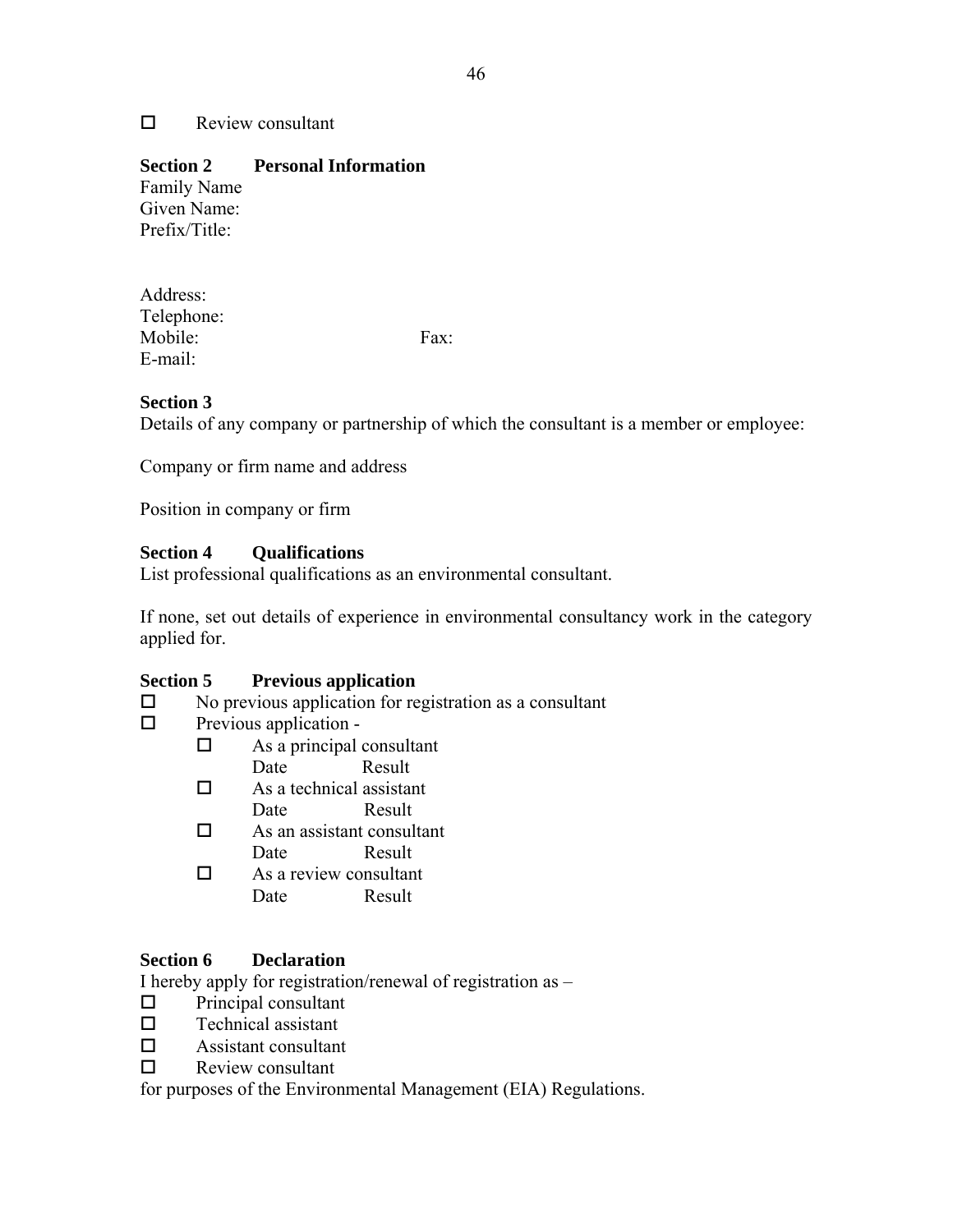I agree to the publication of my name (and the company name and contact details) in the environmental register.

I confirm that the information given in this application is true and complete to the best of my/our knowledge and belief.

I have not been convicted of any criminal offence in any country, other than motoring or minor offence resulting in a fine of less than \$xxx. (Or provide details)

I have read and agree to comply with the EIA Consultants Code of Conduct I will not reproduce the contents of any EIA report prepared by me as a consultant except with the permission of the client and the Ministry of Environment.

I understand that the giving of false answers in this application may provide grounds for the withdrawal of registration as a consultant.

I have no objection to the Ministry making copies of this form available to other governmental or inter-governmental organisations.

Signed

Witnessed

Date

Company name (if any)

3 copies of this form duly completed must be sent to - The Director Ministry of Environment P.O.Box 2131 Government Buildings, Suva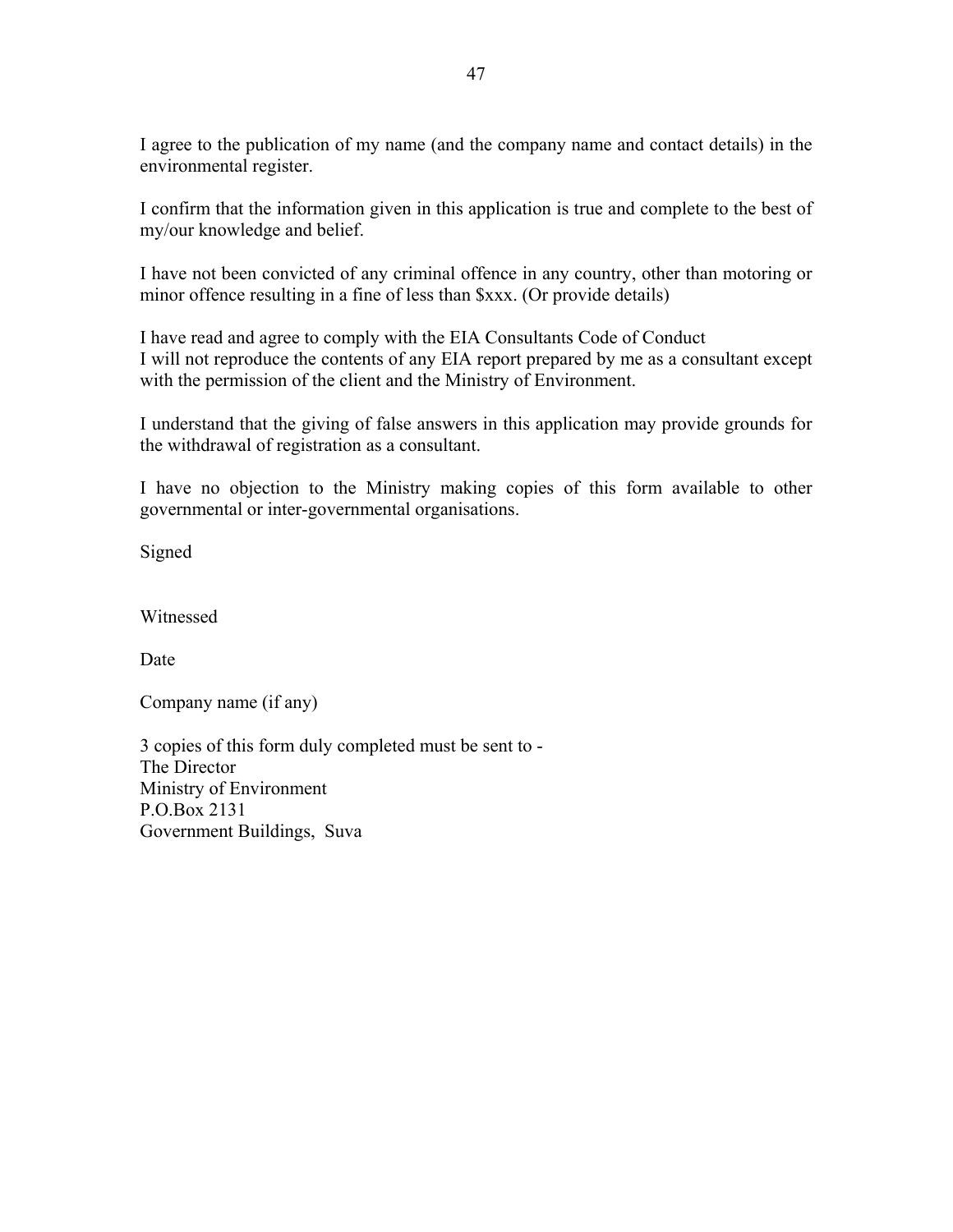# **SCHEDULE 2**

# (Regulation 46)

# **FEES**

| <b>Item</b>                                                              | F\$(VIP) |
|--------------------------------------------------------------------------|----------|
| Application for screening of a development proposal                      | 250      |
| Application for EIA processing of a proposal (Fees are charged according |          |
| to the value of development proposed).                                   |          |
|                                                                          |          |
| Value not exceeding \$249,999<br>a.                                      |          |
| b.                                                                       |          |
| $\mathbf{c}$ .                                                           |          |
| Value exceeding \$1,000,000 but not exceeding \$2,499,999 2500<br>d.     |          |
| Value exceeding \$2,500,000 but not exceeding \$4,999,999 3000<br>e.     |          |
| f.<br>Value exceeding \$5,000,000 but not exceeding \$7,499,999 3500     |          |
| Value exceeding \$7,500,000 but not exceeding \$9,999,999 4000<br>g.     |          |
| h.                                                                       |          |
| Application for registration as a consultant –                           |          |
| Principal consultant                                                     | 1000     |
| <b>Technical assistant</b>                                               | 500      |
| Assistant consultant                                                     | 300      |
| Review consultant                                                        | 500      |
| Renewal of registration as a consultant                                  |          |
| Principal consultant                                                     | 1000     |
| Technical assistant                                                      | 500      |
| Assistant consultant                                                     | 300      |
| Review consultant                                                        | 500      |
| Inspection of the register (per hour)                                    | 20       |
| Taking a copy from the register (per page)                               | 5        |
| Variation of a proposal                                                  | 50       |
| Amendment of identity                                                    | 50       |

Dated this …. day of ……. 2007

### **Bernadette R. Ganilau**

 Minister for Labour, Industrial Relations, Tourism and Environment